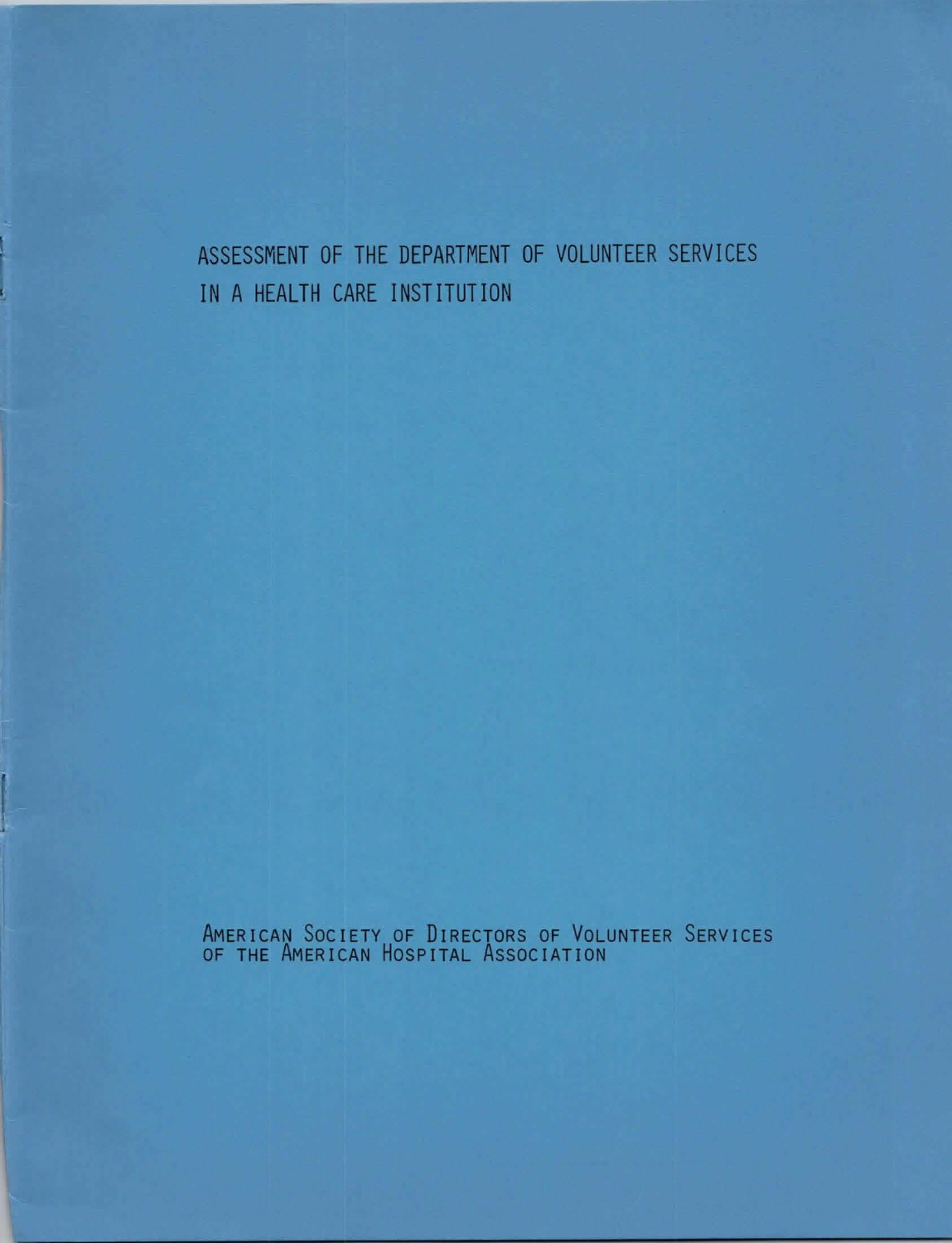This document is offered for sale to the members of the American Society of Djrectors of Volunteer Services of the American Hospital Association only.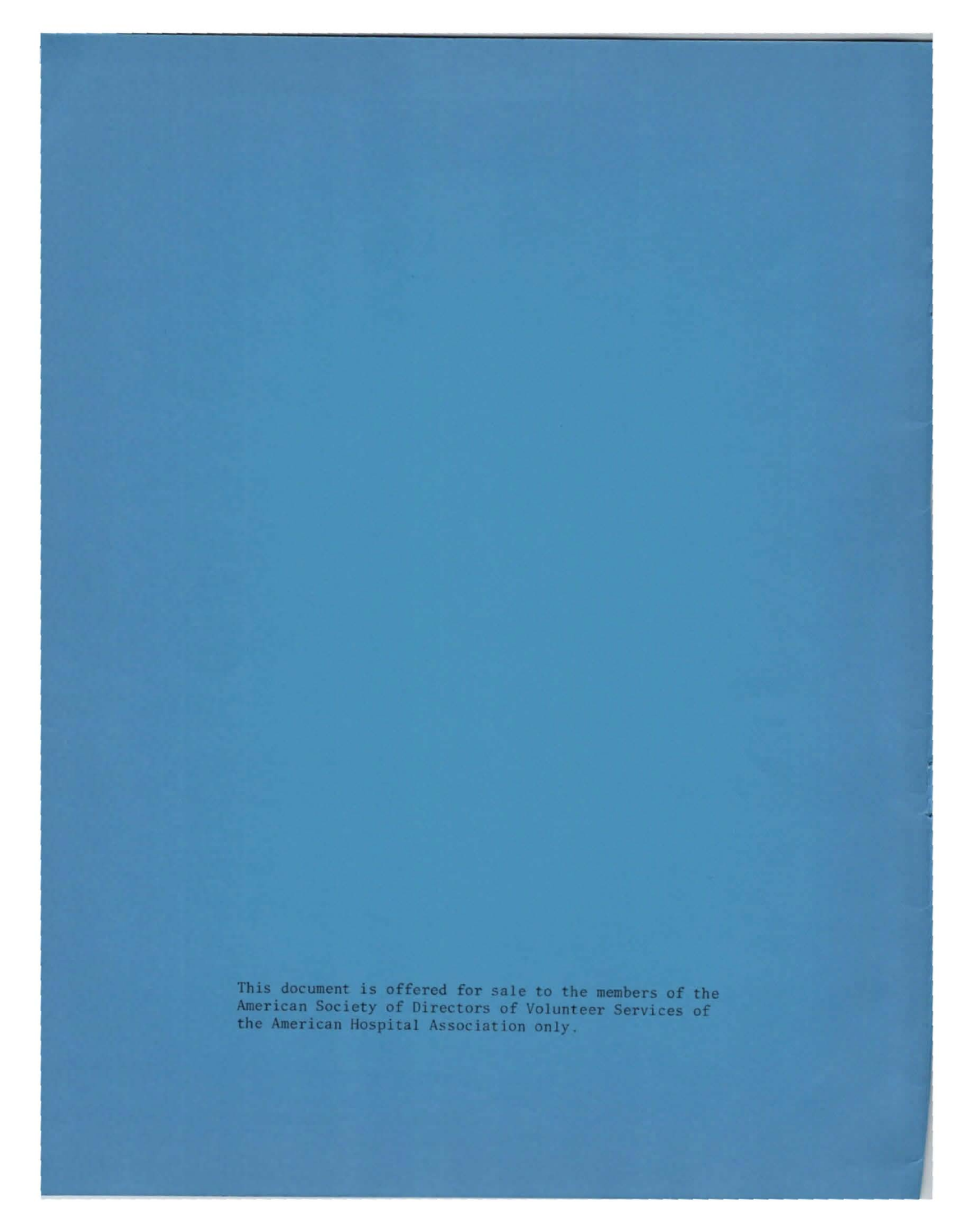## ASSESSMENT OF THE DEPARTMENT OF VOLUNTEER SERVICES IN A HEALTH CARE INSTITUTION

American Society of Directors of Volunteer Services of the American Hospital Associatio 840 North Lake Shore Drive Chicago, Illinois 60611

 $\Delta \sim 10^4$ 

 $\sim$ 

•

 $\hat{\mathbf{v}}$ 

 $\sim$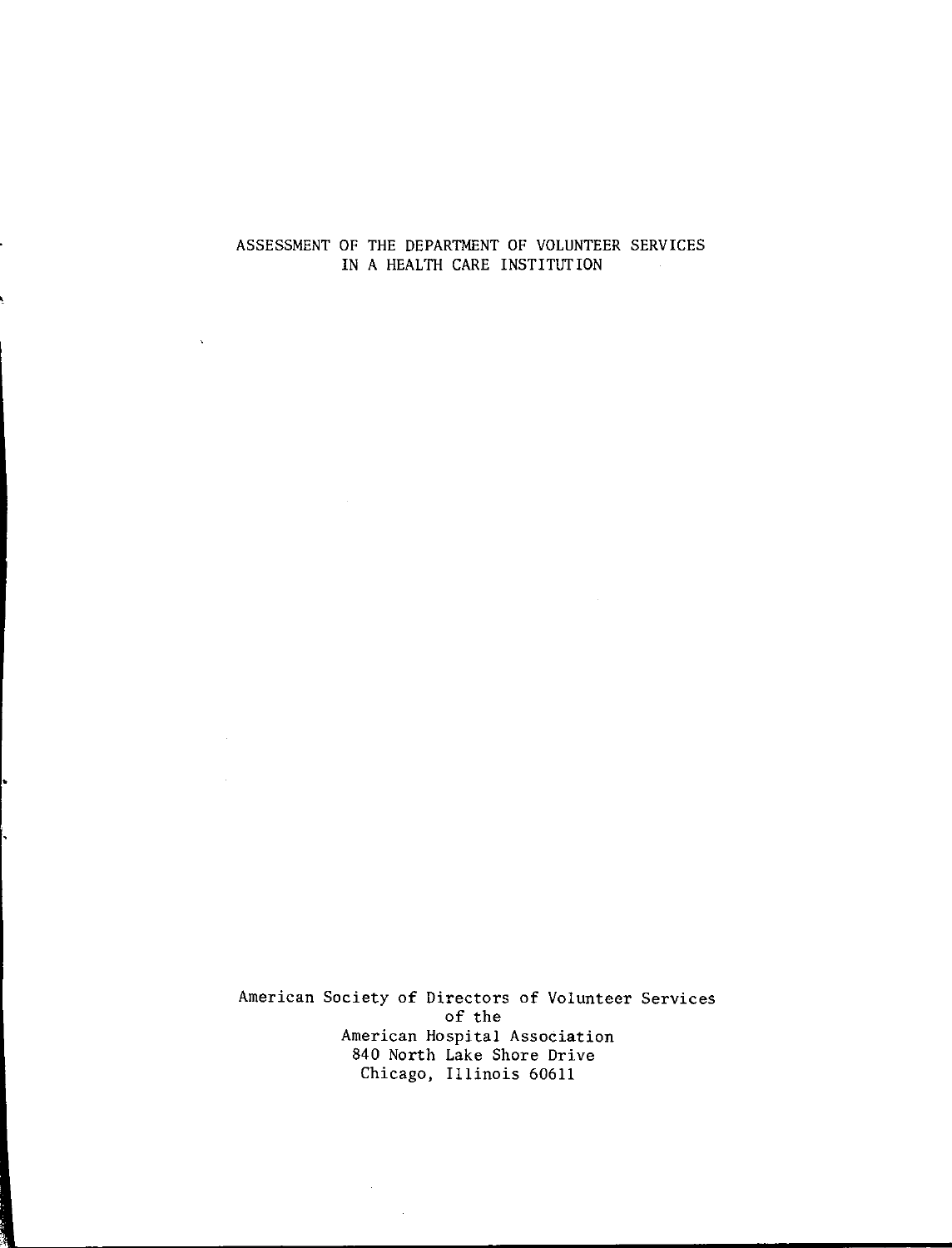All rights reserved. No part of this publication may be reproduced or transmitted in any form or by any means, electrical or mechanical, including photocopying, recording or any information storage or retrieval system, without permission from the publisher.

ISBN 9-87258-366-X AHA no. 202135 1981 by the American Hospital Association 840 North Lake Shore Drive Chicago, Illionis 60611

Printed in the U.S.A.

2,5M-10/8l-7798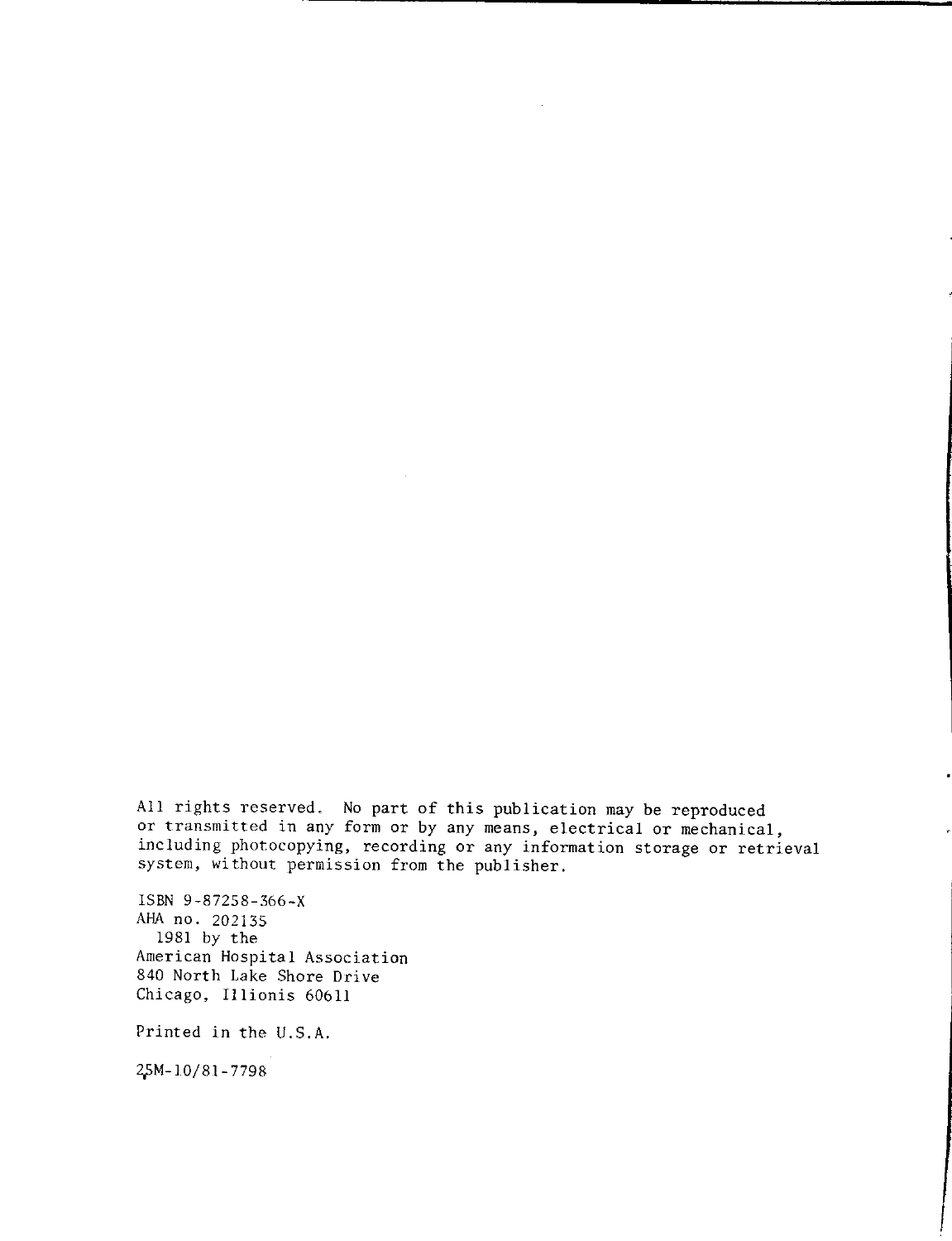## CONTENTS

| The Department of Volunteer Services 4   |  |  |
|------------------------------------------|--|--|
| I. Administrative Structure 4            |  |  |
| II. The Director of Volunteer Services 5 |  |  |
| III. Program Management 8                |  |  |
| IV. Management of Volunteers 16          |  |  |
| V. Institutional Support 30              |  |  |

,

 $\sim 10^6$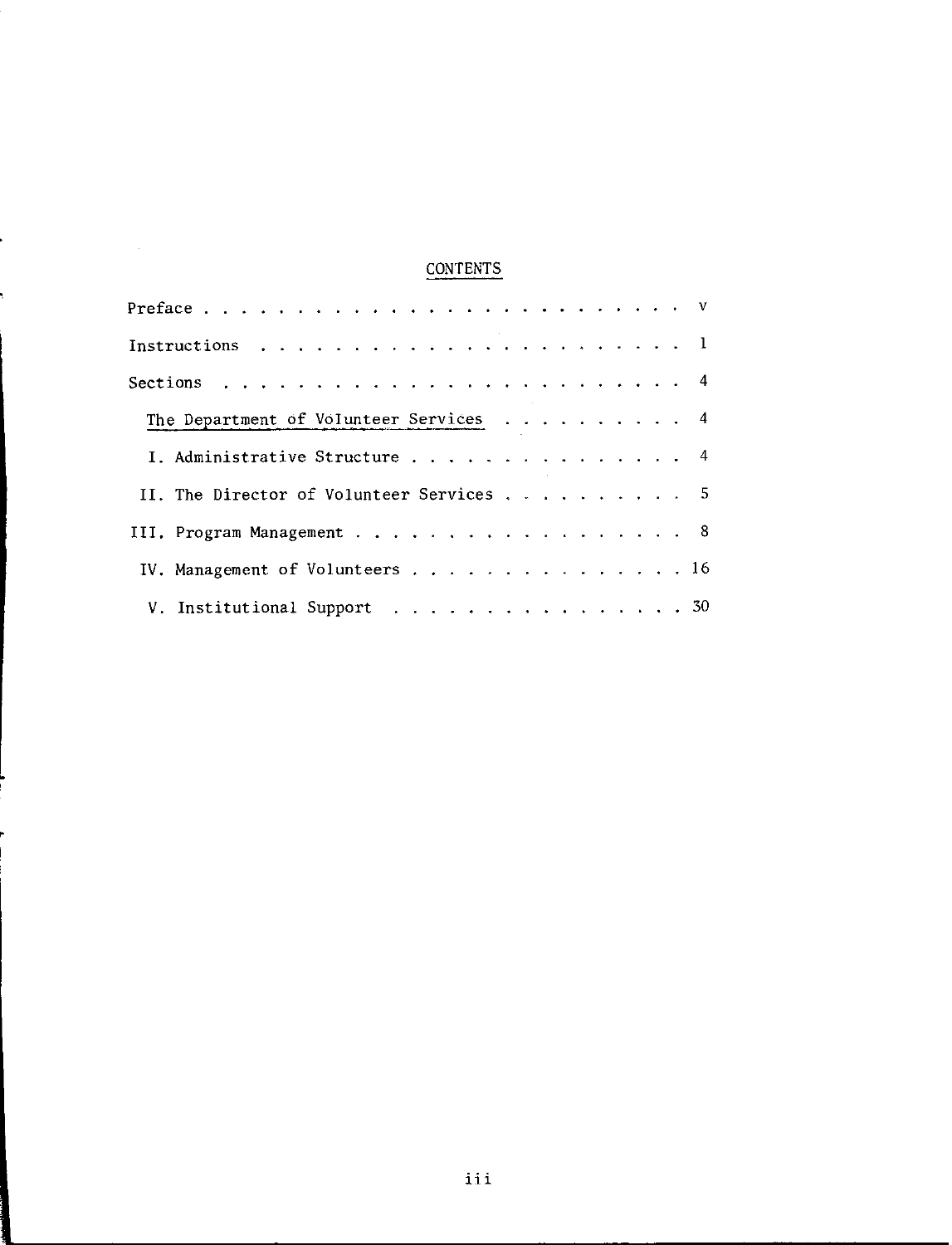#### PREFACE

The management of a volunteer services department in a health care institution and the effective involvement of volunteers therein have become increasingly more important in an era of decreasing resources. Consequently, the Board of Directors of the American Society of Directors of Volunteer Services (ASDVS) of the American Hospital Association, the chief executive officers, the directors of volunteer services, and others associated with or responsible for the department of volunteer services recognized a need for a mechanism to identify the elements of successful volunteer management and evaluate the effectiveness of the department of volunteer services. As a result, in 1980 the ASDVS Board established the Project on Measuring Productivity to undertake the development of that mechanism. The publication Assessment of a Volunteer Services Department in a Health Care Institution was developed for use by directors of volunteer services as an assessment tool.

The directors of volunteer services, allied hospital association staff, and American Hospital Association staff serving on the project had the advantage of a wide diversity of backgrounds in education and work experience. Members of the project were Jean Barth, chairman, director, volunteer services, Cuyahoga County Hospitals, Cleveland; Cathy Higgins, director of volunteers, Johns Hopkins Hospital, Baltimore; Lee Loffer, director of volunteer services, Ohio Hospital Association, Columbus, OH; and Cynthiane Morgenweck, director of volunteers, University Hospital, New York City. Richard Covert, society director, Hospital Management Systems Society, and Janine Faklis, society director, American Society for Hospital Personnel Administration, served as advisors to the project, and Betty Lyon Dudley, society director, ASDVS, coordinated the project at the Association. The project members worked with directors of volunteer services in their geographic area to develop specific sections of the original draft. The pilot test, conducted among selected society members within all nine geographic regions, as defined by the Association, was coordinated by the project chairman assisted by the project members.

The project members recognized that the identification of the elements of successful volunteer management is a complex process involving skills analysis of the department of volunteer services and the management of the department. It necessitates a definitive assessment to determine how effectively the department identifies the needs and meets the goals of a health care institution and its volunteers.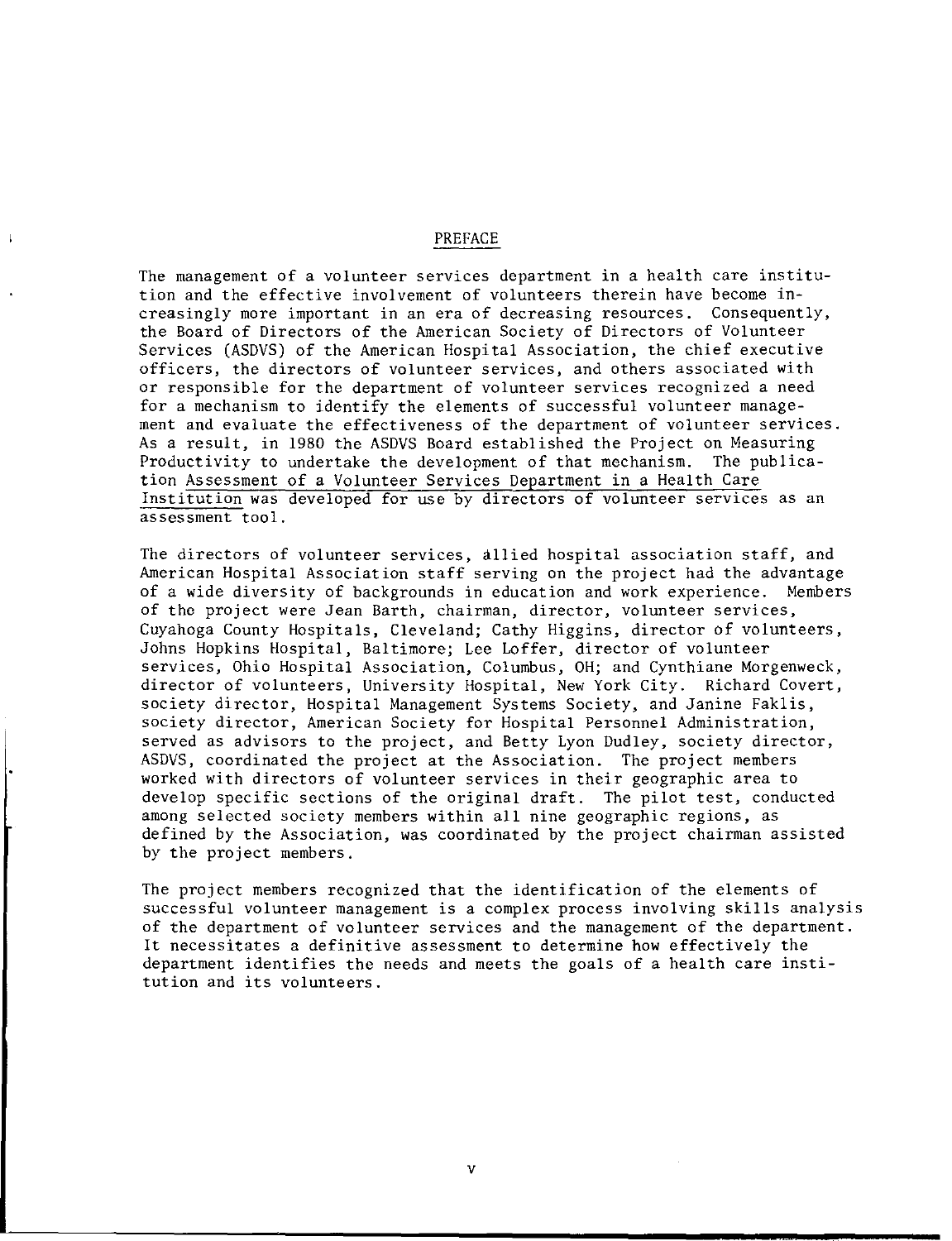#### INSTRUCTIONS

This publication should be viewed as an aid to assist directors of volunteer services in assessing their department and its management. The primary resource has been Guidelines for Effective Administration of Volunteer Services, developed by the American Society of Directors of Volunteer Services adopted and published by the American Hospital Association in 1978. There are not perfect scores nor are there any absolute "right" or "wrong" answers. It is the hope of the project members responsible for developing this evaluation tool that it will serve to identify those functions essential to effective volunteer management and provide directors with a basis for validating the contribution of volunteer services to the health care field.

After the publication has been used for some time by individual directors to assess their volunteer services department, it is possible that another phase of the project will be developed by the ASDVS. That phase would involve the collection of data on specific volunteer programs in health care institutions. This document would serve as an operational standard for that phase. In addition to use as an assessment tool, it is believed that this publication is a first step toward the ultimate goal of the measurement of productivity of volunteers serving in health care institutions.

#### I. Who Should Complete the Document

The director of volunteer services, as the person responsible for the management and development of the department of volunteer services, should complete this assessment document to measure his volunteer services management effectiveness. After the initial completion of it, the director will have undergone a comprehensive review of management/ administrative practices and policies. It is possible that the director will choose to share the completed assessment and subsequent reassessments with his superior. At periodic intervals (quarterly, semi-annually, or annually) the director will probably want to do another assessment using the same document and using the initial assessment as a basis for comparison. This would begin a pattern of evaluations. This will assist with the establishment of short-range and long-range departmental goals. At the time goals are set, special attention should be given to the responses falling below 5 to determine whether goals should be established to correct the lower ratings.

In addition, it will be possible for the director to individually compare his assessment to other directors of volunteer services departments. As a result, a performance standard comparison will have evolved. This comparison could be very useful during the p1anning and goal-setting process.

#### II. Completing the Assessment

This publication consists of a series of statements that identify and describe functions of the department of volunteer services. Please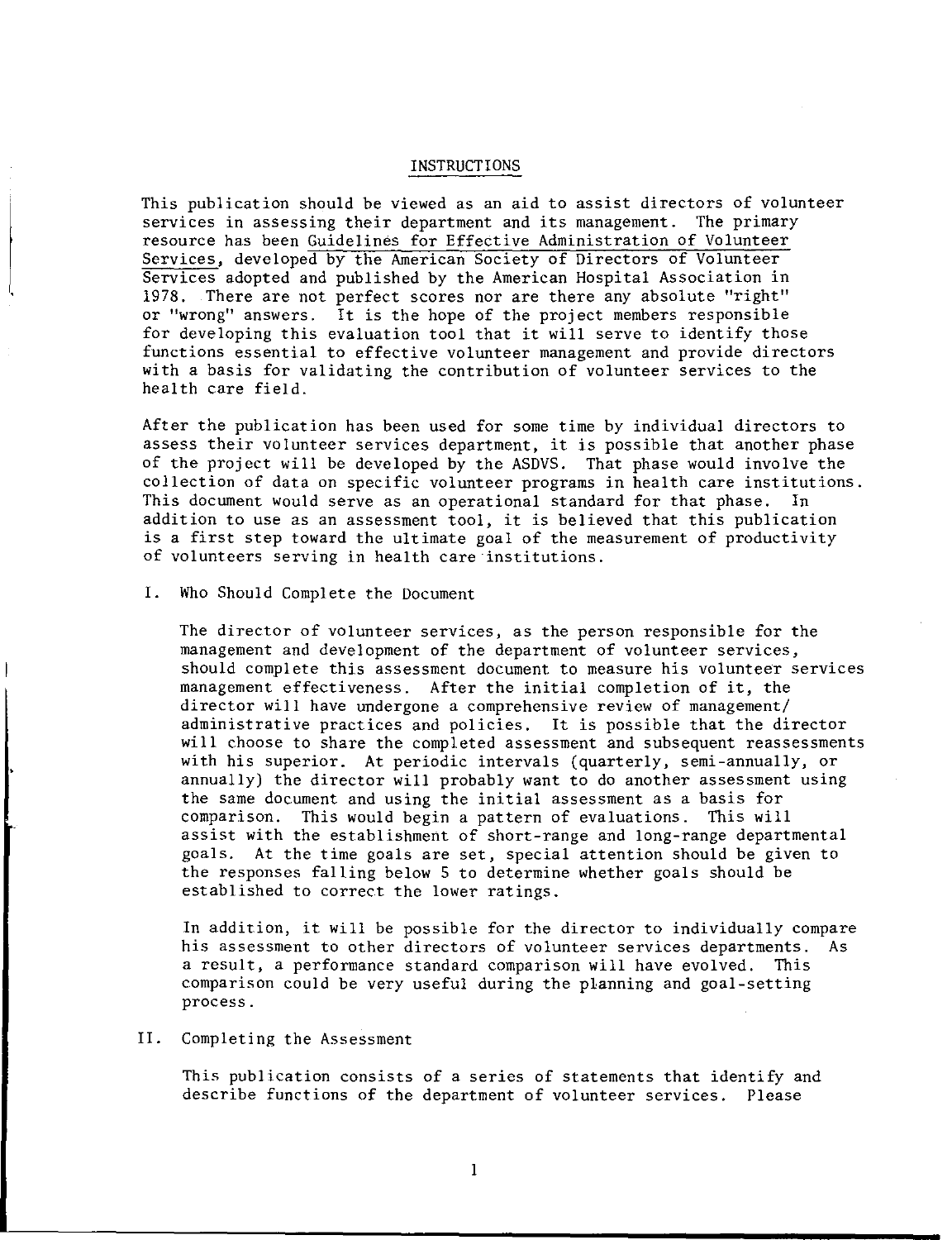read each statement and determine the degree to which it describes the existing situation in your organization. Use the scale next to each statement to indicate your response by circling the correct number as follows:

- 5 The statement exactly describes the situation in your organization.
- 1 The statement does not at all describe the situation in your organization.
- 2,3,4 Depicts the degree to which the statement describes your orga**nization.**

Except where indicated otherwise, all statements are applicable to the department of volunteer services; therefore, answer all statements in the publication.

Bear in mind that the statements in the publication serve as reference points, and are not listed in order of importance nor equated in level of importance. They are not mutually exclusive nor are they necessarily complete or exhaustive.

Please list your comments or suggestions about this evaluation format at the end of the publication or on a separate page. Your suggestions for changes and improvements are welcomed by the ASDVS.

III. In the event that either the person completing this assessment individually compares it with others using it or the ASDVS determines that it could be used on a voluntary basis for establishing a national norm, in order to provide a meaningful data base for comparing volunteer services departments in health care institutions to others of similar size and composition, please complete the following:

A. Type of health care institution

general medical and surgical extended care rehabilitation psychiatric other

B. This health care institution is

Government, nonfederal<br>-nongovernment, not-for-profit<br>-Government, federal

- 
- 
- Investor-owned (for-profit)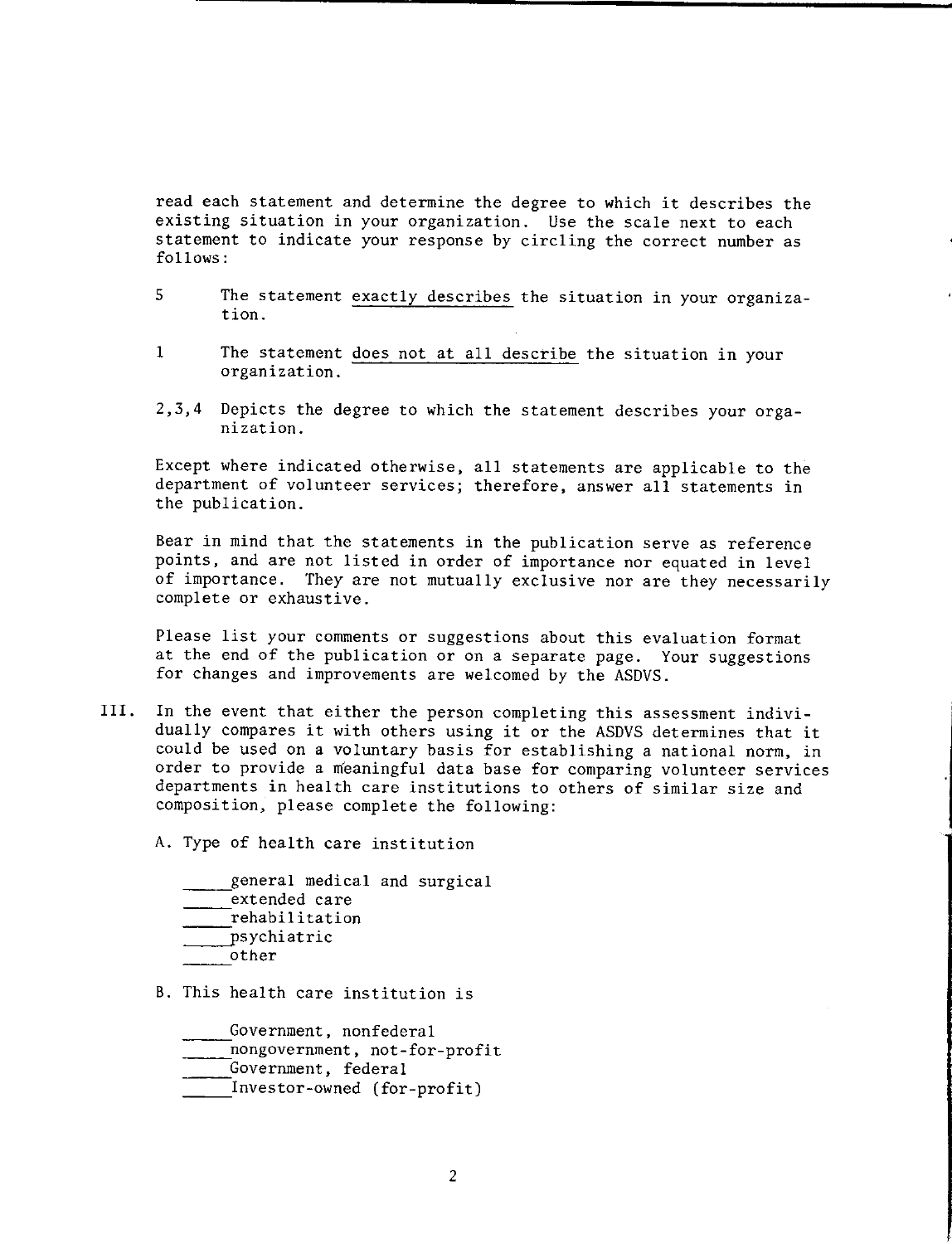III. C. Number of beds in institution

- Under 100<br>100-149<br>150-249 -<br>500–749<br>--<br>750-999 1000 and **over**
- D. Indicate the location in which your hospital is located
	- urban \_<br>\_rural<br>\_suburban inner city
- E. The number of active inservice volunteers during the past twelve month period .

1. number interviewed . 2. number assigned . .

F. Total number of hours contributed by your volunteers during the past year<sub>-----</sub>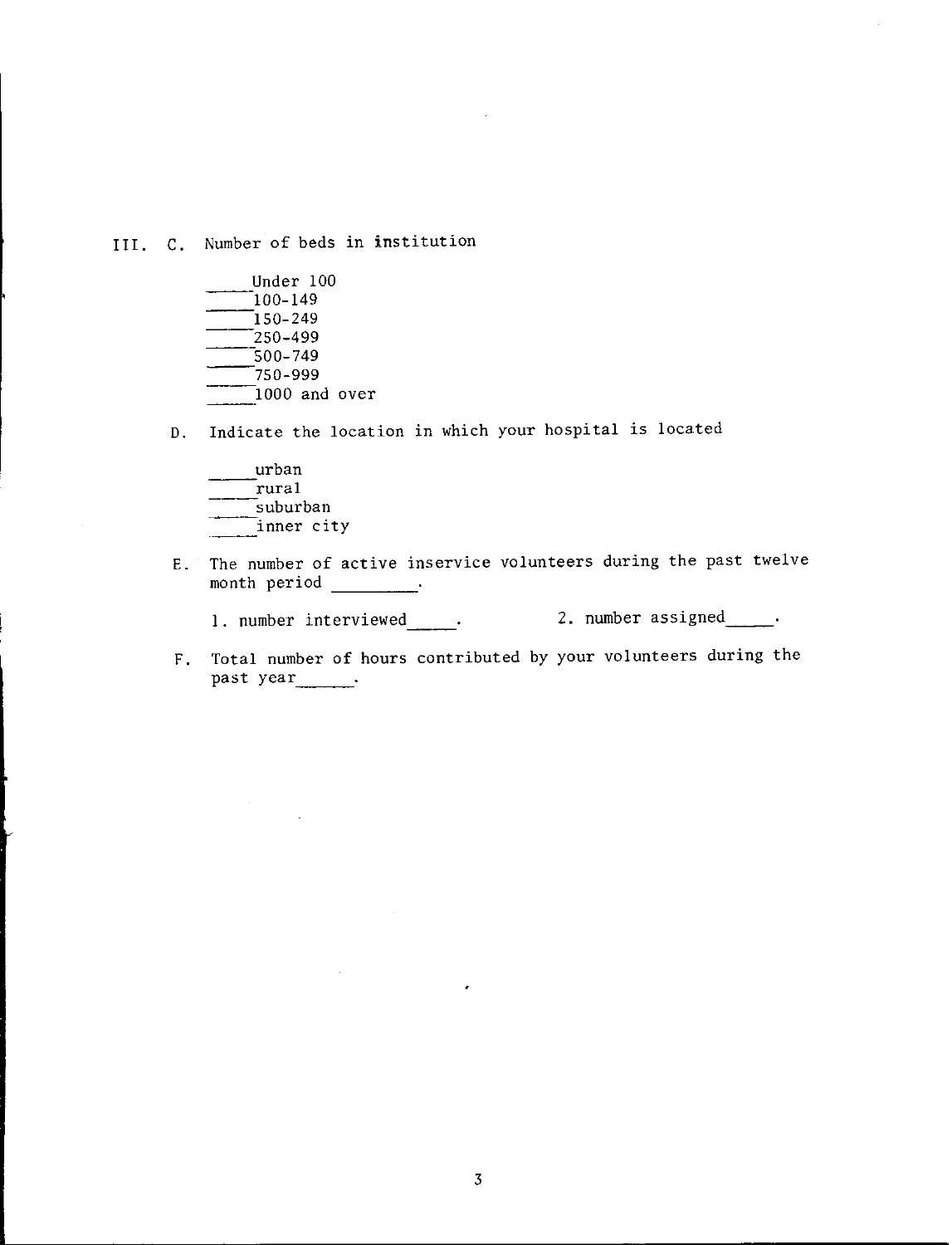#### THE DEPARTMENT OF VOLUNTEER SERVICES

#### I. Administrative Structure

Purpose: Health care institutions accepting assistance from volunteers should have a department of volunteer services as an integral part of the institution. The goals of the department should be in accord with the goals of the institution. This kind of administrative structure facilitates the professional development and administration of volunteer services programs, so that the institution will derive full benefit from the important resources available to it through a consistently well-managed corps of volunteers, and efficiently furthers the institution's mission of delivering comprehensive patient care in response to community health care needs.<sup>1</sup>

#### A. Organization

- 1. The department of volunteer services is an integral part of the administrative structure of the institution.
- 2. There is a statement of purpose for the department of volunteer services in this institution.
- 3. The purpose of the department of volunteer **services** is in accord with the goals of the institution.
- 4. The person responsible for management of the department is the director of volunteer **services,**  employed by the institution.

### RATING SCALE

|             | Negative Response |                |   | Positive Response |
|-------------|-------------------|----------------|---|-------------------|
|             |                   |                |   |                   |
| 1           | $\overline{2}$    | 3              | 4 | 5                 |
| 1           | 2                 | $\overline{3}$ | 4 | 5                 |
| $\mathbf 1$ | $\overline{c}$    | $\overline{3}$ | 4 | 5                 |
| 1           | 2                 | 3              | 4 | 5                 |

<sup>1. &</sup>quot;Effective Administration of Volunteer Services," American Hospital Association, 1978.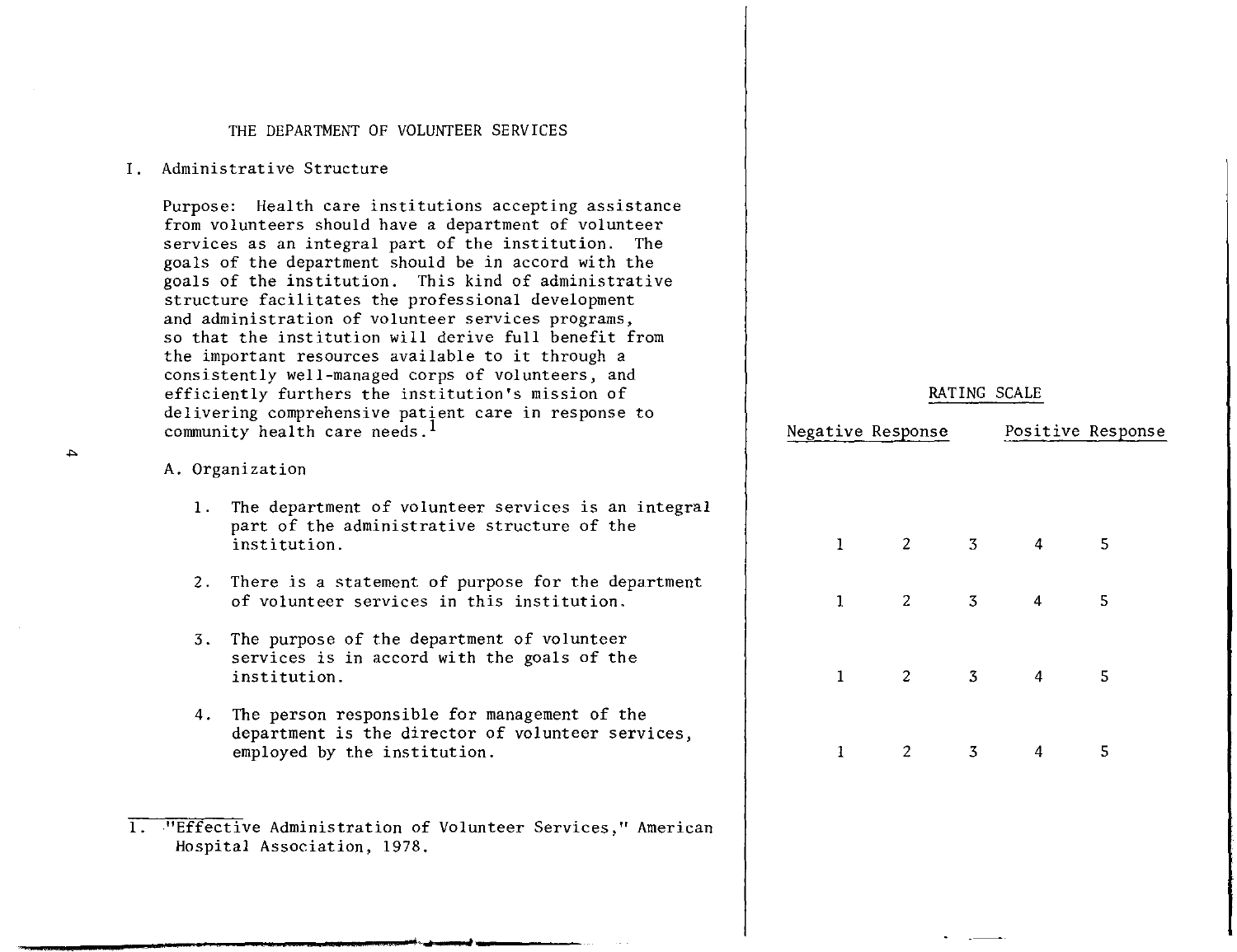|     |                                                                                                                                                                                                                                                                 |                |     |                                                                                                                  |                   |                | RATING SCALE   |                |                   |
|-----|-----------------------------------------------------------------------------------------------------------------------------------------------------------------------------------------------------------------------------------------------------------------|----------------|-----|------------------------------------------------------------------------------------------------------------------|-------------------|----------------|----------------|----------------|-------------------|
| II. |                                                                                                                                                                                                                                                                 |                |     | The Director of Volunteer Services                                                                               | Negative Response |                |                |                | Positive Response |
|     | Purpose: Volunteer services administration requires<br>specialized knowledge and practice. Therefore, the<br>department of volunteer services should be directed by<br>a person who is qualified by education and experience<br>for this position. <sup>2</sup> |                |     |                                                                                                                  |                   |                |                |                |                   |
|     |                                                                                                                                                                                                                                                                 |                |     | 1. The director of volunteer services is employed<br>by the institution.                                         | $\mathbf{1}$      | $\overline{2}$ | 3              | $\overline{4}$ | 5                 |
|     | A. Qualifications                                                                                                                                                                                                                                               |                |     |                                                                                                                  |                   |                |                |                |                   |
|     |                                                                                                                                                                                                                                                                 |                |     | 1. There is a written job description established<br>for the director of volunteer services.                     | $\mathbf{1}$      | $\overline{2}$ | 3              | $\overline{4}$ | 5                 |
|     |                                                                                                                                                                                                                                                                 |                |     | 2. The director of volunteer services has the<br>following qualifications:                                       |                   |                |                |                |                   |
|     |                                                                                                                                                                                                                                                                 |                |     | a. At least two years of administrative-<br>supervisory experience including appropriate<br>volunteer management | $\mathbf{1}$      | $\overline{2}$ | 3              | $\overline{4}$ | 5                 |
|     |                                                                                                                                                                                                                                                                 |                |     | b. Relates well to persons of varying ages,<br>backgrounds, abilities                                            | $\mathbf{1}$      | 2 <sup>1</sup> | 3              | $\overline{4}$ | 5                 |
|     |                                                                                                                                                                                                                                                                 | $\mathbf{c}$ . |     | Possesses skills in:                                                                                             |                   |                |                |                |                   |
|     |                                                                                                                                                                                                                                                                 |                | (1) | administration                                                                                                   | $\mathbf{1}$      | $\mathbf{2}$   | $\overline{3}$ | $\overline{4}$ | 5                 |
|     |                                                                                                                                                                                                                                                                 |                | (2) | program planning                                                                                                 | $\mathbf{1}$      | $\overline{2}$ | $\overline{3}$ | 4              | 5                 |
|     |                                                                                                                                                                                                                                                                 |                | (3) | communication (written and oral)                                                                                 | $\mathbf{1}$      | $\overline{c}$ | 3              | 4              | 5                 |
|     |                                                                                                                                                                                                                                                                 |                | (4) | fiscal management                                                                                                | $\mathbf{1}$      | $\overline{2}$ | $\overline{3}$ | 4              | 5                 |
|     |                                                                                                                                                                                                                                                                 |                | (5) | interviewing techniques                                                                                          | $\mathbf{1}$      | $\overline{2}$ | $\overline{3}$ | $\overline{4}$ | 5                 |
|     |                                                                                                                                                                                                                                                                 |                | (6) | training                                                                                                         | 1                 | $\overline{2}$ | $\overline{3}$ | 4              | 5                 |
|     |                                                                                                                                                                                                                                                                 |                |     |                                                                                                                  |                   |                |                |                |                   |

 $\overline{a}$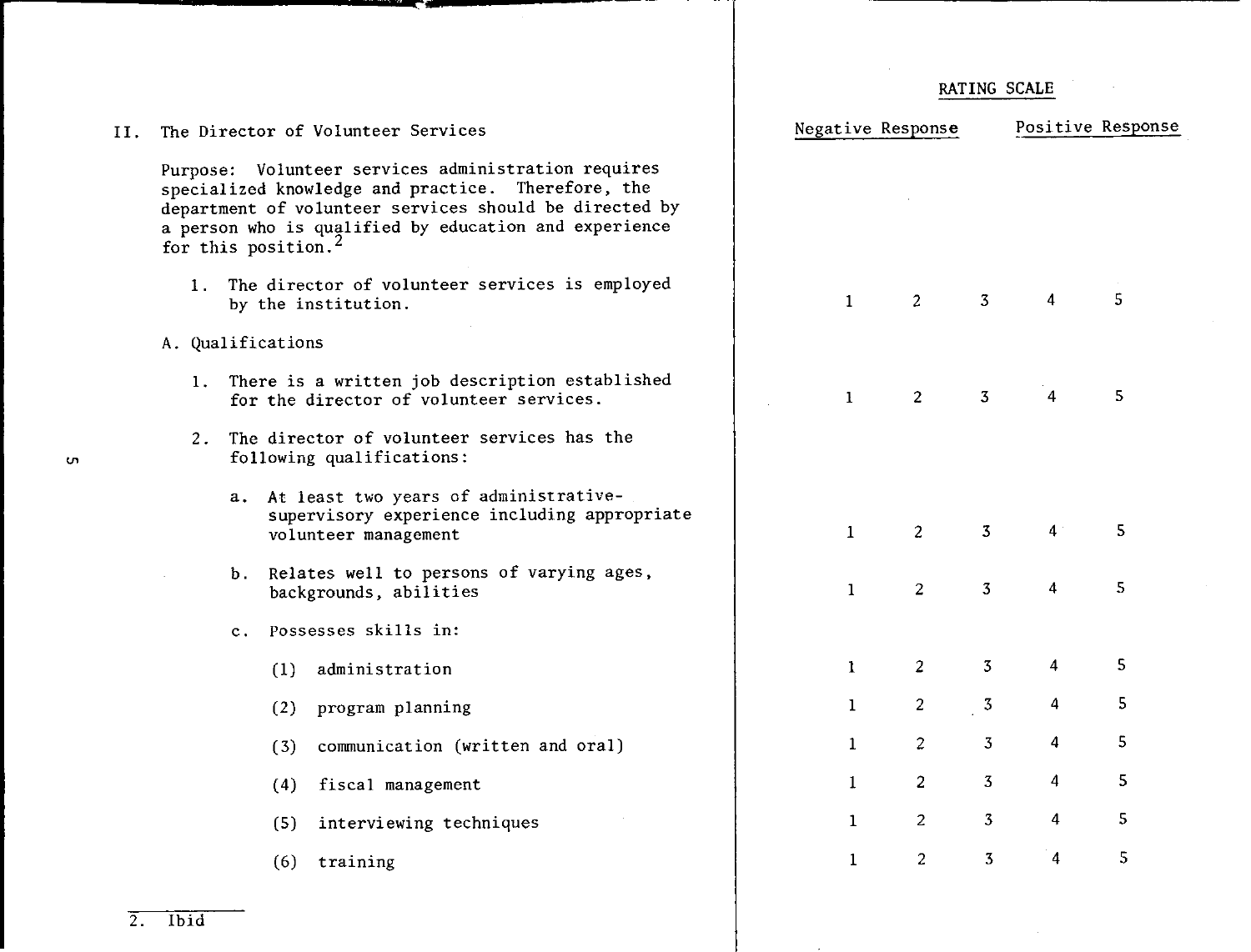| Η. | The Director of Volunteer Services (cont'd) |                |                                                                                     | Negative Response |                |                | Positive Response       |   |  |  |
|----|---------------------------------------------|----------------|-------------------------------------------------------------------------------------|-------------------|----------------|----------------|-------------------------|---|--|--|
|    |                                             |                | (7) personnel management                                                            | $\mathbf{1}$      | $\overline{2}$ | $\mathbf{3}$   | $\overline{4}$          | 5 |  |  |
|    |                                             | (8)            | managing resources                                                                  | $\bf{1}$          | $\overline{2}$ | 3              | 4                       | 5 |  |  |
|    |                                             | (9)            | public relations                                                                    | $\mathbf{1}$      | $\overline{2}$ | $\overline{3}$ | 4                       | 5 |  |  |
|    |                                             | (10)           | understanding human behavior and<br>motivation                                      | $\mathbf{1}$      | $\overline{2}$ | 3              | $\overline{4}$          | 5 |  |  |
|    |                                             |                | B. Institutional Relationships                                                      |                   |                |                |                         |   |  |  |
|    |                                             |                | The director of volunteer services:                                                 |                   |                |                |                         |   |  |  |
|    | 1.                                          |                | Is a department head functioning at a level<br>comparable to other department heads | $\mathbf{1}$      | $\overline{2}$ | $\overline{3}$ | 4                       | 5 |  |  |
|    |                                             |                | 2. Reports to the administration of the institution                                 | $\mathbf{1}$      | 2 <sup>1</sup> | 3              | $\overline{4}$          | 5 |  |  |
|    |                                             | administration | 3. Has regularly scheduled conferences with                                         | $\mathbf{1}$      | $\overline{2}$ | 3              | $\overline{4}$          | 5 |  |  |
|    | 4.                                          |                | Participates in administrative policy making<br>where appropriate                   | $\mathbf{I}$      | 2 <sup>1</sup> | $\overline{3}$ | $\overline{\mathbf{4}}$ | 5 |  |  |
|    |                                             |                | 5. Attends department head meetings                                                 | $\mathbf{1}$      | 2 <sup>1</sup> | 3              | $\overline{4}$          | 5 |  |  |
|    | 6.                                          |                | Serves on institutional committees                                                  | $\bf{1}$          | $\overline{c}$ | 3              | $\overline{4}$          | 5 |  |  |
|    | 7.                                          |                | Represents the institution in all matters<br>concerning inservice volunteers        | $\bf{1}$          | $\overline{2}$ | 3              | 4                       | 5 |  |  |
|    |                                             |                | 8. Develops policy for inservice volunteer<br>participation in the institution      | $\mathbf{1}$      | $\overline{c}$ | 3              | $\overline{\mathbf{4}}$ | 5 |  |  |
|    |                                             |                |                                                                                     |                   |                |                |                         |   |  |  |

 $\mathbf{r}$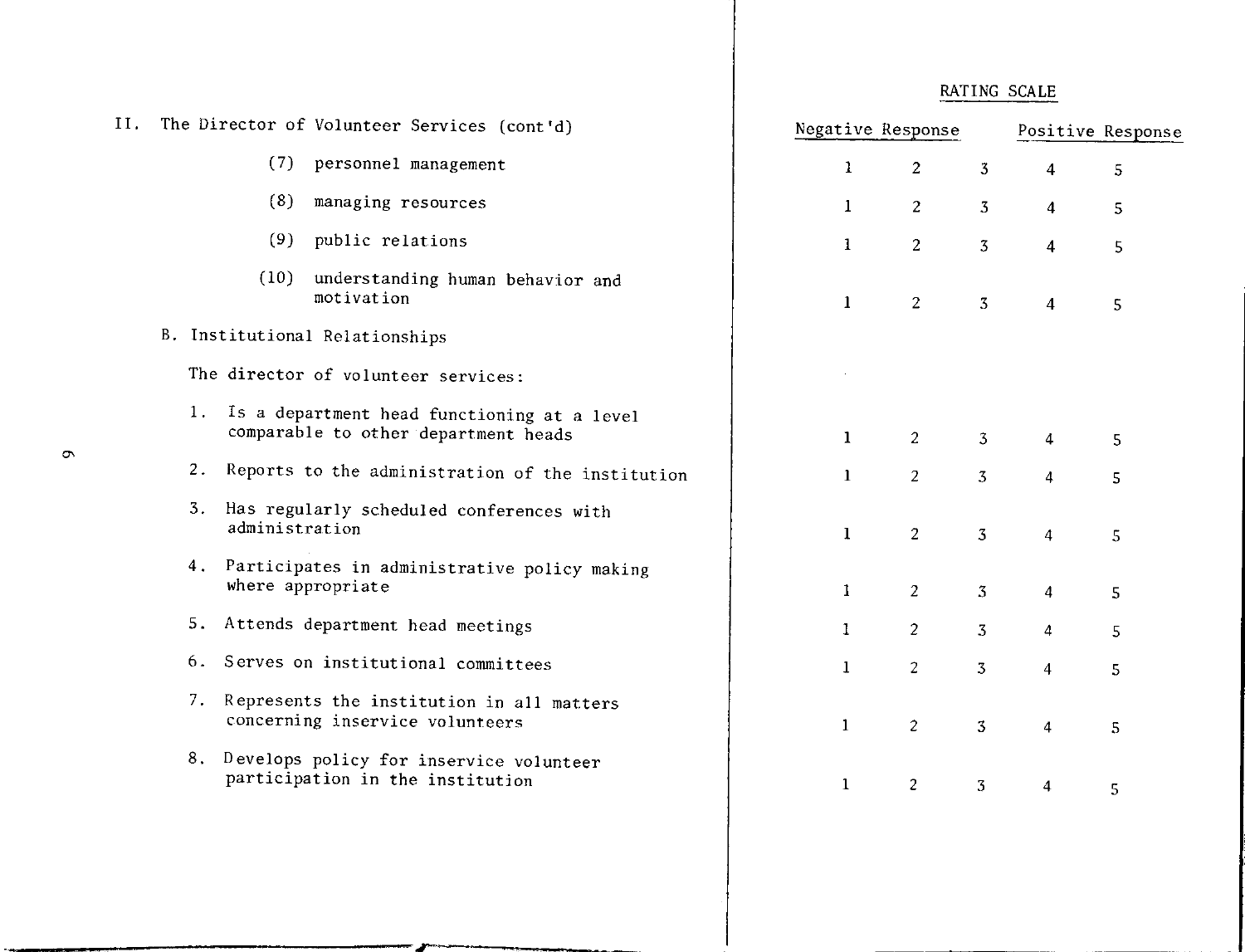|    |                                                                                                                                                                                       | Negative Response |                |                | Positive Response       |   |  |
|----|---------------------------------------------------------------------------------------------------------------------------------------------------------------------------------------|-------------------|----------------|----------------|-------------------------|---|--|
|    | C. Professional Development                                                                                                                                                           |                   |                |                |                         |   |  |
|    | The field of volunteerism is constantly changing.<br>Therefore, it is important that the director of<br>volunteer services be involved in professional<br>development activities. $3$ |                   |                |                |                         |   |  |
|    | The director of volunteer services:                                                                                                                                                   |                   |                |                |                         |   |  |
|    | 1. Participates in continuing education programs<br>related to volunteer services administration                                                                                      | $\mathbf{1}$      | $\overline{2}$ | 3              | $\overline{4}$          | 5 |  |
|    | 2. Is an active member of professional<br>associations                                                                                                                                | $\mathbf{1}$      | $\overline{2}$ | 3              | $\overline{\mathbf{4}}$ | 5 |  |
| 3. | Contributes to the literature and research in<br>the field                                                                                                                            | $\mathbf{1}$      | $\overline{c}$ | 3              | 4                       | 5 |  |
|    | 4. Collaborates with peers and other health<br>professionals in documenting volunteer<br>contributions to the health care field (that is,<br>publishing, teaching)                    | $\mathbf{1}$      | $\overline{2}$ | 3              | 4                       | 5 |  |
| 5. | Attends conferences related to volunteerism                                                                                                                                           | $\mathbf{I}$      | 2 <sup>1</sup> | $\overline{3}$ | $\overline{\mathbf{4}}$ | 5 |  |
| 6. | Participates in community activities that<br>promote volunteerism                                                                                                                     | $\mathbf{1}$      | $\overline{2}$ | $\overline{3}$ | $\overline{4}$          | 5 |  |
| 7. | Maintains a resource library of literature on<br>volunteerism                                                                                                                         | $\mathbf{1}$      | $\overline{2}$ | $\overline{3}$ | 4                       | 5 |  |
| 8. | Keeps informed of current issues in health care                                                                                                                                       | $\mathbf{1}$      | 2 <sup>1</sup> | $\overline{3}$ | 4                       | 5 |  |
| 9. | Is aware of recognized leaders in the field of<br>volunteer services administration and their<br>contributions to it                                                                  | $\mathbf{1}$      | $\overline{2}$ | 3              | 4                       | 5 |  |
|    |                                                                                                                                                                                       |                   |                |                |                         |   |  |

 $\mathbf{v}$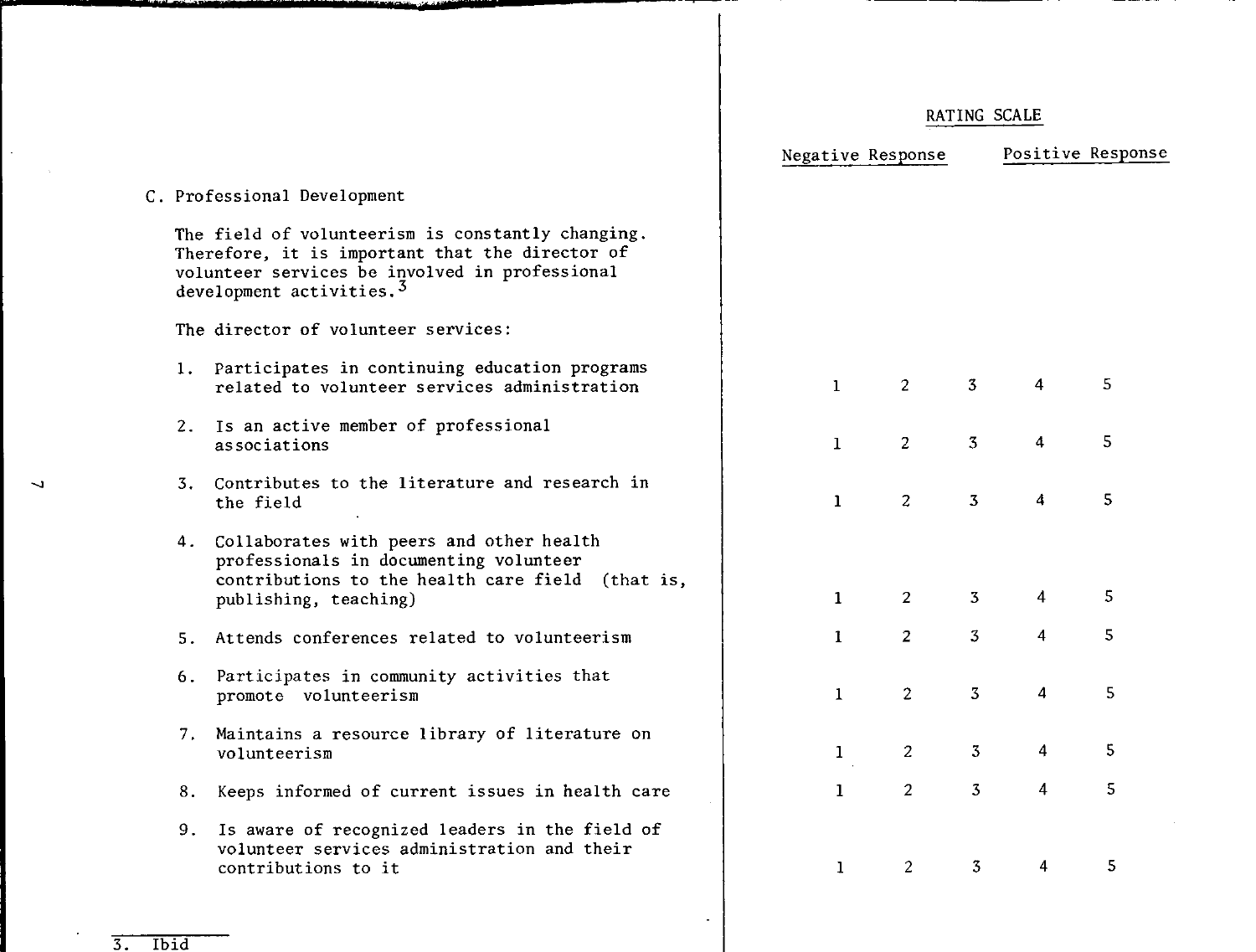|      |      |                                                                                                                                                                                                                                                                                  | RATING SCALE |                   |                |   |                   |  |
|------|------|----------------------------------------------------------------------------------------------------------------------------------------------------------------------------------------------------------------------------------------------------------------------------------|--------------|-------------------|----------------|---|-------------------|--|
| III. |      | Program Management                                                                                                                                                                                                                                                               |              | Negative Response |                |   | Positive Response |  |
|      |      | Purpose: Effective management of volunteer programs<br>implies identification of the key elements necessary<br>for the operation of the program within the institution.<br>Therefore, the director should be responsible for<br>performing the following functions: <sup>4</sup> |              |                   |                |   |                   |  |
|      |      | A. Develops goals and objectives for the department<br>of volunteer services                                                                                                                                                                                                     |              |                   |                |   |                   |  |
|      |      | 1. Formulation of goals and objectives for the<br>department is a responsibility of the director<br>of volunteer services subject to the approval<br>of the administration.                                                                                                      | 1            | $\overline{2}$    | $\overline{3}$ | 4 | 5                 |  |
|      | 2.   | The activities of the department are guided by<br>a written statement of its purpose and objectives.                                                                                                                                                                             | 1            | $\overline{c}$    | 3              | 4 | 5                 |  |
|      |      | 3. Goals and objectives of the department are in<br>harmony with those of the institution.                                                                                                                                                                                       | $\mathbf{1}$ | $\overline{c}$    | 3              | 4 | 5                 |  |
|      | 4.   | Policies and procedures for the department<br>evolve from the goals and objectives.                                                                                                                                                                                              | $\bf{l}$     | $\overline{c}$    | $\overline{3}$ | 4 | 5                 |  |
|      | 5.   | A statement of goals and objectives for the<br>department is published in the policies and<br>procedures manual.                                                                                                                                                                 | $\mathbf{1}$ | $\overline{c}$    | $3^{\circ}$    | 4 | 5                 |  |
|      | 6.   | Goals and objectives of the department are<br>reviewed at least annually and are modified<br>to meet changing conditions.                                                                                                                                                        | 1            | 2                 | 3              | 4 |                   |  |
|      |      | B. Reports regularly to the appropriate level of<br>administration regarding departmental activities<br>and directions                                                                                                                                                           |              |                   |                |   | 5                 |  |
|      | 1.   | A designated member of the administrative<br>staff is the direct supervisor of the director<br>of volunteer services.                                                                                                                                                            |              | $\overline{2}$    | 3              | 4 | 5 <sup>5</sup>    |  |
|      | Ibid |                                                                                                                                                                                                                                                                                  |              |                   |                |   |                   |  |

 $\infty$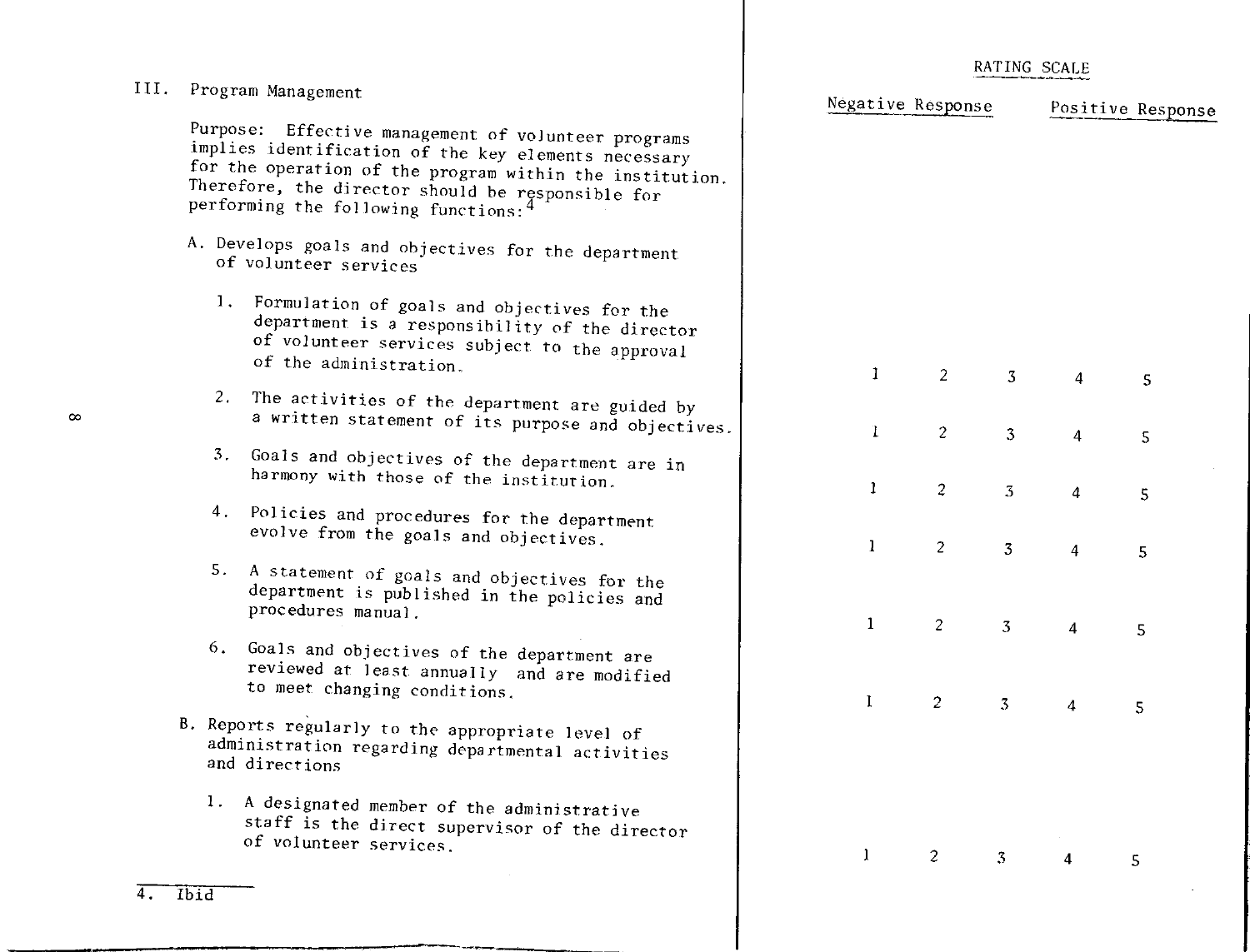|  | RATING SCALE |
|--|--------------|
|  |              |

|    |                                                                                                                                               |              | Negative Response |                | Positive Response       |   |  |
|----|-----------------------------------------------------------------------------------------------------------------------------------------------|--------------|-------------------|----------------|-------------------------|---|--|
| 2. | The director of volunteer services consults<br>with the designated administrative supervisor<br>regularly to assist the department as needed. | $\mathbf{1}$ | $\overline{2}$    | $\overline{3}$ | $\overline{4}$          | 5 |  |
| 3. | Reports concerning departmental activities are<br>submitted to the administration on a regular basis.                                         | $\mathbf{1}$ | 2                 | $\overline{3}$ | $\overline{4}$          | 5 |  |
| 4. | The content and frequency of the periodic reports<br>are decided jointly by the director and<br>administration.                               | $\mathbf{1}$ | 2                 | 3              | $\overline{a}$          | 5 |  |
|    | 5. The director of volunteer services meets at<br>regular intervals with administration.                                                      | $\mathbf{1}$ | 2                 | 3              | 4                       | 5 |  |
|    | C. Develops records and reports to document departmental<br>activities                                                                        |              |                   |                |                         |   |  |
|    | 1. Accurate, current, and confidential records are<br>kept for each volunteer.                                                                | $\mathbf{1}$ | $\overline{2}$    | $\overline{3}$ | $-4$                    | 5 |  |
| 2. | Records are developed and maintained that<br>document activities of the department.                                                           | $\mathbf{1}$ | $\overline{2}$    | 3              | $\overline{\mathbf{4}}$ | 5 |  |
|    | 3. Periodic reports are regularly prepared that<br>describe the ongoing program of the department.                                            | $\mathbf{1}$ | $\overline{2}$    | 3              | $\overline{4}$          | 5 |  |
| 4. | An annual report of the department is submitted<br>to the administration.                                                                     | $\mathbf{1}$ | $\overline{2}$    | 3              | 4                       | 5 |  |
|    |                                                                                                                                               |              |                   |                |                         |   |  |

 $\bar{z}$ 

 $\ddot{\circ}$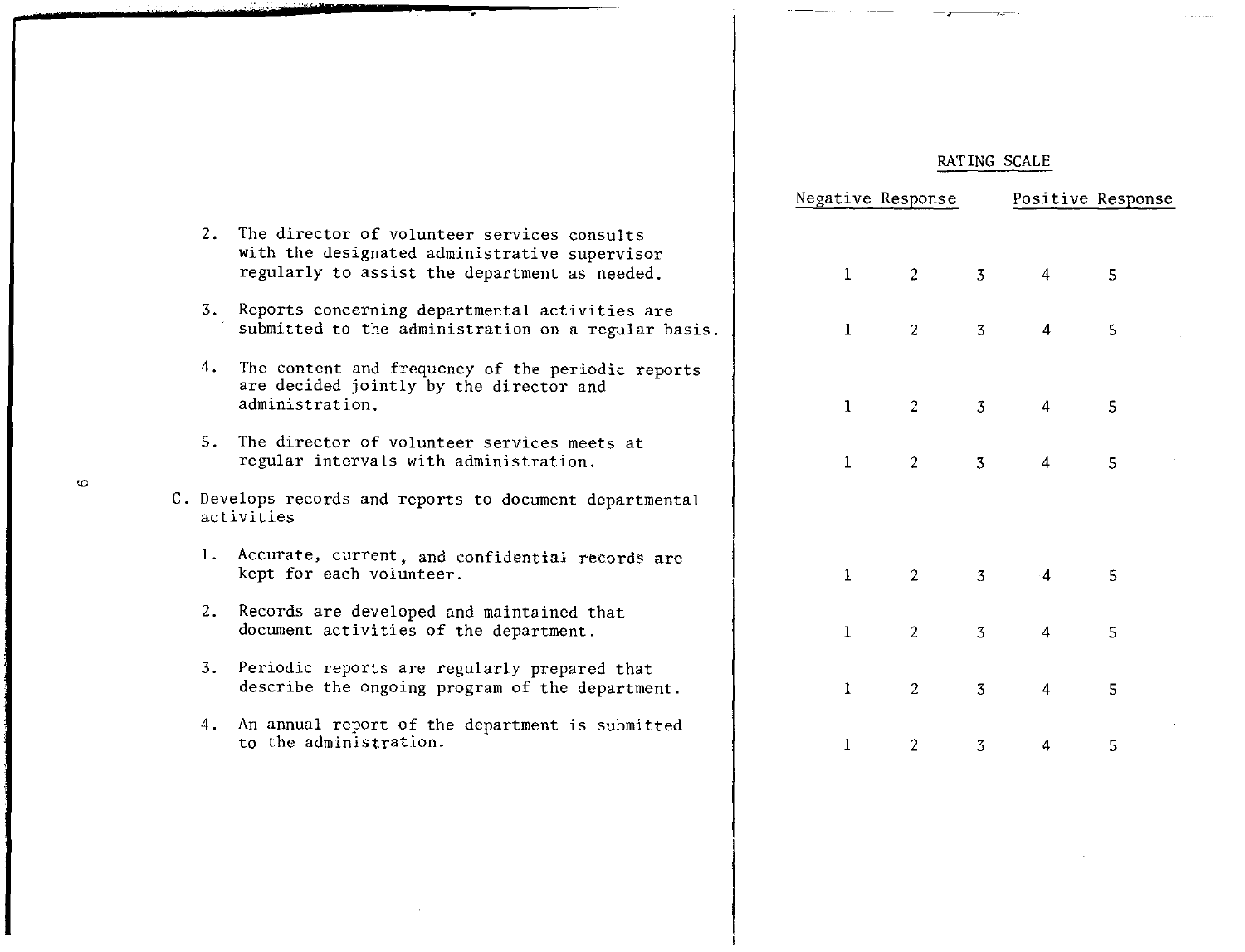| III. | Program Management (cont'd)                                                                                                                                                                                  | Negative Response              | Positive Response                     |  |  |
|------|--------------------------------------------------------------------------------------------------------------------------------------------------------------------------------------------------------------|--------------------------------|---------------------------------------|--|--|
|      | D. Develops and periodically reviews a policy and<br>procedure manual for guidance in meeting objectives<br>of the department                                                                                |                                |                                       |  |  |
|      | 1. Written policies and procedures are developed<br>by the director with the approval of the<br>administration.                                                                                              | 1<br><sup>2</sup>              | $\mathbf{3}$<br>5<br>4                |  |  |
|      | The policies and procedures are in accord with<br>2.<br>those of the institution.                                                                                                                            | $\overline{2}$<br>$\mathbf{1}$ | 3 <sup>7</sup><br>5<br>4              |  |  |
|      | 3.<br>The policy and procedure manual is reviewed<br>annually and updated as necessary.                                                                                                                      | $\mathbf{1}$<br>$\overline{2}$ | $\overline{3}$<br>5<br>4              |  |  |
|      | Copies of the manual are retained in<br>4.                                                                                                                                                                   |                                |                                       |  |  |
|      | administrative offices<br>а.                                                                                                                                                                                 | 2<br>$\mathbf{1}$              | 3 <sup>7</sup><br>5<br>$\overline{4}$ |  |  |
|      | b. the department                                                                                                                                                                                            | $\overline{c}$<br>$\mathbf{1}$ | $\overline{3}$<br>5<br>4              |  |  |
|      | E. Develops, implements, and evaluates the volunteer<br>services program                                                                                                                                     |                                |                                       |  |  |
|      | 1. The director periodically conducts a needs survey<br>in the institution.                                                                                                                                  | $\mathbf{1}$<br>2              | $\overline{3}$<br>5<br>4              |  |  |
|      | 2. The director develops new areas of service as<br>appropriate, in consultation with the departments<br>and/or users of volunteer services. Consequently,<br>discontinuation of areas of service is handled |                                |                                       |  |  |
|      | in a comparable manner.                                                                                                                                                                                      | $\overline{2}$<br>$\mathbf{1}$ | $\overline{3}$<br>4<br>5              |  |  |
|      | 3. Determination of the appropriateness of the content<br>of assignments is a responsibility of the director.                                                                                                | $\overline{c}$<br>$\mathbf{1}$ | $\overline{3}$<br>5<br>4              |  |  |
|      |                                                                                                                                                                                                              |                                |                                       |  |  |

 $\bar{\lambda}$ 

 $\sim$ 

للمشترك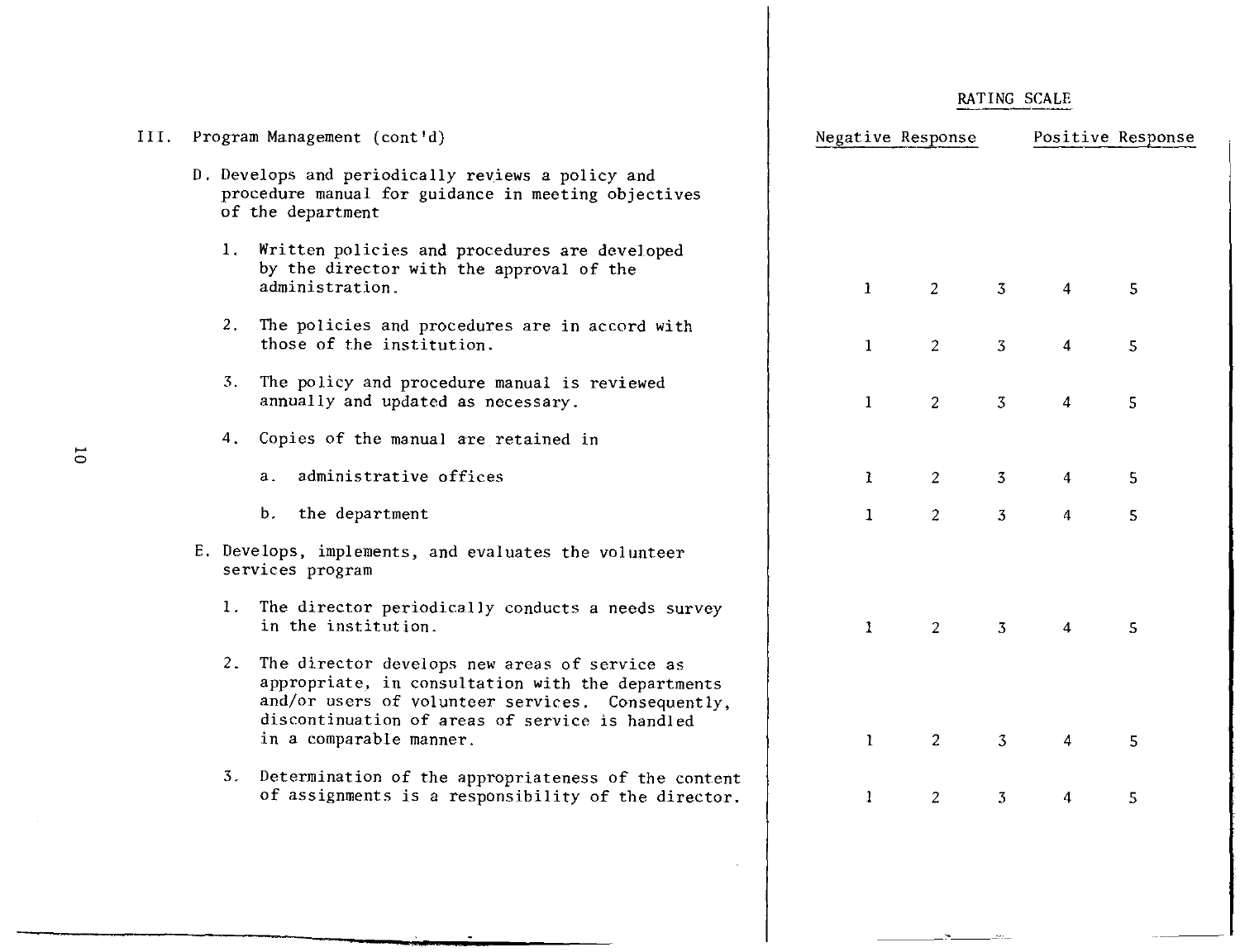75.

° 4. T

|     |                                                                                                                                    | Negative Response |                |                |                | Positive Response |  |
|-----|------------------------------------------------------------------------------------------------------------------------------------|-------------------|----------------|----------------|----------------|-------------------|--|
| 4.  | Volunteer assignments are not in conflict<br>with any law or regulation.                                                           | $\mathbf{1}$      | $\mathbf{r}_2$ | $\overline{3}$ | $\overline{4}$ | 5                 |  |
| 5.  | There is a written statement of the relation-<br>ship of volunteers to paid staff.                                                 | $\mathbf{1}$      | $\overline{2}$ | $\overline{3}$ | 4              | 5                 |  |
| 6.  | All inservice volunteers are coordinated by<br>the department of volunteer services.                                               | $\mathbf{1}$      | $\overline{2}$ | $\overline{3}$ | $\overline{4}$ | 5                 |  |
| 7.  | All volunteer services are evaluated<br>systematically.                                                                            | $\bf{1}$          | $\overline{2}$ | 3              | $\overline{4}$ | 5                 |  |
| 8.  | All volunteers are evaluated systematically.                                                                                       | $\mathbf{1}$      | $\overline{2}$ | 3              | $\overline{4}$ | 5                 |  |
| 9.  | Both volunteers and staff members are involved<br>in the evaluation of volunteer services.                                         | $\mathbf{1}$      | $\overline{2}$ | 3              | $\overline{4}$ | 5                 |  |
| 10. | Patients are involved in the evaluation of<br>volunteer services rendered directly to them.                                        | $\mathbf{1}$      | $\overline{2}$ | $\overline{3}$ | $\overline{4}$ | 5                 |  |
|     | F. Prepares and is responsible for annual departmental<br>budget                                                                   |                   |                |                |                |                   |  |
| 1.  | The director prepares an annual budget for the<br>department in conformance with the institution's<br>instructions and guidelines. | $\mathbf{1}$      | $\overline{2}$ | $\overline{3}$ | 4              | 5                 |  |
| 2.  | The director is responsible for the administration<br>of the approved budget.                                                      | $\mathbf{1}$      | $\overline{2}$ | $\overline{3}$ | 4              | 5                 |  |
|     | G. Develops and maintains a working relationship with<br>all departments of the institution                                        |                   |                |                |                |                   |  |
| 1.  | All requests for volunteers are channeled to the<br>department of volunteer services.                                              | $\mathbf{1}$      | $\overline{2}$ | 3              | 4              | 5                 |  |

 $\hat{\mathbf{z}}$ 

 $\sim$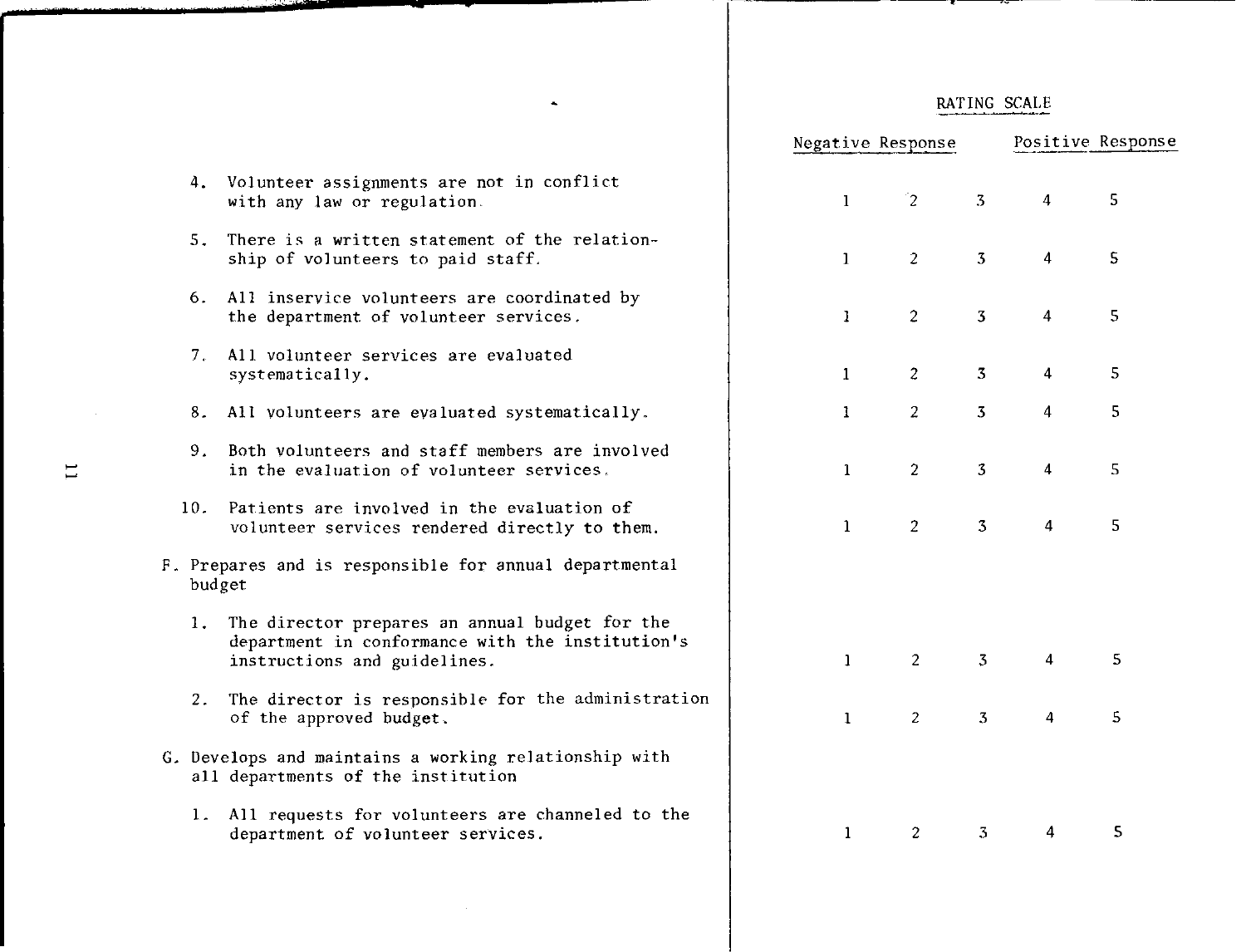| RATING SCALE |  |
|--------------|--|
|              |  |

 $\mathbf{Y}$  .  $\mathbf{X}$ 

 $\sim$ 

 $\mathbb{Z}^2$  , and  $\mathbb{Z}^2$ 

| Program Management (cont'd)                                                                                                                      | Negative Response |                |                |                         | Positive Response |
|--------------------------------------------------------------------------------------------------------------------------------------------------|-------------------|----------------|----------------|-------------------------|-------------------|
| 2. Job descriptions are developed with<br>department heads or with appropriate<br>staff members designated by department<br>heads.               | $\mathbf{1}$      | $\overline{2}$ | $\overline{3}$ | $\overline{4}$          | 5                 |
| 3. Volunteer job descriptions are reviewed<br>at least annually and revised with appropriate<br>staff members and/or volunteers.                 | $\mathbf{1}$      | $\overline{2}$ | $\overline{3}$ | 4                       | 5                 |
| Department heads are encouraged to discuss<br>4.<br>problems relative to volunteers with the<br>director.                                        | $\mathbf{1}$      | $\overline{2}$ | 3              | 4                       | 5                 |
| Where appropriate, volunteers' criticism is<br>5.<br>relayed to pertinent staff members.                                                         | $\mathbf{I}$      | $\overline{2}$ | $\overline{3}$ | $\overline{\mathbf{4}}$ | 5                 |
| 6. The director of volunteer services is<br>receptive to comments/criticism regarding<br>the volunteer department.                               | $\mathbf{I}$      | $\overline{c}$ | 3              | 4                       | 5                 |
| 7. Department heads of the institution consult<br>with the director of volunteer services<br>relative to the need and utilization of volunteers. | $\mathbf{1}$      | $\overline{2}$ | 3              | $\overline{\mathbf{4}}$ | 5                 |
| 8. Staff has the right to request the removal of an<br>unsatisfactory volunteer.                                                                 | $\mathbf{1}$      | 2              | $\overline{3}$ | $\overline{\mathbf{4}}$ | 5                 |
| H. Develops and maintains a working relationship<br>with the auxiliary (or auxiliaries) affiliated<br>with the institution                       |                   |                |                |                         |                   |
| Note: If there is no auxiliary affiliated with<br>the institution, omit questions concerning<br>auxiliary relationships.                         |                   |                |                |                         |                   |
| 1. There is an exchange of information between<br>the auxiliary leadership and the director.                                                     | $\bf{1}$          | 2              | 3              | 4                       | 5                 |
|                                                                                                                                                  |                   |                |                |                         |                   |

III.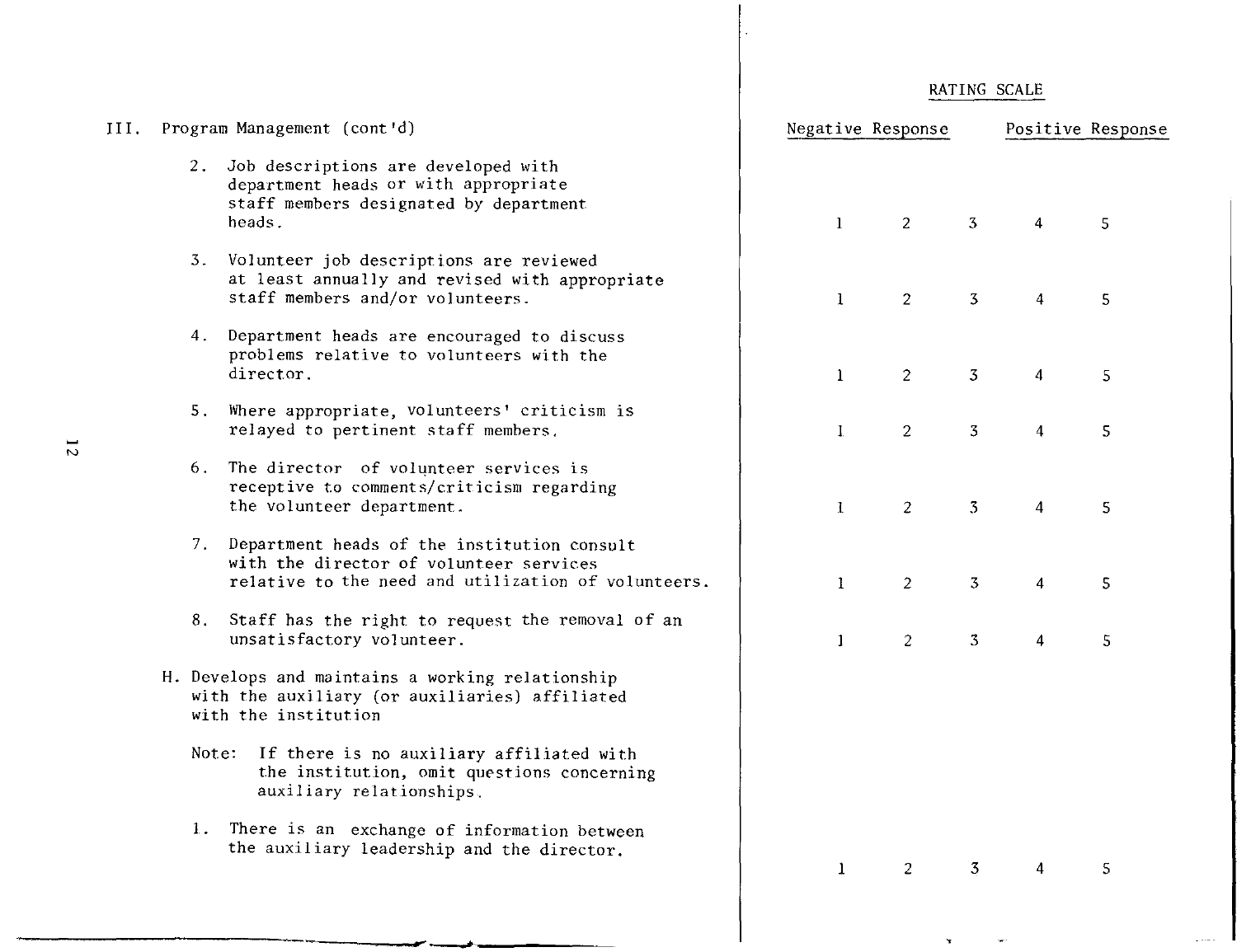|                                                                                                                                               | Negative Response |                |                |   | Positive Response |
|-----------------------------------------------------------------------------------------------------------------------------------------------|-------------------|----------------|----------------|---|-------------------|
| xiliary leadership consults the director<br>unteer services when planning projects<br>ivities that affect the department of<br>eers.          | $\cdot 1$         | 2              | 3 <sup>7</sup> | 4 | 5                 |
| rector of volunteer services consults<br>xiliary leadership when discussing<br>ts or other activities that affect the<br>ary and its members. | $\mathbf{1}$      | 2              | 3              | 4 | 5                 |
| are written policies and procedures defining<br>lationship between the auxiliary(ies) and<br>partment of volunteer services.                  | $\mathbf{1}$      | 2              | $\overline{3}$ | 4 | 5                 |
| licies and procedures defining the<br>onship are developed jointly by<br>stration, the auxiliary, and the<br>ment of volunteer services.      | $\mathbf{1}$      | $\overline{2}$ | $\overline{3}$ | 4 | 5                 |
| nd maintains a working relationship with<br>e community groups                                                                                |                   |                |                |   |                   |
| partment maintains a list of appropriate<br>ity resources.                                                                                    | $\mathbf{1}$      | $\overline{c}$ | $\overline{3}$ | 4 | 5                 |
| lunteer department encourages community<br>to become more knowledgeable about the<br>ution.                                                   | $\mathbf{1}$      | 2              | 3              | 4 | 5                 |
| ation about volunteer services is made<br>ble to local recruiting agencies and<br>d on a regular basis.                                       | $\mathbf{1}$      | 2              | $\mathbf{3}$   | 4 | 5                 |
| es with administration regarding<br>concerns as well as the broad plans<br>ms of the health care institution                                  |                   |                |                |   |                   |

- 2. The aux of volu or act: volunte
- 3. The director of volunteer services consults the aux project auxilia
- 4. There the rel the dep
- 5. The pol relationship adminis departm
- I. Develops a appropriate
	- 1. The dep commun<sup>?</sup>
	- $2.$  The vol groups institu
	- 3. Informa availab updated
- J. Communicate community and program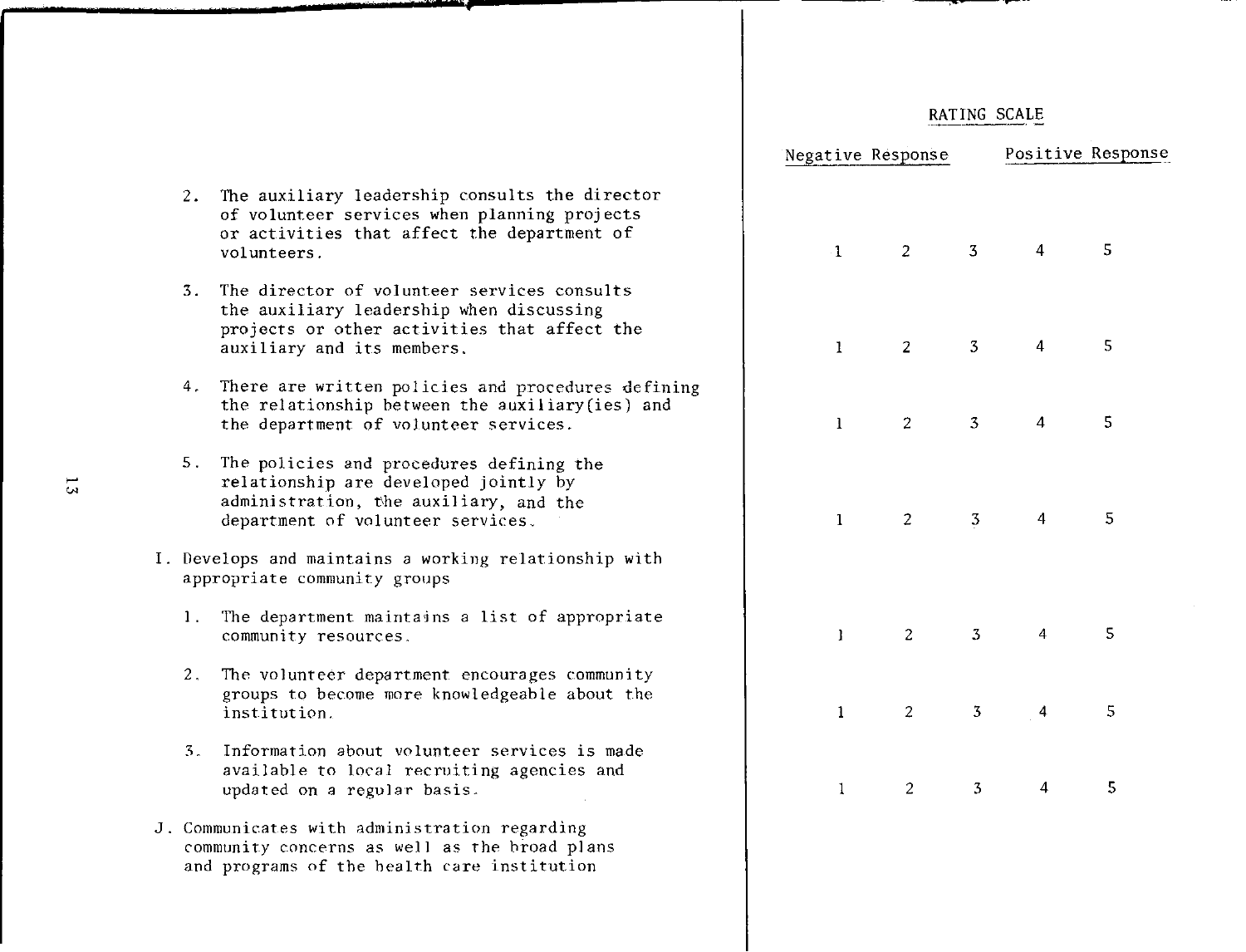|      |    |                                                                                                                                                                  | RATING SCALE      |                |                         |                         |                   |  |
|------|----|------------------------------------------------------------------------------------------------------------------------------------------------------------------|-------------------|----------------|-------------------------|-------------------------|-------------------|--|
| III. |    | Program Management (cont'd)                                                                                                                                      | Negative Response |                |                         |                         | Positive Response |  |
|      |    | 1. When the director is aware of community<br>concerns relative to the institution, these<br>are communicated to the appropriate<br>administrative staff member. | $\mathbf{1}$      | $\overline{2}$ | $\overline{3}$          | $\overline{4}$          | 5                 |  |
|      | 2. | The director is knowledgeable about the<br>institution's plans and programs that may<br>be of concern to the community.                                          | $\mathbf{1}$      | $\overline{c}$ | $\overline{\mathbf{3}}$ | $\overline{\mathbf{4}}$ | 5                 |  |
|      |    | 3. The director is available to meet with<br>community representatives or speak at<br>community meetings to discuss matters of<br>appropriate mutual concern.    | $\mathbf{1}$      | $\overline{2}$ | $\overline{3}$          | $\boldsymbol{\Lambda}$  | $5^{\circ}$       |  |
|      |    | 4. The director informs volunteers of the<br>institution's plans and programs that may<br>affect the community.                                                  | $\mathbf{1}$      | $\overline{2}$ | $\overline{3}$          | $\overline{4}$          | 5                 |  |
|      |    | K. Serves as consultant to administration in all<br>areas relative to volunteerism                                                                               |                   |                |                         |                         |                   |  |
|      |    | 1. The director is considered an expert in the<br>field of volunteerism by the administration.                                                                   | $\mathbf{1}$      | $\overline{2}$ | $\overline{3}$          | 4                       | 5                 |  |
|      |    | 2. The counsel of the directors of volunteer<br>services is sought out by staff who wish<br>advice on volunteerism.                                              | $\mathbf{1}$      | 2              | $\overline{3}$          | $\overline{4}$          | 5                 |  |
|      |    | 3. The director keeps herself/himself informed<br>about problems, issues, and progress in the<br>field of volunteerism.                                          | $\mathbf{1}$      | $\overline{2}$ | $\overline{3}$          | $\overline{4}$          | 5                 |  |
|      |    | L. Serves on institution committees as appropriate                                                                                                               |                   |                |                         |                         |                   |  |
|      |    | 1. The director serves on appropriate committees<br>within the institution.                                                                                      | $\mathbf{1}$      | $\overline{2}$ | $\overline{3}$          | 4                       | 5                 |  |

٠.

 $\mathbf{v}_\mathrm{max} = \mathbf{v}_\mathrm{max}$ 

 $\mathcal{L}$ 

 $14$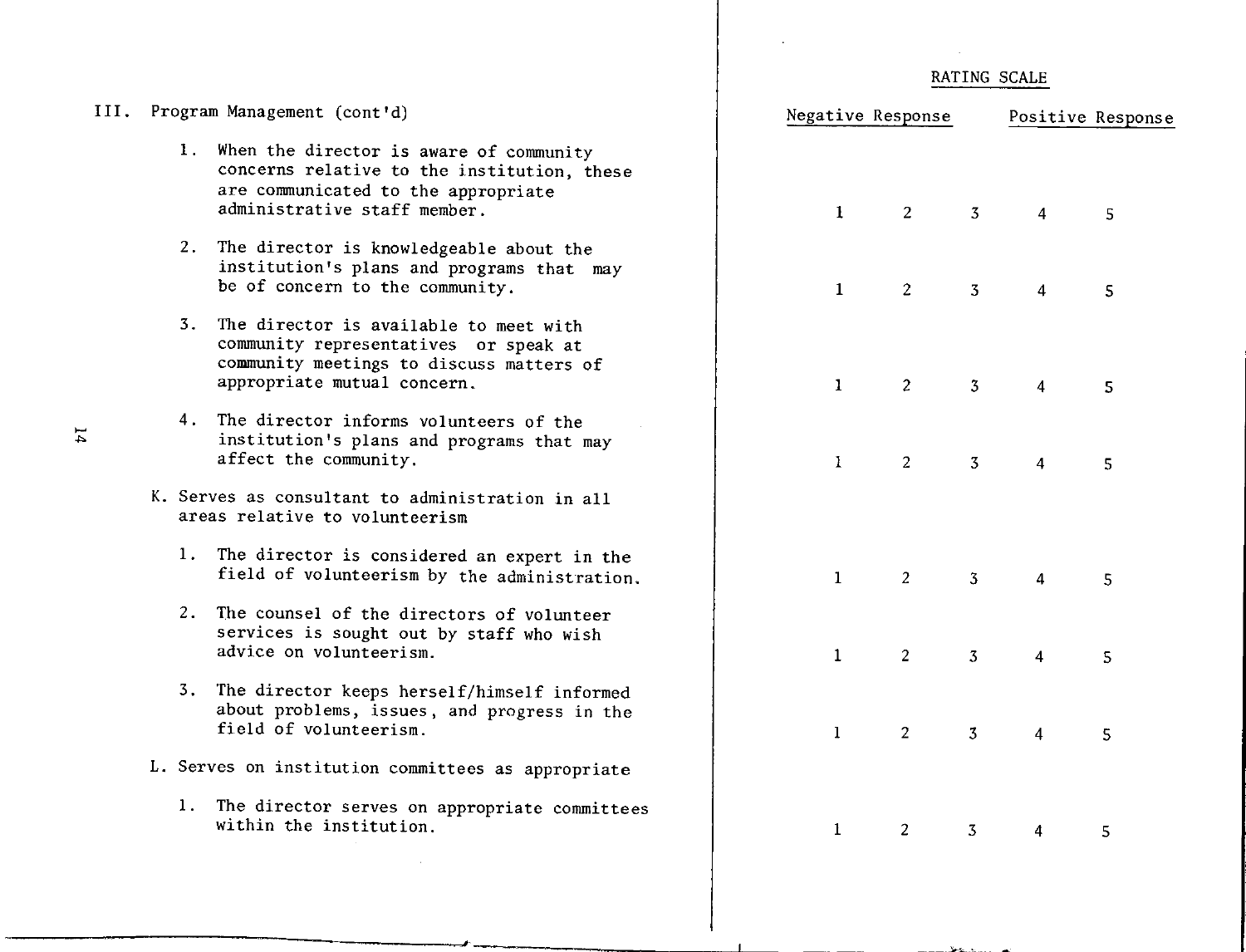|           | $\alpha$ , $\alpha$ , $\alpha$ , $\alpha$ , $\alpha$                                                                                                                                                                                         |                   |                       |                |   |                   |  |  |
|-----------|----------------------------------------------------------------------------------------------------------------------------------------------------------------------------------------------------------------------------------------------|-------------------|-----------------------|----------------|---|-------------------|--|--|
|           |                                                                                                                                                                                                                                              |                   |                       | RATING SCALE   |   |                   |  |  |
|           |                                                                                                                                                                                                                                              | Negative Response |                       |                |   | Positive Response |  |  |
| 2.        | The director is consulted before committee<br>plans are finalized on issues that may affect<br>the department of volunteers.                                                                                                                 | 1                 | <sup>2</sup>          | $\overline{3}$ |   | 5                 |  |  |
| IV.       | Management of Volunteers                                                                                                                                                                                                                     |                   |                       |                |   |                   |  |  |
|           | Purpose: The volunteer services program should be<br>structured so that the institution will derive full<br>benefit from the important resources available to<br>it through a consistently well managed corps of<br>volunteers. <sup>5</sup> |                   |                       |                |   |                   |  |  |
|           | A. Recruitment of Volunteers                                                                                                                                                                                                                 |                   |                       |                |   |                   |  |  |
|           | 1. The recruiting policy and practice of the<br>department of volunteer services adheres to<br>the institution's equal opportunity policy.                                                                                                   | $\mathbf{1}$      | $\mathbf{2}^{\prime}$ | $\overline{3}$ | 4 | 5                 |  |  |
|           | 2. This equal opportunity is publicly "advertised"<br>through such means as the volunteer services<br>application form and/or recruiting publicity.                                                                                          | 1                 | 2                     | $\overline{3}$ | 4 | 5                 |  |  |
| 3.        | An active effort is made to recruit both male<br>and female volunteers from all areas of the<br>community and from all age groups.                                                                                                           | 1                 | 2                     | 3              | 4 | 5                 |  |  |
|           | 4. There is a conscious effort on the part of<br>the department to create and initiate a variety<br>of volunteer programs that offer meaningful<br>service opportunities and will attract new<br>recruits.                                   | 1                 | 2                     | $\overline{3}$ | 4 | 5.                |  |  |
| $5.$ Ibid |                                                                                                                                                                                                                                              |                   |                       |                |   |                   |  |  |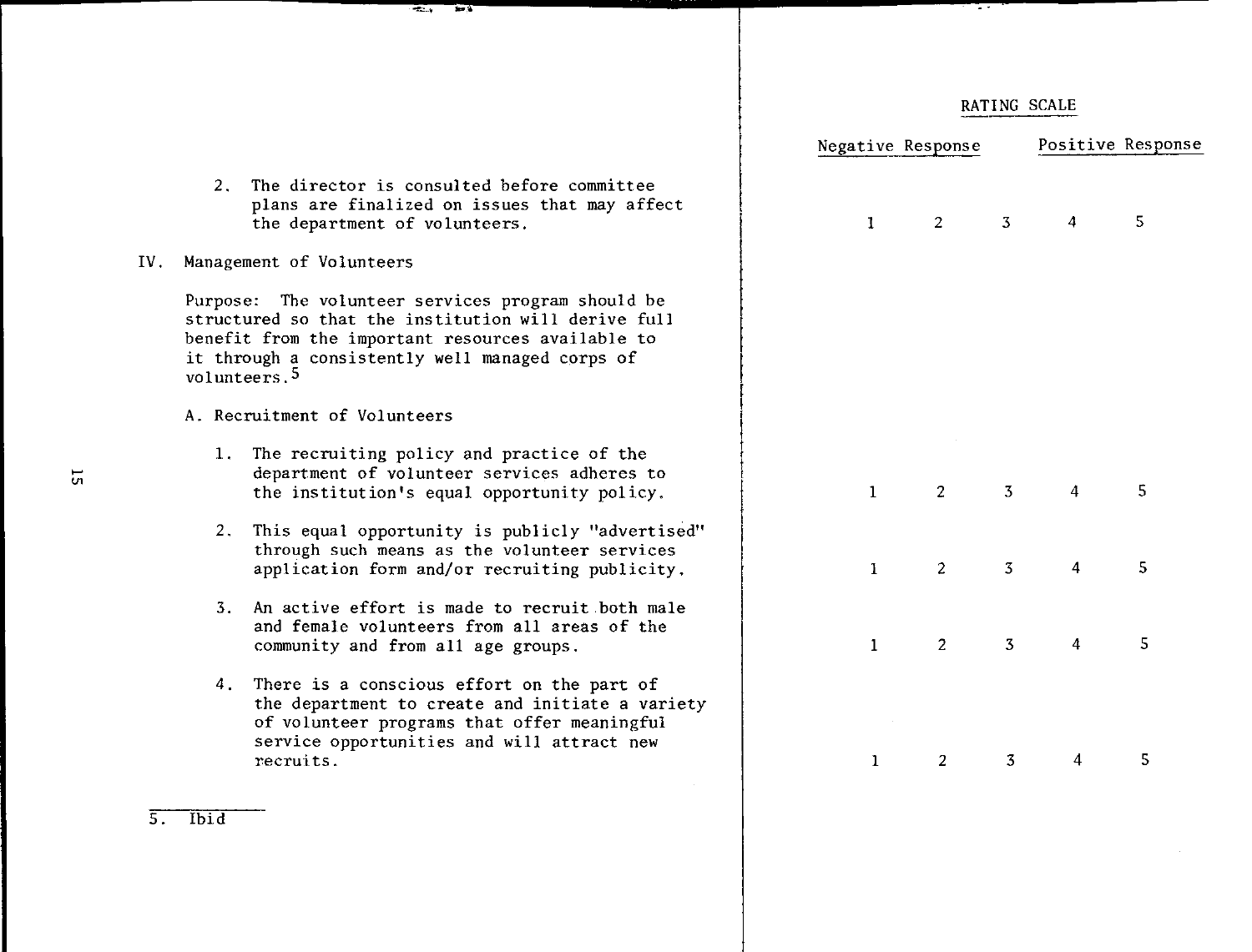| RATING SCALE |  |
|--------------|--|
|              |  |

| cont d)                                                                                                                                                                              |              | Negative Response |                | Positive Response |   |  |
|--------------------------------------------------------------------------------------------------------------------------------------------------------------------------------------|--------------|-------------------|----------------|-------------------|---|--|
| ch guilds, community<br>o forth are recruited,<br>volunteer specific<br>tion as a group parti-<br>or example, ten members<br>urch guild assigned on<br>the volunteer shifts on<br>Ċ. | $\mathbf{1}$ | $2^{\circ}$       | 3 <sup>7</sup> | 4                 | 5 |  |
| s advantage of the<br>ished volunteer sources<br>er Action Center, RSVP,<br>orth for recruiting                                                                                      | $\mathbf{1}$ | $\overline{2}$    | 3 <sup>7</sup> | 4                 | 5 |  |
| inteer services, either<br>the institution's public<br>t, uses the media<br>, radio/TV public service<br>so on) to disseminate<br>plunteer recruiting efforts.                       | $\mathbf{1}$ | $2^{\circ}$       | 3 <sup>7</sup> | 4                 | 5 |  |
| inteer services takes<br>cruiting potential of the<br>pard, and so on).                                                                                                              | $\mathbf{1}$ | 2                 | $\overline{3}$ | $\overline{4}$    | 5 |  |
| irages the elderly to<br>ly recruiting retired                                                                                                                                       | $\mathbf{1}$ | $2^{\circ}$       | 3 <sup>7</sup> | 4                 | 5 |  |
| d active student program.                                                                                                                                                            | $\mathbf{1}$ | $\overline{2}$    | $\overline{3}$ | $\overline{4}$    | 5 |  |
| are encouraged to belong                                                                                                                                                             | $\mathbf{1}$ | $\overline{c}$    | $\overline{3}$ | $\overline{4}$    | 5 |  |
|                                                                                                                                                                                      |              |                   |                |                   |   |  |

- IV. Management of Volunteers (cont
	- 5. Groups such as churc organization, and so when appropriate, to days in the institut cipation project; fo of the Methodist chu Tuesdays to handle t the information desk.
	- 6. The department takes existence of establi such as the Voluntee Red Cross, and so fo purposes.
	- 7. The director of volu directly or through relations department  $(newspaper$  features announcements, and s information about vo
	- 8. The director of volu advantage of the rec auxiliary (guild, bo
	- 9. The department encourages volunteer by activel persons.
	- 10. There is a year-roun
	- 11. Inservice volunteers to the auxiliary.

.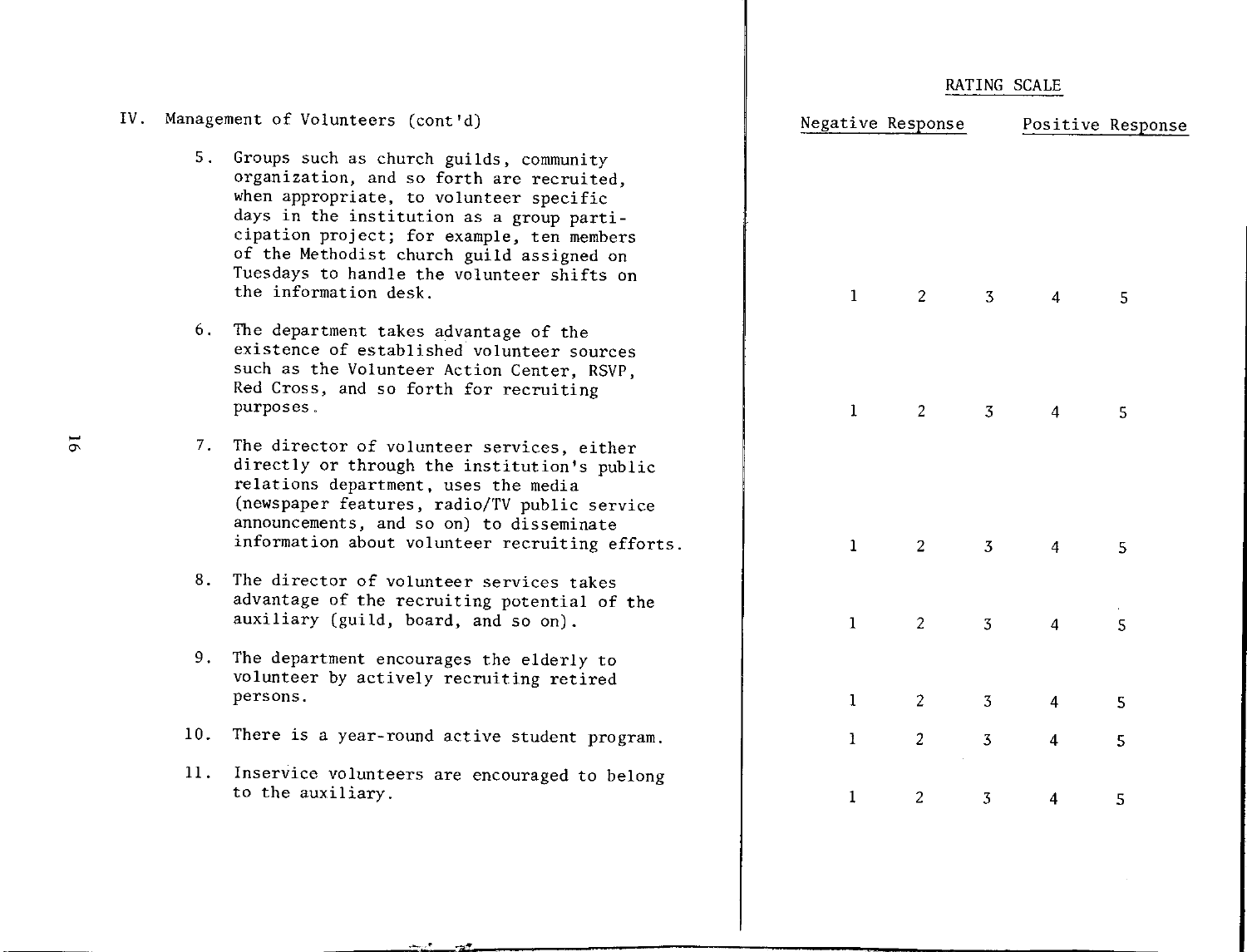|              | Negative Response       |                         |                         | Positive Response |
|--------------|-------------------------|-------------------------|-------------------------|-------------------|
|              |                         |                         |                         |                   |
| $\mathbf{I}$ | $\overline{\mathbf{c}}$ | $\overline{\mathbf{3}}$ | 4                       | 5                 |
| $\mathbf{1}$ | $\overline{\mathbf{c}}$ | $\overline{\mathbf{3}}$ | $\overline{\mathbf{r}}$ | 5                 |
| $\mathbf{1}$ | $\overline{\mathbf{c}}$ | 3                       | $\overline{\mathbf{4}}$ | 5                 |
| $\mathbf{1}$ | $\overline{\mathbf{c}}$ | 3                       | $\overline{\mathbf{4}}$ | 5                 |
| $\mathbf{1}$ | $\overline{\mathbf{c}}$ | 3                       | $\overline{\mathbf{4}}$ | 5                 |
| $\mathbf{1}$ | $\overline{c}$          | 3                       | $\overline{\mathbf{4}}$ | 5                 |
| $\mathbf{1}$ | $\overline{c}$          | 3                       | $\overline{\mathbf{4}}$ | 5                 |
|              |                         |                         |                         |                   |
| $\mathbf{1}$ | $\overline{\mathbf{c}}$ | 3                       | $\overline{4}$          | 5                 |
| $\mathbf{1}$ | $\overline{\mathbf{c}}$ | 3                       | 4                       | 5                 |
| $\mathbf{1}$ | $\overline{\mathbf{c}}$ | 3                       | $\overline{\mathbf{4}}$ | 5                 |

- 12. Auxilians are not required to do inservice volunteering in order to belong to the auxiliary.
- 13. Inservice volunteers are not required to belong to the auxiliary.
- 14. The department maintains an adequate number of competent volunteers to meet the needs of the institution.
- 15. The department offers a variety of evening and weekend assignments appealing to the volunteer who also holds a salaried position.
- 16. The department pl aces no maximum age restrictions on volunteers.
- 17, Persons with disabilities are encouraged to volunteer where placement is feasible.
- 18. The institution has a minimum age requirement for its junior volunteer program.
- 19. The junior volunteer is offered an educational program that may include information on health careers, an overview of the health care delivery system, and health education.
- 20. In cooperation with local schools, the department offers a program to allow students to receive academic credit.
- 21. Volunteer recruitment efforts are planned and directed to appeal to the community served by the institution.

 $\Xi$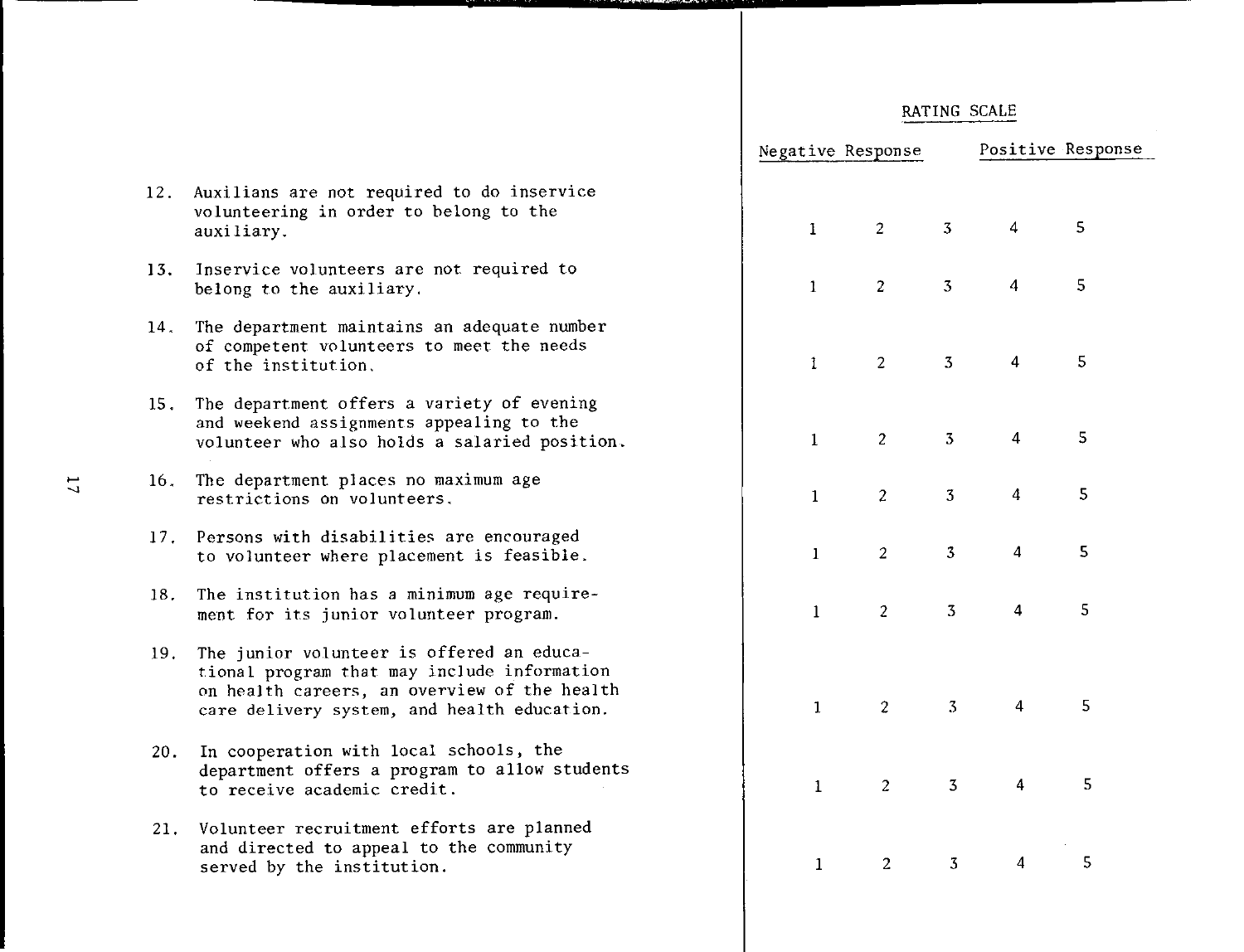|   |     | IV. Management of Volunteers (cont'd)                                                                                                                                | Negative Response |                |                |                | Positive Response |
|---|-----|----------------------------------------------------------------------------------------------------------------------------------------------------------------------|-------------------|----------------|----------------|----------------|-------------------|
|   |     | 22. Recruiting procedures include:                                                                                                                                   |                   |                |                |                |                   |
|   |     | a. individual recruitment (one on one,<br>word of mouth, and so forth)                                                                                               | $\mathbf{1}$      | 2              | $\overline{3}$ | $\overline{4}$ | 5                 |
|   |     | b.<br>mass recruitment (public drives,<br>appeals before organized groups,<br>media appeal, and so on)                                                               | $\mathbf{1}$      | $\overline{2}$ | $\overline{3}$ | 4              | 5                 |
|   |     | c. utilization of outside sources (for<br>example, volunteer bureaus)                                                                                                | $\mathbf{1}$      | $\overline{2}$ | $\mathbf{3}$   | $\overline{4}$ | 5                 |
|   |     | d. written policies and procedures<br>pertaining to the recruitment of<br>volunteers                                                                                 | $\mathbf{I}$      | $\overline{c}$ | $\overline{3}$ | $\overline{4}$ | 5                 |
| ∞ | 23. | The department has a recruitment brochure<br>that is general in nature and does not<br>require frequent updating.                                                    | $\mathbf{1}$      | $\overline{2}$ | 3              | 4              | 5                 |
|   |     | 24. Groups or individuals are recruited as<br>special function volunteers, such as<br>entertainers, party hostesses, carolers,<br>and so forth (on a one-time basis) | $\mathbf{1}$      | $\overline{c}$ | $\mathbf{3}$   | 4              | 5                 |
|   | 25. | The director of volunteer services actively<br>seeks out volunteers representing various<br>levels of skills and experience.                                         | $\mathbf{1}$      | $\overline{2}$ | $\overline{3}$ | 4              | 5 <sub>5</sub>    |
|   |     | B. Selection of volunteers:                                                                                                                                          |                   |                |                |                |                   |
|   |     | 1. A formal and private interview is held<br>with volunteer applicants.                                                                                              | $\mathbf{1}$      | $\overline{c}$ | $\overline{3}$ | 4              | 5                 |
|   |     |                                                                                                                                                                      |                   |                |                |                |                   |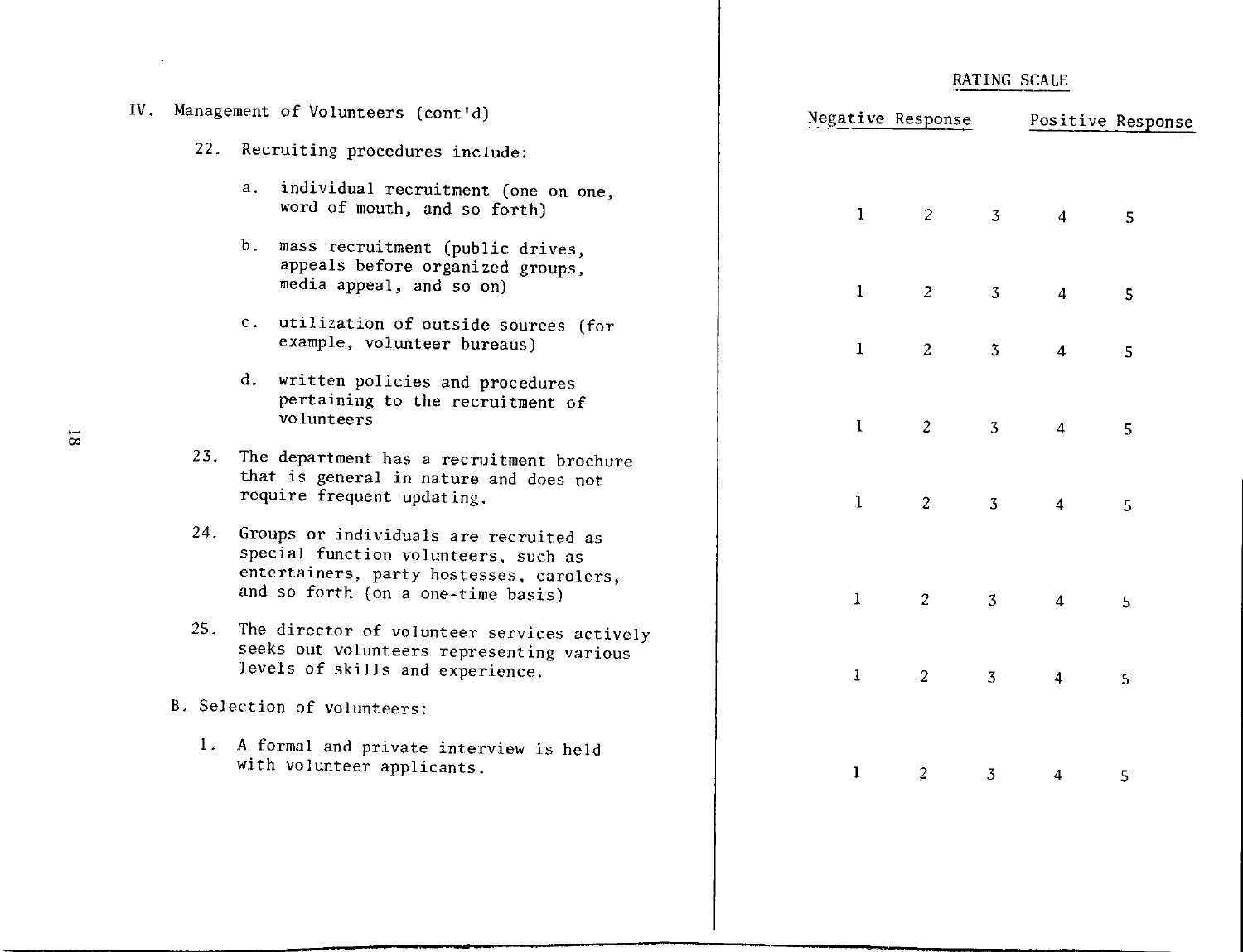|    |                                                                                                                                                              | Negative Response |                |                | Positive Response       |   |
|----|--------------------------------------------------------------------------------------------------------------------------------------------------------------|-------------------|----------------|----------------|-------------------------|---|
|    | 2. Prior to the interview, the applicant fills<br>out an application form.                                                                                   | $\mathbf{1}$      | $\overline{2}$ | 3              | 4                       | 5 |
|    | 3. There are written departmental policies and<br>procedures in connection with the selection<br>of the volunteer.                                           | $\mathbf{1}$      | $\overline{2}$ | $\overline{3}$ | $\overline{4}$          | 5 |
|    | 4. These departmental policies adhere to the<br>institution's equal opportunity policy.                                                                      | $\mathbf{1}$      | $\overline{2}$ | $\overline{3}$ | $\overline{4}$          | 5 |
|    | 5. Prior to selection, the volunteer has the<br>opportunity to read the job description for<br>the position to which he/she is being assigned.               | $\mathbf{1}$      | 2              | 3              | $\overline{4}$          | 5 |
| 6. | The director of volunteer services makes an<br>effort to determine the underlying motivation<br>for the applicant wanting to volunteer.                      | $\mathbf{1}$      | 2              | 3              | $\overline{\mathbf{4}}$ | 5 |
|    | 7. Prior to placement, prospective supervisors<br>may have the opportunity to interview the<br>prospective volunteer.                                        | $\mathbf{1}$      | 2              | 3              | $\overline{\mathbf{4}}$ | 5 |
|    | C. Placement of volunteers:                                                                                                                                  |                   |                |                |                         |   |
|    | 1. Volunteers are placed on a regular basis only<br>in those areas where there is a written job<br>description available.                                    | $\mathbf{1}$      | $\overline{2}$ | $\overline{3}$ | $\overline{4}$          | 5 |
|    | 2. Volunteer assignments requiring professional<br>knowledge and experience are given only to<br>those with appropriate skills and qualifications.           | $\mathbf{1}$      | $\overline{c}$ | $\overline{3}$ | $\overline{\mathbf{4}}$ | 5 |
|    | 3. Federal, state, and local laws are adhered to<br>in placement of volunteer, for example, the<br>Fair Labor Standards Act, child labor laws,<br>and so on. | $\mathbf{1}$      | $\overline{2}$ | 3              | 4                       | 5 |
|    |                                                                                                                                                              |                   |                |                |                         |   |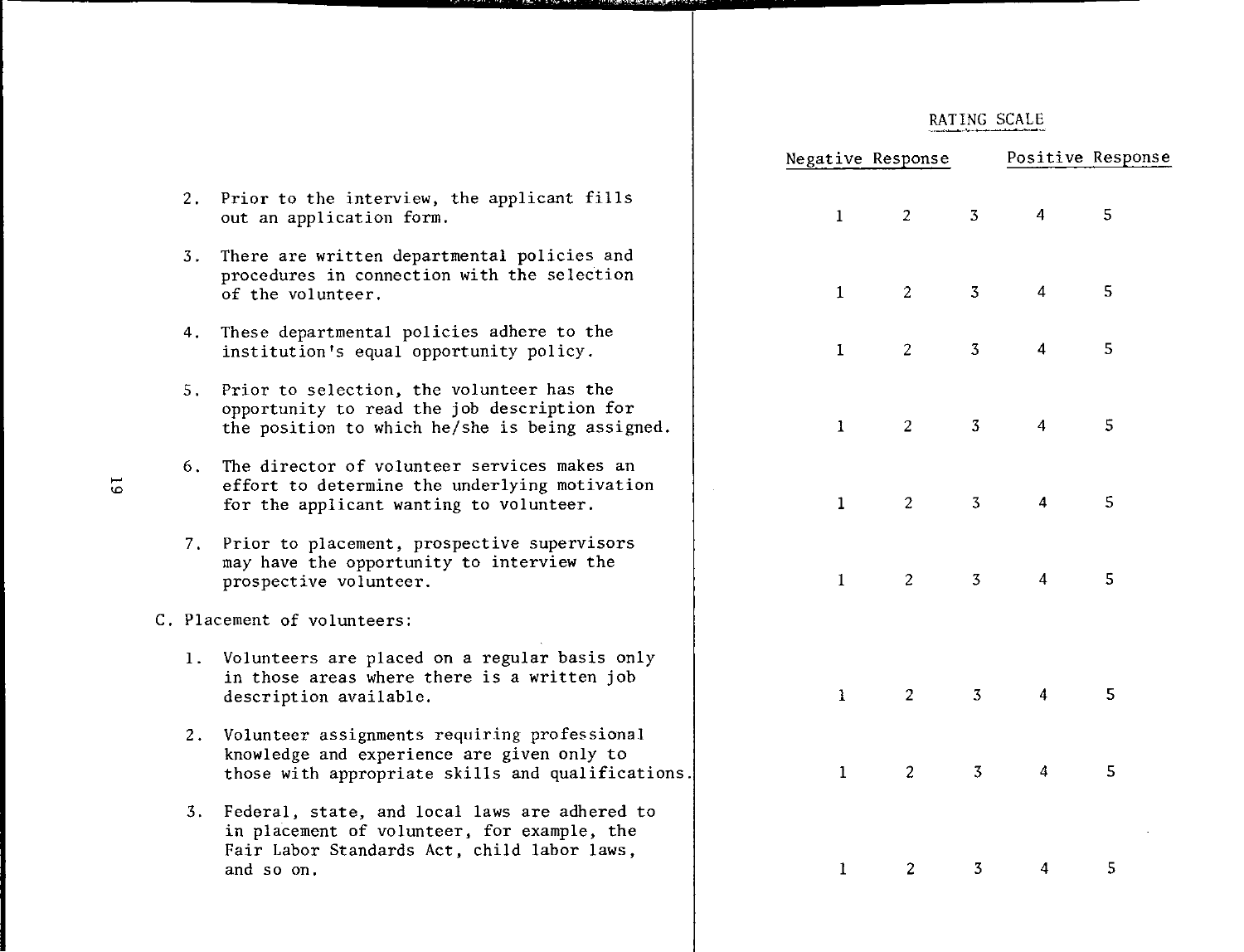$\sim 10^{-1}$ 

|     | IV. Management of Volunteers (cont'd)                                                                                                                                                                                                                                                                                            |              | Negative Response |                |                | Positive Response |
|-----|----------------------------------------------------------------------------------------------------------------------------------------------------------------------------------------------------------------------------------------------------------------------------------------------------------------------------------|--------------|-------------------|----------------|----------------|-------------------|
|     | 4. In the placement of junior volunteers,<br>the director of volunteer services<br>determines that adequate adult supervision<br>is available during the volunteers' assigned<br>hours.                                                                                                                                          | $\mathbf{1}$ | $\overline{2}$    | $\overline{3}$ | $\overline{4}$ | 5                 |
|     | 5. Consideration is given to assigning a<br>volunteer to tasks commensurate with his/<br>her abilities and training, not beyond<br>them.                                                                                                                                                                                         | $\mathbf{1}$ | $\overline{2}$    | $\overline{3}$ | $\overline{4}$ | 5                 |
|     | 6. There are written policies and procedures<br>pertaining to the placement of volunteers.                                                                                                                                                                                                                                       | $\mathbf{1}$ | $\overline{2}$    | $\overline{3}$ | 4              | 5                 |
|     | 7. To the extent that the hospital environment<br>makes it possible, adaptive provisions are<br>made for the handicapped volunteer, such as<br>special phones for the deaf, adequate<br>consideration of those with pacemakers, and<br>so forth.                                                                                 | $\mathbf{I}$ | $\overline{2}$    | 3              | 4              | 5                 |
| 8.  | Inservice volunteers augment but do not<br>replace paid personnel and professional staff.                                                                                                                                                                                                                                        | $\mathbf{1}$ | 2 <sup>1</sup>    | $\overline{3}$ | $\overline{4}$ | 5                 |
|     | 9. Volunteers are placed with the intent of<br>providing them an opportunity for both<br>personal and career development.                                                                                                                                                                                                        | $\mathbf{1}$ | $\overline{2}$    | $\overline{3}$ | 4              | 5                 |
| 10. | The director of volunteer services practices<br>"creative placement," that is, is knowledge-<br>able enough about the institution and its<br>needs to know how to place a volunteer with<br>a particular talent in an assignment that<br>will utilize his/her skills, not necessarily<br>in an established volunteer assignment. | 1            | $\overline{c}$    | 3              | 4              | 5                 |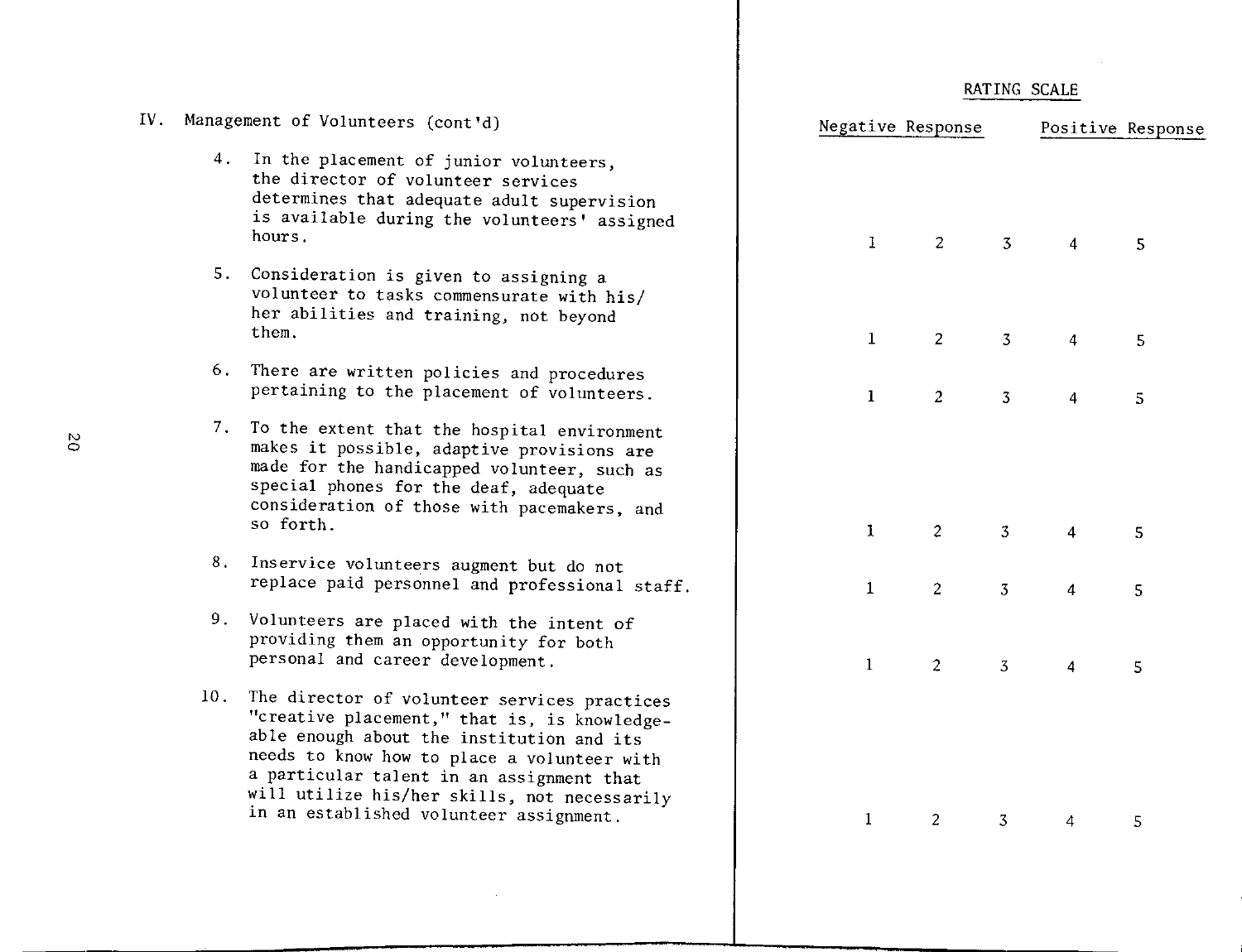|              | Negative Response       |                         | Postive Response        |   |
|--------------|-------------------------|-------------------------|-------------------------|---|
|              |                         |                         |                         |   |
| $\mathbf{1}$ | $\overline{c}$          | $\overline{\mathbf{3}}$ | $\overline{\mathbf{4}}$ | 5 |
| $\bf{l}$     | $\overline{\mathbf{c}}$ | $\overline{\mathbf{3}}$ | $\overline{\mathbf{4}}$ | 5 |
| $\mathbf{1}$ | $\overline{c}$          | $\overline{\mathbf{3}}$ | $\overline{\mathbf{4}}$ | 5 |
| $\pmb{1}$    | $\overline{\mathbf{c}}$ | $\overline{\mathbf{3}}$ | 4                       | 5 |
| $\mathbf{l}$ | $\overline{\mathbf{c}}$ | 3                       | $\overline{4}$          | 5 |
|              |                         |                         |                         |   |
| $\mathbf{1}$ | $\overline{\mathbf{c}}$ | 3                       | $\overline{\mathbf{4}}$ | 5 |
| $\mathbf{1}$ | $\overline{\mathbf{c}}$ | 3                       | $\overline{\mathbf{r}}$ | 5 |

- **11.** Determining the need for volunteers is a cooperative effort on the part of the director of volunteer services and the other department head involved.
- 12. The director of volunteer services plans volunteer placement to realize optimum utilization of an individual's time and known skills, whenever possi hle.
- 13. The director of volunteer services follows a policy, where feasible, of placing a volunteer in the assignment of his/her choice if the volunteer meets the necessary criteria.
- 14. Requests for volunteer assistance are submitted in written form to the director of volunteer services.
- 15. If a volunteer requests a change of work., the request is considered.
- D. Orientation of volunteers:
	- **1.** The volunteer services department provides volunteers with orientation to the institution and to its own department and program.
	- 2. The volunteer is oriented to his/her duties within the assigned department, either through a formal orientation process or through on-the-job training.

 $\overline{c}$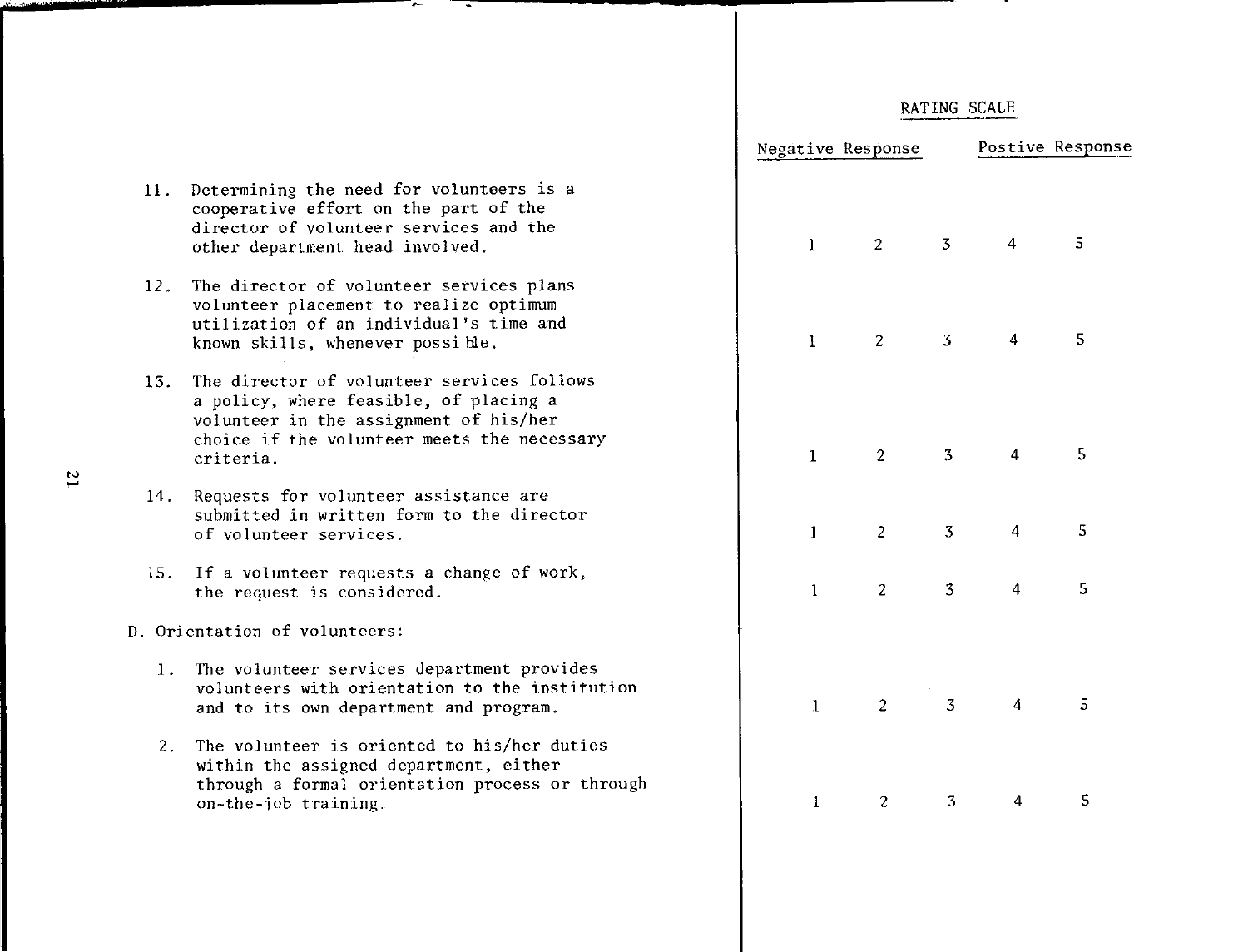| IV. |       | Management of Volunteers (cont'd)                                                                                                                         | Negative Response |                |                         |                         | Positive Response |
|-----|-------|-----------------------------------------------------------------------------------------------------------------------------------------------------------|-------------------|----------------|-------------------------|-------------------------|-------------------|
|     |       | 3. Orientation is a process of continuing<br>education throughout the volunteer's<br>tenure at the institution.                                           | $\mathbf{1}$      | $\overline{2}$ | $\overline{3}$          | 4                       | 5                 |
|     |       | 4. Orientation includes the psychological<br>needs of the patient where appropriate,<br>and the responsibility of the volunteer<br>regarding these needs. | $\mathbf{1}$      | $\overline{z}$ | $\overline{3}$          | 4                       | 5                 |
| 5.  |       | Initial orientation for the volunteer covers:                                                                                                             |                   |                |                         |                         |                   |
|     |       | a. The philosophy of the health care insti-<br>tution                                                                                                     | $\mathbf{1}$      | $\overline{2}$ | 3 <sup>7</sup>          | 4                       | 5                 |
|     |       | b. The philosophy of the department of<br>volunteer services                                                                                              | $\mathbf{1}$      | $\overline{2}$ | 3 <sup>7</sup>          | $\overline{4}$          | 5                 |
|     |       | c. Uniform requirements                                                                                                                                   | $\mathbf{1}$      | $\overline{2}$ | 3 <sub>o</sub>          | 4                       | 5                 |
|     | d.    | Name tag or other identification                                                                                                                          | $\mathbf{1}$      | $\overline{2}$ | 3 <sup>7</sup>          | $\overline{4}$          | 5                 |
|     |       | e. Parking information                                                                                                                                    | $\mathbf{1}$      | $\overline{2}$ | $\overline{3}$          | $\overline{4}$          | 5                 |
|     |       | f. Procedures in case of illness or injury<br>while on duty                                                                                               | $\mathbf{1}$      | $\overline{2}$ | 3 <sup>7</sup>          | $\overline{4}$          | 5                 |
|     | $g$ . | Procedure in case of absence                                                                                                                              | 1                 | $\overline{2}$ | $\overline{3}$          | $\overline{4}$          | 5                 |
|     | h.    | Sign-in and sign-out procedures                                                                                                                           | $\mathbf{1}$      | 2              | 3 <sup>7</sup>          | $\overline{\mathbf{4}}$ | 5                 |
|     |       | i. The institution's disaster plan as it<br>relates to volunteers.                                                                                        | $\mathbf{1}$      | $\overline{2}$ | $\overline{\mathbf{3}}$ | $\overline{\mathbf{4}}$ | 5                 |
|     |       | j. The psychosocial needs of patient, where<br>appropriate                                                                                                | $\mathbf{1}$      | $\overline{2}$ | 3 <sup>7</sup>          | 4                       | 5                 |
|     |       |                                                                                                                                                           |                   |                |                         |                         |                   |

 $\bullet$  m  $\bullet$ 

RATING SCALE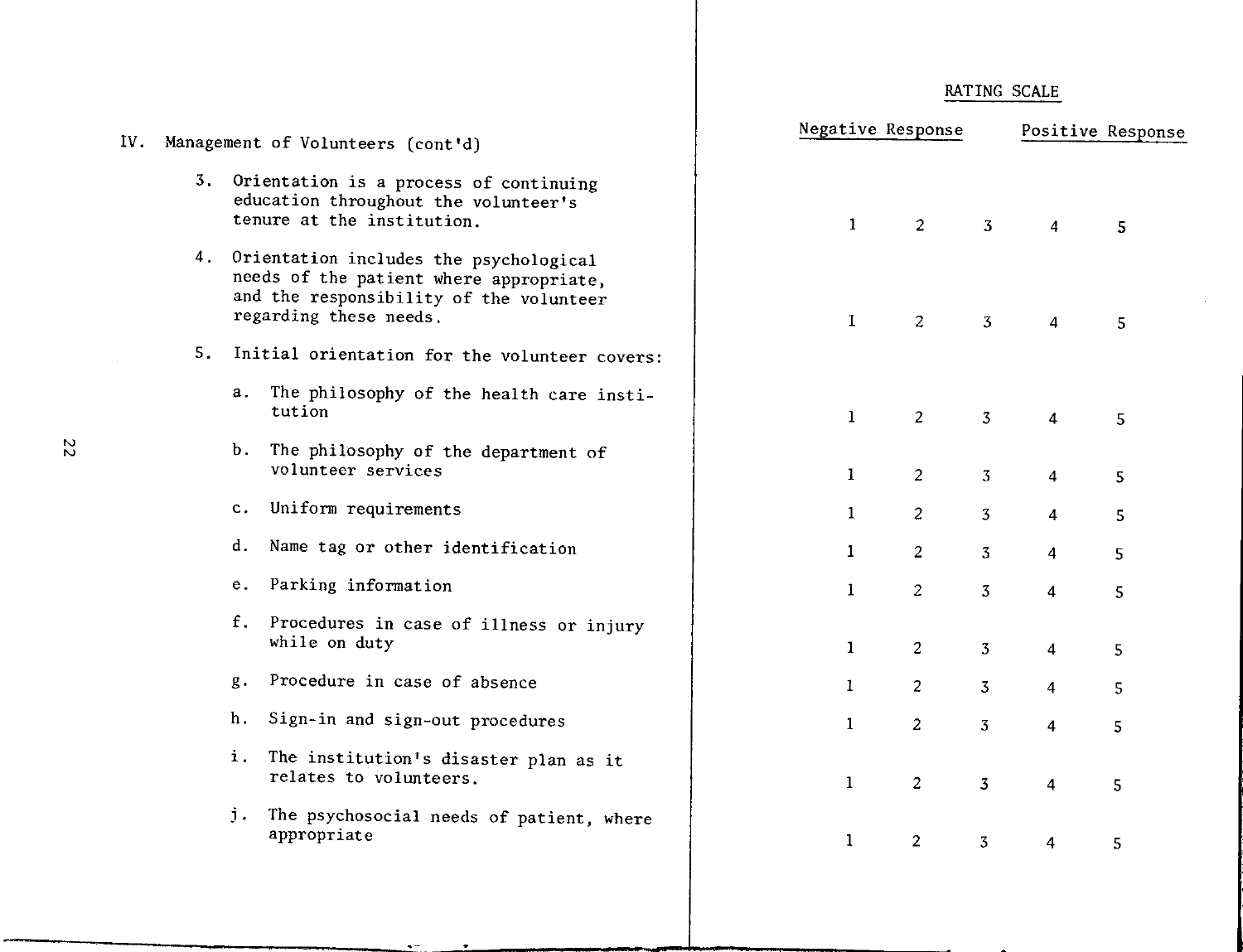<u>т</u>

|    |                                                                                                                                                                                            | Negative Response              |                |                | Positive Response |
|----|--------------------------------------------------------------------------------------------------------------------------------------------------------------------------------------------|--------------------------------|----------------|----------------|-------------------|
|    | k. Confidentiality of information                                                                                                                                                          | $\mathbf{I}$<br>$\overline{2}$ | $\overline{3}$ | $\overline{4}$ | 5                 |
|    | 1. Federal income tax deductions for<br>volunteers                                                                                                                                         | $\overline{2}$<br>$\mathbf{I}$ | 3              | $\overline{4}$ | 5                 |
|    | The personal liability of the volunteer<br>m.<br>and insurance coverage                                                                                                                    | $\overline{2}$<br>$\mathbf{1}$ | 3              | 4              | 5                 |
|    | Recognition programs, including benefits<br>n.<br>(free meals and so on)                                                                                                                   | $\overline{c}$<br>$\mathbf{1}$ | 3              | $\overline{4}$ | 5                 |
|    | The physical layout of the institution<br>$\mathbf{o}$ .<br>(floor plan and/or tour)                                                                                                       | $\overline{2}$<br>$\mathbf{1}$ | 3              | 4              | 5                 |
|    | General safety practices; injury, fire,<br>р.<br>and so on                                                                                                                                 | $\mathbf{1}$<br>$\overline{2}$ | $\overline{3}$ | $\overline{4}$ | 5                 |
| 6. | The director of volunteer services plans educa-<br>tional programs to keep volunteers informed<br>and updated about new staff, new services,<br>and health care developments.              | $\mathbf{1}$<br>$\overline{2}$ | $\overline{3}$ | 4              | 5                 |
| 7. | A volunteer handbook is available as an<br>orientation tool.                                                                                                                               | $\mathbf{1}$<br>$\overline{2}$ | $\overline{3}$ | $\overline{4}$ | 5                 |
| 8. | The institution's newsletter is available to<br>volunteers to serve as an orientation and<br>continuing education tool.                                                                    | $\overline{2}$<br>$\mathbf{1}$ | 3              | $\overline{4}$ | 5                 |
|    | E. Training of volunteers:                                                                                                                                                                 |                                |                |                |                   |
|    | 1. The director of volunteer services and the<br>involved department head or supervisor jointly<br>determine the extent of the training required<br>for a volunteer in a given assignment. | $\mathbf{1}$<br>$\overline{2}$ | 3              | 4              | 5                 |
| 2. | The volunteer is informed of the required<br>training prior to his/her acceptance of the<br>assignment.                                                                                    | $\mathbf{1}$<br>$\overline{c}$ | 3              | 4 <sup>1</sup> | 5                 |

 $\sim$ 

 $\cdot$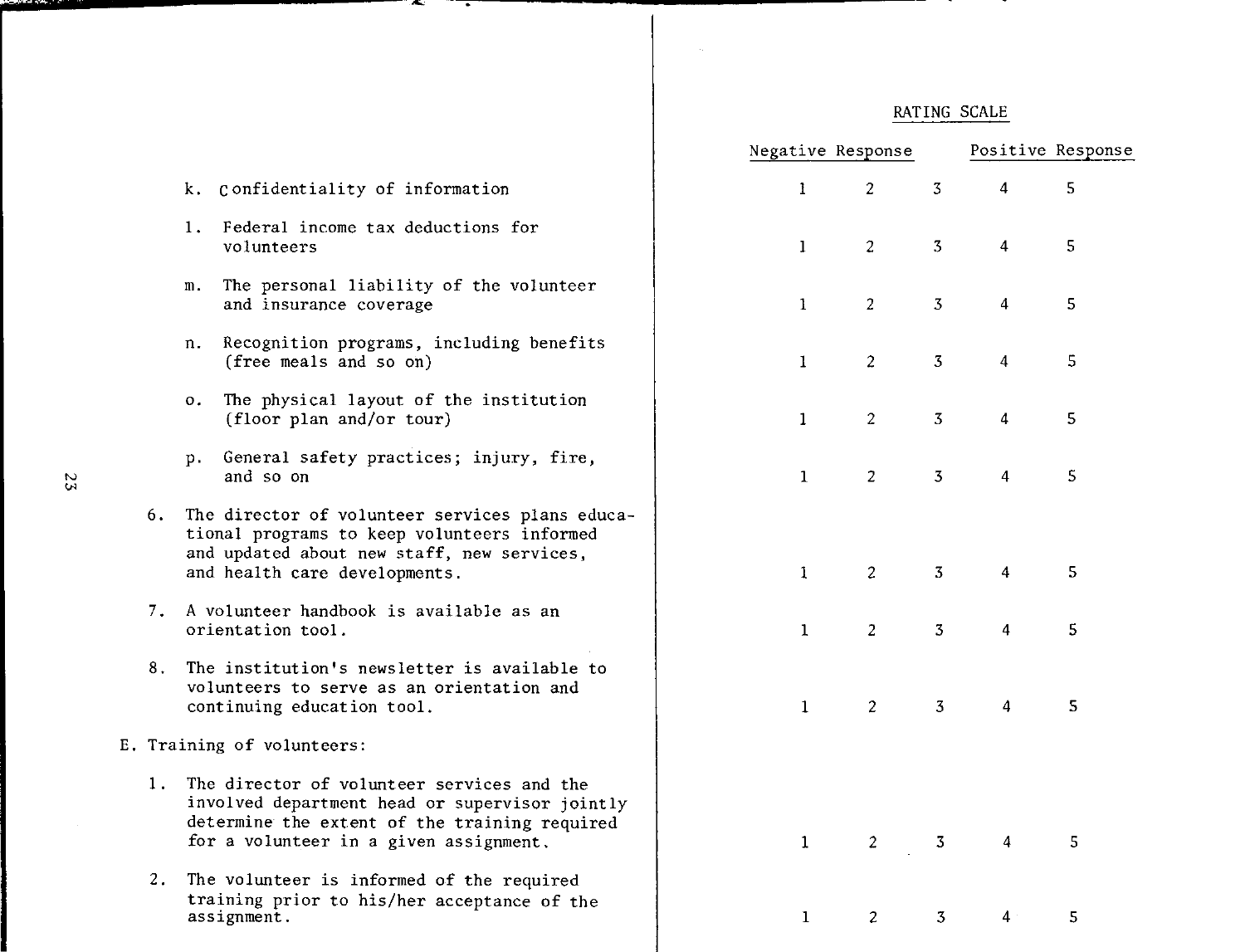|  | RATING SCALE |
|--|--------------|
|  |              |

|                                                                |              | Negative Response |                         | Positive Response       |                         |  |
|----------------------------------------------------------------|--------------|-------------------|-------------------------|-------------------------|-------------------------|--|
|                                                                | $\mathbf 1$  | $\boldsymbol{2}$  | $\overline{\mathbf{3}}$ | $\overline{\mathbf{4}}$ | 5                       |  |
|                                                                | $\mathbf{1}$ | $\overline{c}$    | ${\bf 3}$               | $\boldsymbol{4}$        | $\overline{\mathbf{5}}$ |  |
| ì                                                              | $\mathbf 1$  | $\overline{c}$    | $\mathfrak{Z}$          | $\boldsymbol{4}$        | $\sf 5$                 |  |
| rs                                                             | $\mathbf{1}$ | $\sqrt{2}$        | $\overline{3}$          | $\overline{\mathbf{4}}$ | $\overline{\mathbf{5}}$ |  |
| rs<br>r.                                                       | $\mathbf{1}$ | $\overline{c}$    | $\overline{3}$          | $\overline{\mathbf{4}}$ | 5                       |  |
| $\mathop{\text{ces}}$<br>ents.                                 | $\mathbf 1$  | $\overline{c}$    | ${\bf 3}$               | $\overline{\mathbf{4}}$ | 5                       |  |
| ze                                                             | $\mathbf 1$  | $\overline{c}$    | $\overline{\mathbf{3}}$ | $\overline{\mathbf{4}}$ | 5                       |  |
| $\mathsf{h}% _{1}\left( \mathsf{h}\right) ^{T}$<br>$\mathbf i$ | $\mathbf 1$  | $\overline{c}$    | $\overline{\mathbf{3}}$ | $\overline{\mathbf{4}}$ | $\sf S$                 |  |

IV. Management of Volunteers (cont'd)

- 3. Training programs for the various volunteer assignments are reviewed and evaluated periodically.
- 4. The director of volunteer services ensures the availability of continuing education programs for volunteers as an extension of initial training.
- F. Recognition of volunteers:
	- 1. The institution provides formal recognition for the volunteers.
	- 2. Tangible recognition based on hours or year of services is provided to volunteers.
	- 3. "Recognition of quality," recognizing fulfillment of commitment irrespective of hour given, is provided through a certificate or some other formal means.
	- 4. Volunteers are afforded ongoing intangible recognition, such as expressions of appreciation on the part of the volunteer servic department, other hospital staff, and patie
	- 5. The department utilizes the institution's and/or the volunteer newsletter to recogniz volunteers, individually or as a group.
	- 6. As yet another means of recognition, the institution provides volunteers with health education and access to appropriate medical **care.**

•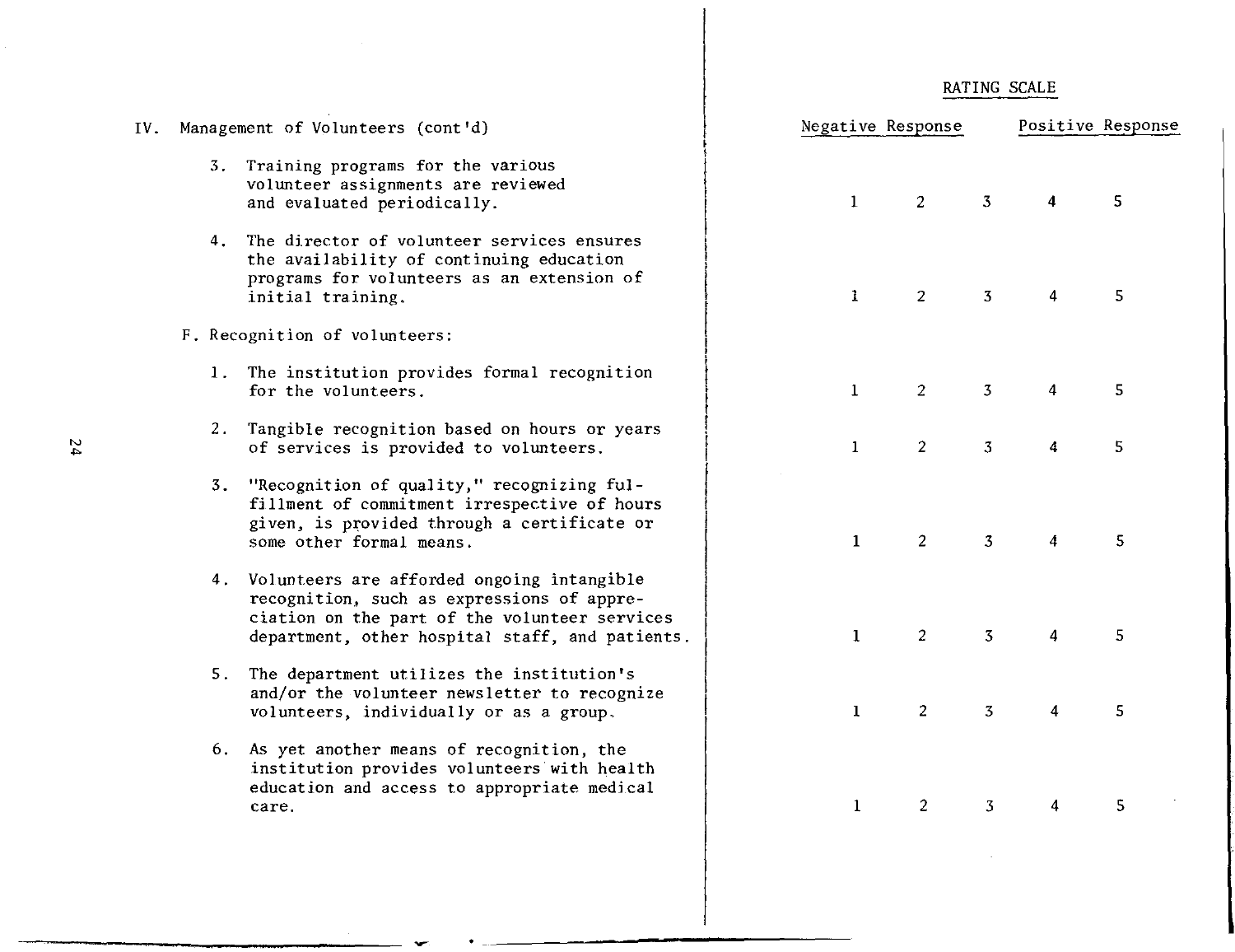|                                                               |              | Negative Response |                | Positive Response       |   |  |
|---------------------------------------------------------------|--------------|-------------------|----------------|-------------------------|---|--|
| icies and<br>nition of                                        | $\mathbf{1}$ | $\overline{2}$    | 3 <sup>7</sup> | $\overline{4}$          | 5 |  |
| ion<br>Ġ.                                                     | $\mathbf{1}$ | $\overline{2}$    | $\overline{3}$ | 4                       | 5 |  |
| attends the                                                   | $\mathbf{I}$ | $\overline{2}$    | $\overline{3}$ | $\overline{\mathbf{4}}$ | 5 |  |
| on for<br>m and nametag.                                      | $\mathbf{1}$ | $\overline{2}$    | $\overline{3}$ | $\overline{\mathbf{4}}$ | 5 |  |
| ices evaluates<br>by encouraging<br>isors in the<br>assigned. | $\mathbf{1}$ | $2^{\circ}$       | $\overline{3}$ | $\overline{4}$          | 5 |  |
| provide feedback<br>gned duties,                              | $\mathbf{1}$ | $\overline{2}$    | $\overline{3}$ | $\overline{4}$          | 5 |  |
| rs are<br>a-the-scene<br>volunteers                           | $\mathbf{1}$ | $\overline{2}$    | $\overline{3}$ | $\overline{\mathbf{4}}$ | 5 |  |
| nary period<br>$\mathsf{s}$ .                                 | $\mathbf{1}$ | $\overline{c}$    | $\overline{3}$ | 4                       | 5 |  |
|                                                               |              |                   |                |                         |   |  |

- 7. The department has written  $pol$ procedures pertaining to recog vo 1 unteers.
- 8. Staff participates in recognit: ceremonies honoring volunteers.
- 9. A member of the administration annual recognition event.
- 10. There is specific identificati volunteers, including a unifor
- G. Evaluation of volunteers:
	- 1. The director of volunteer serv the performance of volunteers feedback on the part of superv departments to which they are
	- 2. Volunteers are encouraged to p in connection with their assig staff attitude, and so on.
	- 3. Department heads or supervisor encouraged to do immediate, or instruction and counseling of involved in minor incidents
	- 4. There is a specified probation established for new volunteers.

 $\mathfrak{g}$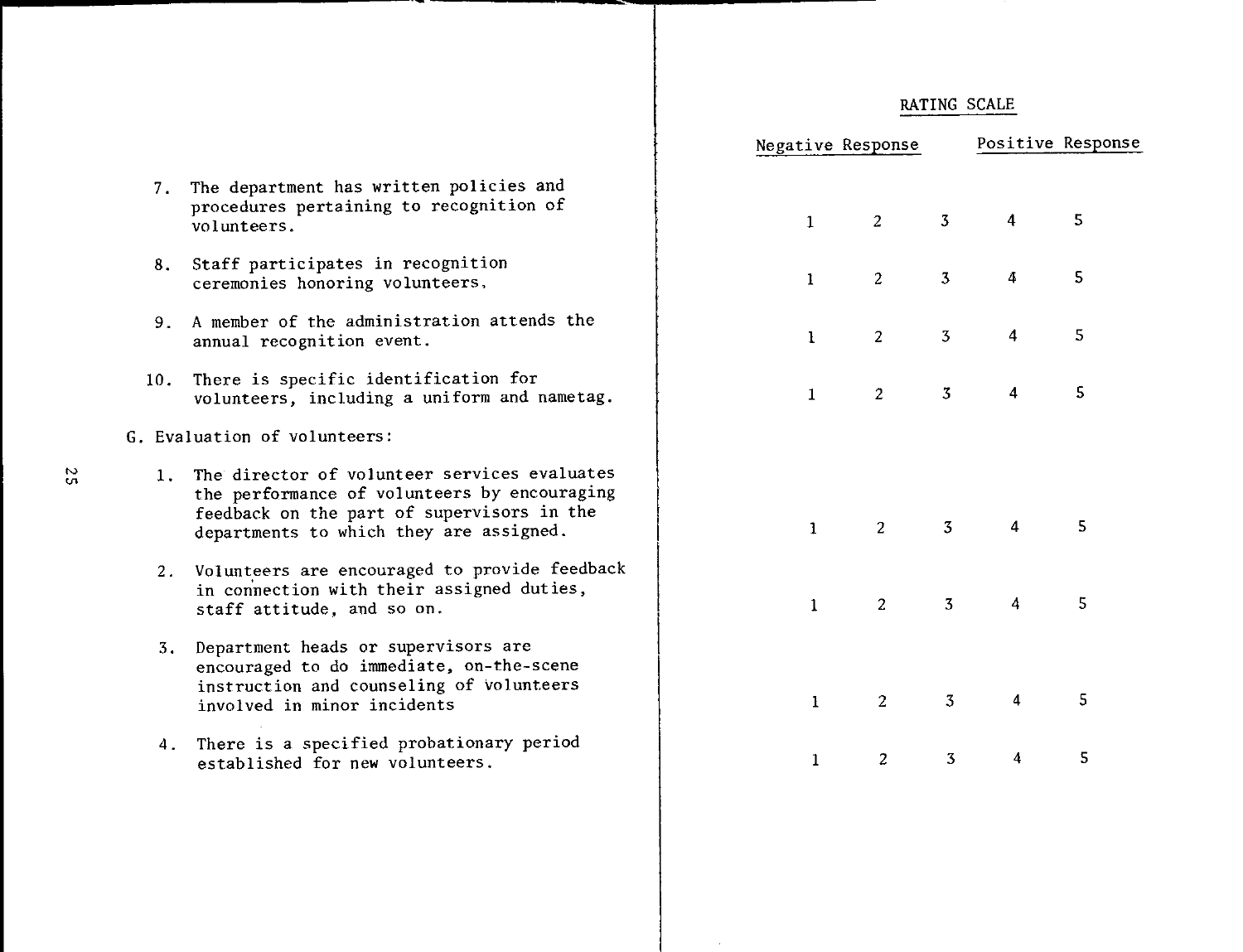$\sim$ 

| IV. | Management of Volunteers (cont'd)                                                                                                                                                                   | Negative Response |                |                |                         | Positive Response |
|-----|-----------------------------------------------------------------------------------------------------------------------------------------------------------------------------------------------------|-------------------|----------------|----------------|-------------------------|-------------------|
|     | 5. The director of volunteer services<br>arranges for an exit interview or other<br>appropriate method of communication with<br>every departing volunteer, regardless of<br>the reason for leaving. | $\mathbf{1}$      | 2              | $\overline{3}$ | 4                       | 5.                |
|     | 6. The director of volunteer services has a<br>written policy and procedure on terminating<br>a volunteer that is in accord with hospital<br>personnel policies.                                    | $\mathbf{1}$      | $\overline{2}$ | $\overline{3}$ | 4                       | 5                 |
|     | 7. References are prepared for volunteers<br>when requested.                                                                                                                                        | $\mathbf{1}$      | $\overline{2}$ | $\overline{3}$ | 4                       | 5                 |
|     | H. Use of Written Materials as Guidelines                                                                                                                                                           |                   |                |                |                         |                   |
|     | 1. There is a comprehensive job description for<br>every volunteer position designed specifically<br>for the institution.                                                                           | $\mathbf{I}$      | $\overline{2}$ | $\overline{3}$ | $\overline{4}$          | 5                 |
|     | 2. The volunteer job description is written by or<br>has the approval of both the director of<br>volunteer services and the department involved.                                                    | $\mathbf{1}$      | 2              | $\overline{3}$ | $\overline{\mathbf{4}}$ | 5                 |
|     | 3. There is periodic review and revision of all<br>written criteria, including job descriptions,<br>policies and procedures, application forms,<br>service programs, handbooks, and so on.          | $\mathbf{1}$      | $\overline{2}$ | $\overline{3}$ | $\overline{4}$          | 5                 |
|     | 4. A copy of each job description is given to<br>the volunteer and to the department involved,<br>and one is retained in the volunteer services<br>department file.                                 | $\bf{l}$          | $\overline{2}$ | 3              | $\overline{4}$          | 5                 |
|     | 5. Volunteer handbooks are given to volunteers<br>who are placed.                                                                                                                                   | 1                 | $\overline{c}$ | 3              | 4                       | 5                 |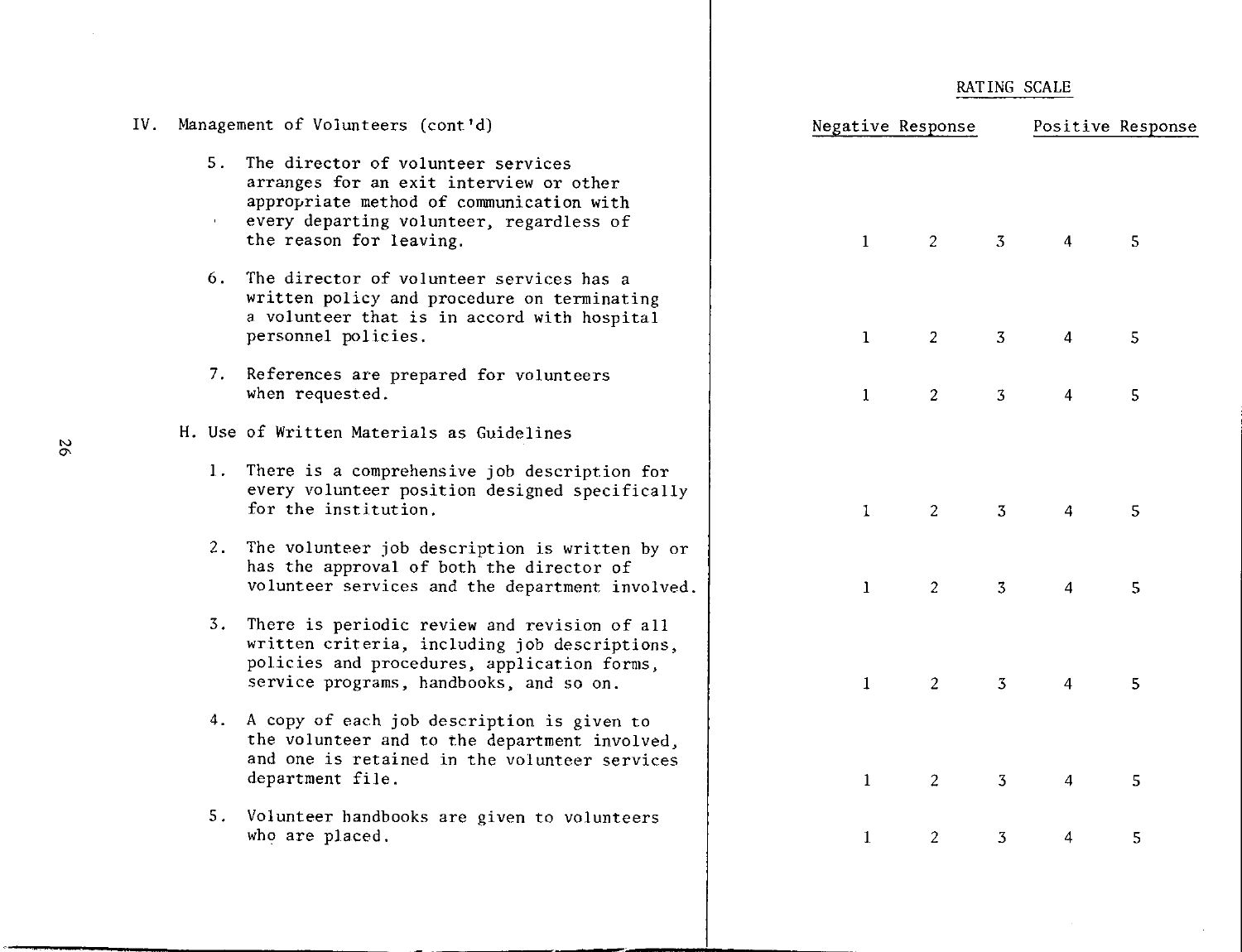|                          |                |                         | Negative Response Positive Response |   |
|--------------------------|----------------|-------------------------|-------------------------------------|---|
| $\mathbf{I}_{\parallel}$ | $\overline{2}$ | $\overline{\mathbf{3}}$ | $\boldsymbol{4}$                    | 5 |
| $\mathbf{1}$             | $\overline{2}$ | $\overline{3}$          | $\overline{\mathbf{4}}$             | 5 |
| $\mathbf{I}$             | $\overline{c}$ | $\overline{\mathbf{3}}$ | $\overline{\mathbf{4}}$             | 5 |
| $\mathbf{1}$             | $\overline{2}$ | $\overline{3}$          | $\overline{\mathbf{r}}$             | 5 |
| $\mathbf{1}$             | $\overline{c}$ | $\overline{\mathbf{3}}$ | $\overline{\mathbf{4}}$             | 5 |
| $\mathbf{1}$             | $\overline{c}$ | $\overline{3}$          | $\overline{\mathbf{4}}$             | 5 |
| $\mathbf{1}$             | $\overline{c}$ | $\sqrt{3}$              | $\overline{4}$                      | 5 |

- 6. Handbooks or other written materials include fire procedures and other emergency instructions.
- I. Developing Innovative Volunteer Services
	- 1. The director of volunteer services utilizes the auxiliary leadership as one resource for suggestions on new volunteer services programs.
	- 2. Volunteers play a significant role in community health education programs, such as serving as instructors, planners, and presenters.
	- 3. All volunteer services performed are periodically reevaluated to determine if they should be maintained, expanded, or discontinued.
	- 4. Recommendations and ideas for new volunteer services emanate from various sectors of the institution and the community, and this process is actively encouraged.
	- 5. The director of volunteer services makes a positive effort to develop a variety of volunteering opportunities.
	- 6. A needs survey is conducted in connection with any proposed new service considered feasible by the director of volunteer services.

N "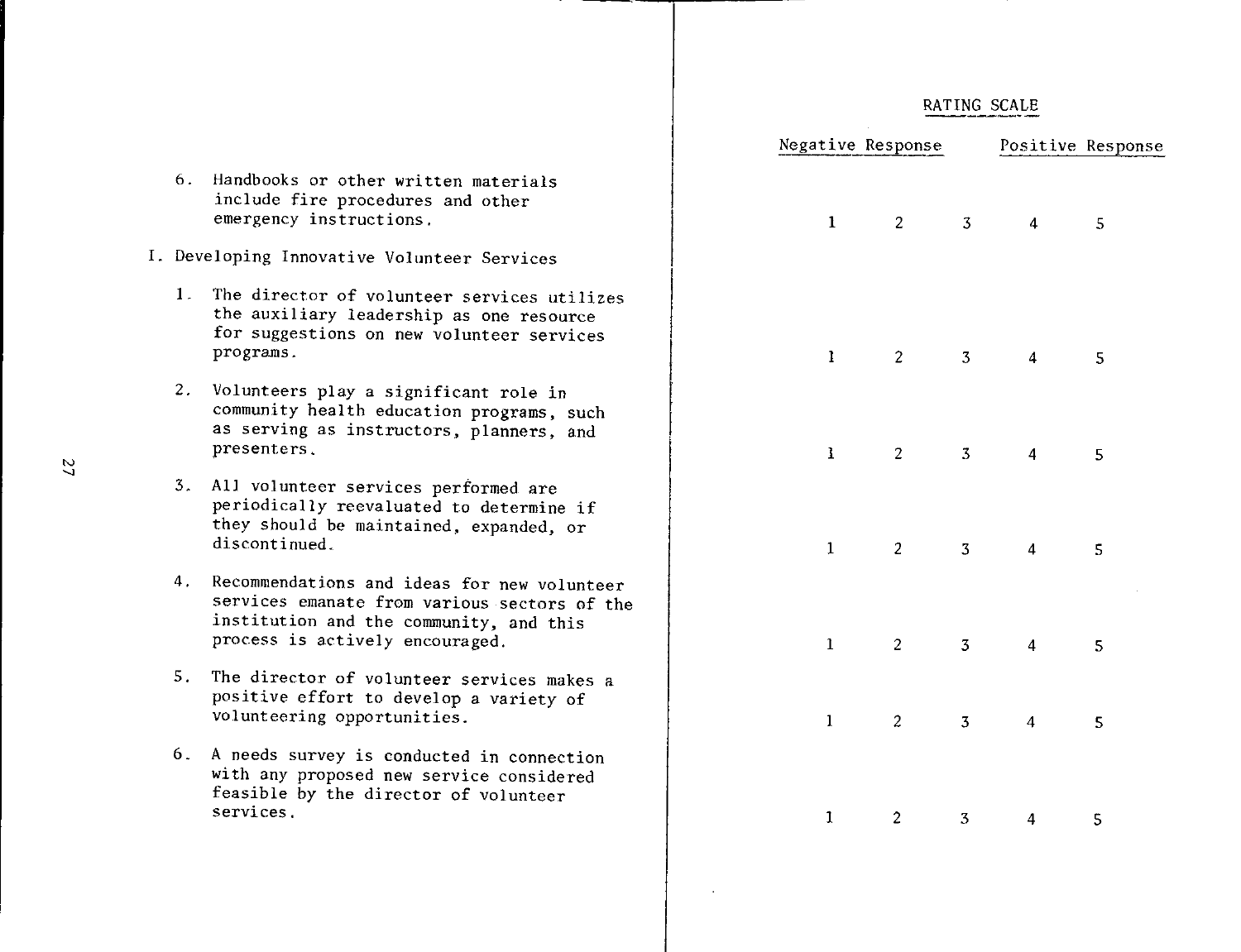| 7. New services are subject to pilot studies<br>before permanently established at the<br>institution.<br>$\mathbf{1}$<br>$\overline{3}$<br>$\overline{2}$<br>4<br>8. Pilot studies are used to establish<br>necessary criteria for the new service<br>and to design permanent job descriptions,<br>scheduling needs, and so forth.<br>$\overline{3}$<br>2<br>$\mathbf{1}$<br>$\overline{4}$<br>9.<br>The procedure for establishing a new<br>volunteer services includes:<br>A written proposal<br>$\overline{3}$<br>$\mathbf{1}$<br>$\overline{2}$<br>а.<br>4<br>b.<br>A job study to determine feasibility<br>and need<br>$\overline{2}$<br>$\overline{\mathbf{3}}$<br>1<br>4<br>A pilot program to establish criteria<br>c.<br>$\overline{2}$<br>$3^{\circ}$<br>$\mathbf{1}$<br>4<br>Appropriate approvals (administration,<br>d.<br>department head of involved department,<br>and so on)<br>$\mathbf{1}$<br>$\overline{2}$<br>3 <sub>1</sub><br>4<br>A follow-up evaluation<br>е.<br>$\mathbf{1}$<br>$\overline{2}$<br>$\overline{3}$<br>$\overline{4}$<br>10. A volunteer services advisory committee<br>exists for the purpose of evaluating current<br>services to determine relevance and to review<br>ideas for new services and related concerns.<br>2<br>$\overline{3}$<br>$\mathbf{1}$<br>4 | Positive Response | Negative Response | Management of Volunteers (cont'd) | IV. |
|----------------------------------------------------------------------------------------------------------------------------------------------------------------------------------------------------------------------------------------------------------------------------------------------------------------------------------------------------------------------------------------------------------------------------------------------------------------------------------------------------------------------------------------------------------------------------------------------------------------------------------------------------------------------------------------------------------------------------------------------------------------------------------------------------------------------------------------------------------------------------------------------------------------------------------------------------------------------------------------------------------------------------------------------------------------------------------------------------------------------------------------------------------------------------------------------------------------------------------------------------------------------------------------------------------|-------------------|-------------------|-----------------------------------|-----|
|                                                                                                                                                                                                                                                                                                                                                                                                                                                                                                                                                                                                                                                                                                                                                                                                                                                                                                                                                                                                                                                                                                                                                                                                                                                                                                          | $5\phantom{.0}$   |                   |                                   |     |
|                                                                                                                                                                                                                                                                                                                                                                                                                                                                                                                                                                                                                                                                                                                                                                                                                                                                                                                                                                                                                                                                                                                                                                                                                                                                                                          | $\overline{5}$    |                   |                                   |     |
|                                                                                                                                                                                                                                                                                                                                                                                                                                                                                                                                                                                                                                                                                                                                                                                                                                                                                                                                                                                                                                                                                                                                                                                                                                                                                                          |                   |                   |                                   |     |
|                                                                                                                                                                                                                                                                                                                                                                                                                                                                                                                                                                                                                                                                                                                                                                                                                                                                                                                                                                                                                                                                                                                                                                                                                                                                                                          | 5                 |                   |                                   |     |
|                                                                                                                                                                                                                                                                                                                                                                                                                                                                                                                                                                                                                                                                                                                                                                                                                                                                                                                                                                                                                                                                                                                                                                                                                                                                                                          | 5                 |                   |                                   |     |
|                                                                                                                                                                                                                                                                                                                                                                                                                                                                                                                                                                                                                                                                                                                                                                                                                                                                                                                                                                                                                                                                                                                                                                                                                                                                                                          | 5                 |                   |                                   |     |
|                                                                                                                                                                                                                                                                                                                                                                                                                                                                                                                                                                                                                                                                                                                                                                                                                                                                                                                                                                                                                                                                                                                                                                                                                                                                                                          | 5                 |                   |                                   |     |
|                                                                                                                                                                                                                                                                                                                                                                                                                                                                                                                                                                                                                                                                                                                                                                                                                                                                                                                                                                                                                                                                                                                                                                                                                                                                                                          | 5                 |                   |                                   |     |
|                                                                                                                                                                                                                                                                                                                                                                                                                                                                                                                                                                                                                                                                                                                                                                                                                                                                                                                                                                                                                                                                                                                                                                                                                                                                                                          | 5                 |                   |                                   |     |
| 11.<br>This advisory committee includes appropriate<br>institution staff, volunteers, and/or<br>auxilians.<br>$\overline{2}$<br>$\overline{3}$<br>$\mathbf{1}$<br>4                                                                                                                                                                                                                                                                                                                                                                                                                                                                                                                                                                                                                                                                                                                                                                                                                                                                                                                                                                                                                                                                                                                                      | 5                 |                   |                                   |     |
| a. An advisory committee (board is esta-<br>blished to assist the director of<br>volunteer services.<br>1<br>$\overline{2}$<br>3<br>4                                                                                                                                                                                                                                                                                                                                                                                                                                                                                                                                                                                                                                                                                                                                                                                                                                                                                                                                                                                                                                                                                                                                                                    | 5.                |                   |                                   |     |

 $\sim$ 

RATING SCALE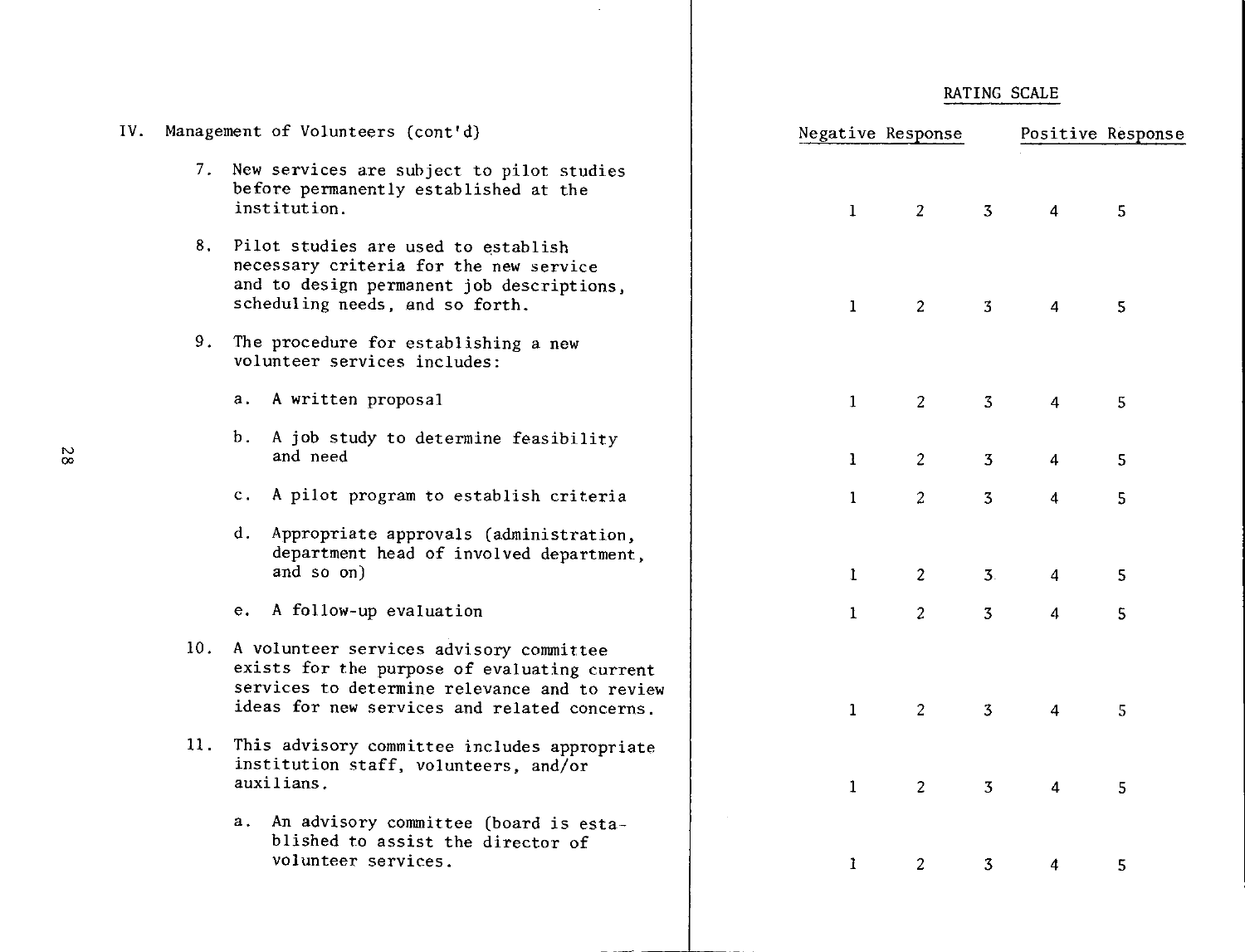|    | Negative Response                                                                |                         |                         |                         | Positive Response  |
|----|----------------------------------------------------------------------------------|-------------------------|-------------------------|-------------------------|--------------------|
|    |                                                                                  |                         |                         |                         |                    |
|    | $\mathbf{1}$                                                                     | $\overline{\mathbf{c}}$ | $\overline{\mathbf{3}}$ | $\overline{\mathbf{4}}$ | 5                  |
|    |                                                                                  |                         |                         |                         |                    |
|    | $\mathbf{1}$                                                                     | $\overline{c}$          | $\overline{\mathbf{3}}$ | $\overline{\mathbf{4}}$ | 5<br>$\bar{\beta}$ |
|    |                                                                                  |                         |                         |                         |                    |
|    |                                                                                  |                         |                         |                         |                    |
|    |                                                                                  |                         |                         |                         |                    |
| ł, | $\mathbf{1}$                                                                     | $\overline{c}$          | $\overline{\mathbf{3}}$ | $\overline{\mathbf{4}}$ | 5                  |
|    |                                                                                  |                         |                         |                         |                    |
|    | $\mathbf{1}$                                                                     | $\overline{\mathbf{c}}$ | ${\bf 3}$               | $\overline{\mathbf{4}}$ | 5                  |
|    |                                                                                  |                         |                         |                         |                    |
|    | $\mathbf{I}% _{t}\left  \mathbf{I}_{t}\right  ^{-1}\left  \mathbf{I}_{t}\right $ | $\overline{c}$          | $\overline{\mathbf{3}}$ | $\overline{\mathbf{4}}$ | 5                  |
|    |                                                                                  |                         |                         |                         |                    |
|    | $\mathbf{1}$<br>$\epsilon$ .                                                     | $\overline{c}$          | $\overline{\mathbf{3}}$ | $\ddot{4}$              | 5                  |
|    |                                                                                  |                         |                         |                         | l.                 |
|    | $\mathbf{1}$                                                                     | $\overline{\mathbf{c}}$ | 3                       | $\overline{\mathbf{r}}$ | 5                  |
|    |                                                                                  |                         |                         |                         |                    |

- b. Eligibility for membership on the committee is established by a written policy.
- c. There is a written statement of the purpose and objectives of the volunteer advisory committee.
- J. Legal Aspects of Volunteer Management
	- 1. The director of volunteer services is aware of all legalities pertaining to volunteers and follows a prescribed method of informing volunteers of these, including insurance coverage for volunteers (or lack of it), income tax deductions, and so on.
	- 2. The director of volunteer services has a resource through which he/she can be kept current on changes in local, state, and federal laws that affect volunteers.
	- 3. The department is aware of, and adheres to, all state local child labor laws restricting number of hours a minor can volunteer, and so on.
	- 4. A written consent form signed by the parent or guardian is required of all junior volunteers.
	- 5. In concurrence with the Fair Labor Standards Act, volunteers are not regularly assigned to perform services indispensable to the operation of the institution.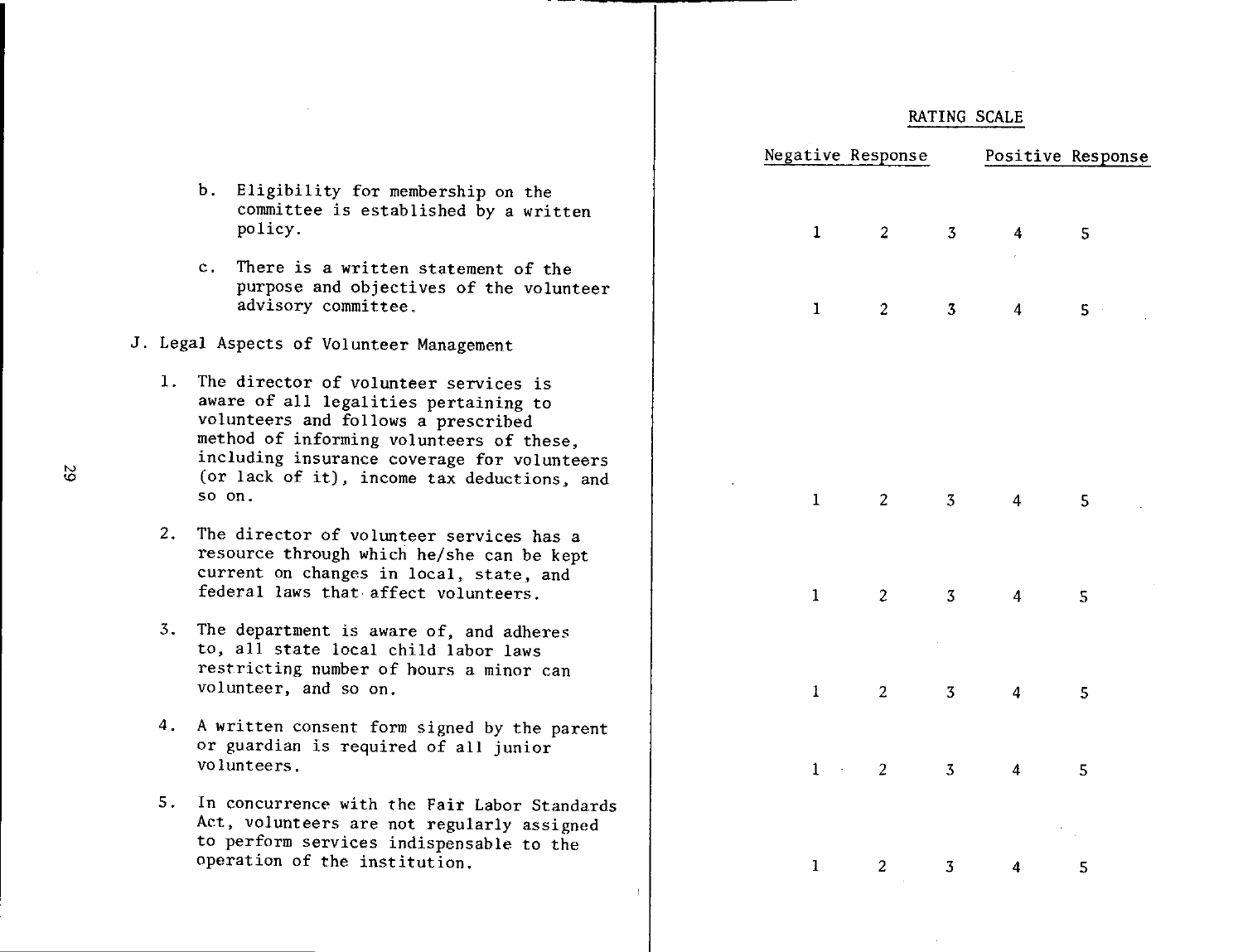|  | RATING SCALE |  |
|--|--------------|--|
|  |              |  |

| IV. |     | Management of Volunteers (cont'd)                                                                                                                                                                         | Negative Response |                |                | Positive Respons |             |
|-----|-----|-----------------------------------------------------------------------------------------------------------------------------------------------------------------------------------------------------------|-------------------|----------------|----------------|------------------|-------------|
|     |     | 6. Paid institution personnel who choose to<br>volunteer do so in areas and at jobs other<br>than the department and position in which<br>they work.                                                      | $\mathbf{1}$      | $\overline{2}$ | $\overline{3}$ | 4                | $5^{\circ}$ |
|     |     | 7. Also, the employee who devotes off duty<br>hours to volunteering does so only in<br>functions ministering directly to the<br>personal care or benefit of patients.                                     | $\mathbf{1}$      | $\overline{2}$ | $\overline{3}$ | $\overline{4}$   | 5           |
|     |     | 8. Volunteers are required to meet all<br>state or local health regulations<br>applying to volunteers, including regu-<br>lations applicable to any one functioning<br>in a specific service.             | $\mathbf{1}$      | $\overline{2}$ | $\overline{3}$ | 4                | 5           |
|     | 9.  | The institution has volunteers designated<br>as named insureds on its liability coverage.                                                                                                                 | $\mathbf{1}$      | $\overline{2}$ | $\overline{3}$ | 4                | 5           |
|     | 10. | If the hospital provides no insurance<br>coverage for volunteers, the department<br>makes it a policy to inform the volunteers<br>of this and encourage them to consider a<br>personal policy.            | $\mathbf{1}$      | 2              | $\overline{3}$ | $\overline{4}$   | 5           |
|     | 11. | The department has access to consultation<br>with the institution's attorney in legal<br>areas involving volunteers.                                                                                      | $\mathbf{1}$      | 2              | $\overline{3}$ | 4                | 5           |
| V.  |     | Institution Support                                                                                                                                                                                       |                   |                |                |                  |             |
|     |     | Purpose: Adequate institutional resources should<br>be allocated to the department of volunteer<br>services to enable fulfillment of its administrative<br>and operational responsibilities. <sup>6</sup> |                   |                |                |                  |             |

 $\sim 10$ 

6. Ibid

 $\sim$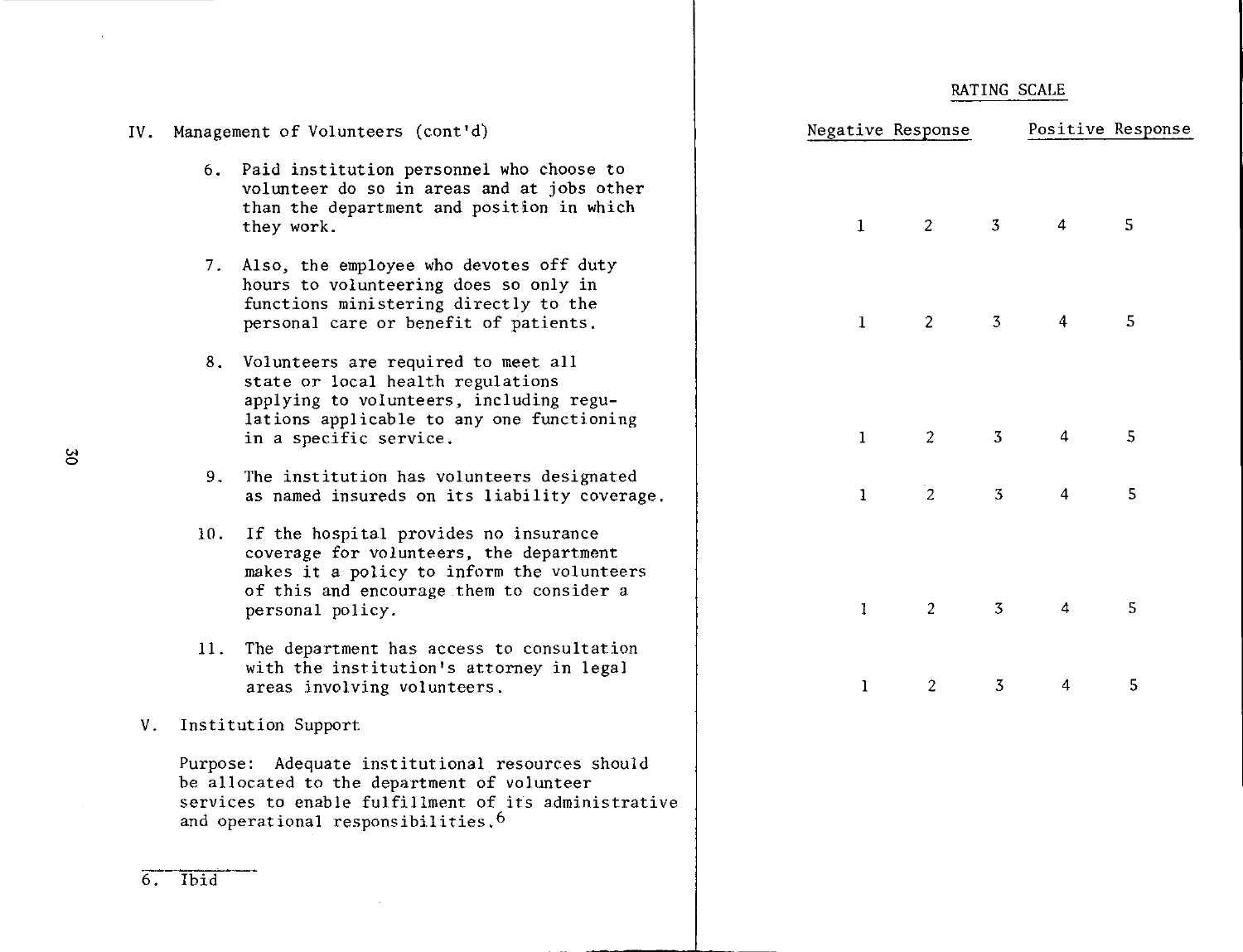|                                                                                                                                           | Negative Response |                                  |                         | Positive Response |
|-------------------------------------------------------------------------------------------------------------------------------------------|-------------------|----------------------------------|-------------------------|-------------------|
| A. Sufficient operating funds are available for<br>the department.                                                                        | $\mathbf{1}$      | $\overline{2}$<br>$\overline{3}$ | $\overline{4}$          | 5 <sub>1</sub>    |
| Budget categories                                                                                                                         |                   |                                  |                         |                   |
| The director of volunteer services is<br>1.<br>responsible for preparing an annual<br>budget for the department.                          | $\mathbf{1}$      | 3<br>$\overline{2}$              | $\overline{4}$          | 5                 |
| Budget projections include:<br>2.                                                                                                         |                   |                                  |                         |                   |
| a. Detailed departmental expenses                                                                                                         | $\mathbf{1}$      | 3<br>$\overline{2}$              | $\overline{4}$          | 5 <sub>o</sub>    |
| b. Prior year's costs                                                                                                                     | $\mathbf{1}$      | $\overline{2}$<br>$\overline{3}$ | $\overline{4}$          | 5                 |
| c. Allowance for new programs                                                                                                             | $\mathbf{1}$      | $\overline{2}$<br>$\overline{3}$ | $\overline{4}$          | 5                 |
| In preparing the departmental budget,<br>3.<br>the director of volunteer services<br>exercises cost containment and<br>budgetary control. | $\mathbf{I}$      | $\overline{2}$<br>3              | $\overline{\mathbf{4}}$ | 5                 |
| 4. The monthly expense report is reviewed and<br>verified when necessary.                                                                 | $\mathbf{1}$      | $\overline{3}$<br>2              | 4                       | 5                 |
| B. Sufficient staff is available to ensure accom-<br>plishment of goals and objectives.                                                   | $\mathbf{1}$      | 2 <sup>1</sup><br>3              | $\overline{4}$          | 5                 |
| Authorized budgeted positions for the department<br>of volunteer services include:                                                        |                   |                                  |                         |                   |
| 1. The director at department head level                                                                                                  | $\mathbf{1}$      | 3<br>$\overline{2}$              | $\overline{\mathbf{4}}$ | 5                 |
| An assistant trained to assume responsi-<br>2.<br>bility in the absence of the director                                                   | 1                 | $\overline{2}$<br>$\overline{3}$ | 4                       | 5                 |
|                                                                                                                                           |                   |                                  |                         |                   |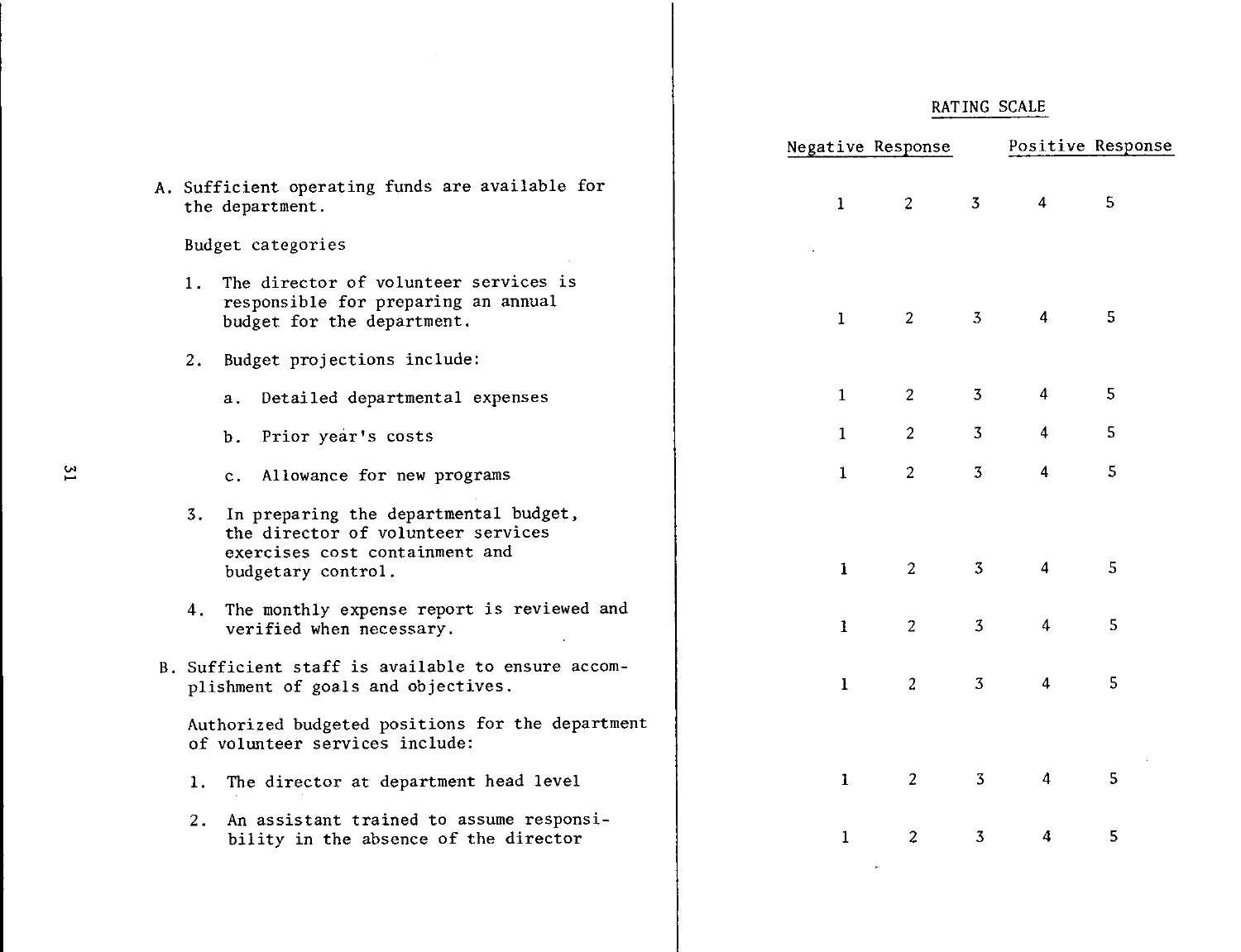| V. Institutional Support (cont'd) |  |                                                                                                                             | Negative Response |                |                | Positive Response       |   |  |
|-----------------------------------|--|-----------------------------------------------------------------------------------------------------------------------------|-------------------|----------------|----------------|-------------------------|---|--|
|                                   |  | 3. Adequate office staff responsible for<br>clerical functions as determined by<br>the director                             | $\mathbf{I}$      | $\overline{2}$ | $\overline{3}$ | $\overline{4}$          | 5 |  |
|                                   |  | 4. When program needs require it, a part-<br>time coordinator responsible for evening<br>and/or weekend volunteers.         | $\mathbf{1}$      | 2 <sup>1</sup> | $\overline{3}$ | $\overline{4}$          | 5 |  |
|                                   |  | C. Appropriate space is provided for departmental<br>personnel and functions, including the<br>following:                   |                   |                |                |                         |   |  |
|                                   |  | 1. A private office for the director to insure<br>privacy during interviews, screening, and<br>counseling                   | $\mathbf{1}$      | 2 <sup>1</sup> | $\overline{3}$ | 4                       | 5 |  |
|                                   |  | 2. Sufficient office and storage space for<br>staff to function in their respective roles                                   | $\mathbf{1}$      | $\overline{2}$ | 3 <sup>7</sup> | 4                       | 5 |  |
|                                   |  | 3. Adequate secured facilities for volunteer's<br>personal belongings                                                       | $\mathbf{1}$      | $\overline{2}$ | $\overline{3}$ | $\overline{4}$          | 5 |  |
|                                   |  | 4. A volunteer lounge and restrooms located<br>near the director's office, where volunteers<br>sign in for work assignments | $\mathbf{1}$      | $\overline{2}$ | 3 <sup>1</sup> | $\overline{4}$          | 5 |  |
|                                   |  | 5. Facilities for volunteers to hold scheduled<br>meetings                                                                  | $\mathbf{1}$      | $\overline{2}$ | $\overline{3}$ | $\overline{\mathbf{4}}$ | 5 |  |
|                                   |  | 6. Adequate free parking for volunteers                                                                                     | $\mathbf{1}$      | $\overline{c}$ | 3 <sub>1</sub> | $\overline{4}$          | 5 |  |
|                                   |  | D. Institutional staff is committed to support the<br>role of the volunteer within the institution.                         | $\mathbf{1}$      | $\overline{c}$ | $\overline{3}$ | $\overline{4}$          | 5 |  |

 $\sim 10^6$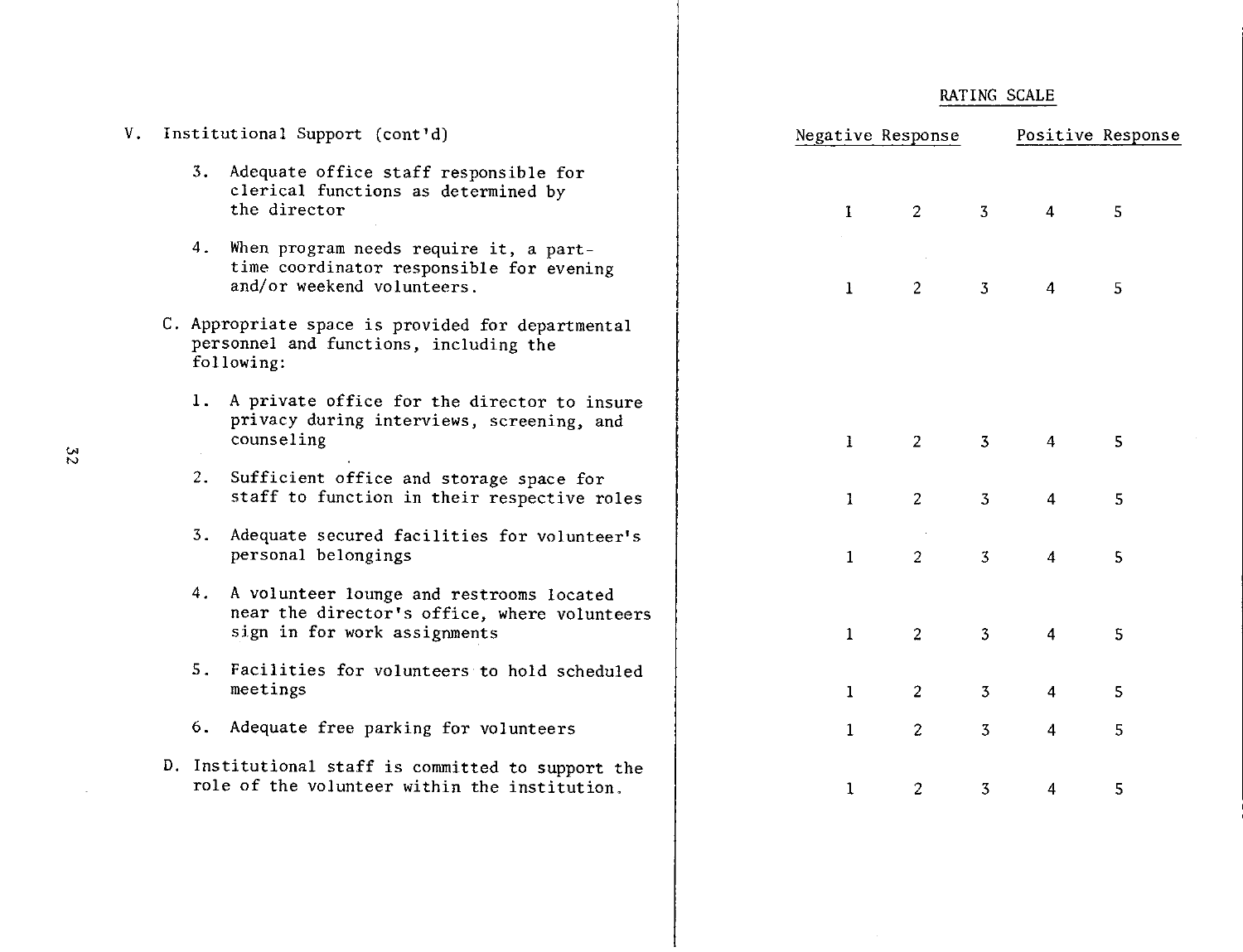$\bar{\mathbf{v}}$ 

 $\hat{\mathcal{L}}$ 

 $\bar{z}$ 

|    |                                                                                                                                                   | Negative Response |              |                |                | Positive Response |    |  |
|----|---------------------------------------------------------------------------------------------------------------------------------------------------|-------------------|--------------|----------------|----------------|-------------------|----|--|
| 1. | There is a section in the administrative<br>policy manual of the institution that defines<br>the role of the department of volunteer<br>services. |                   | $\mathbf{1}$ | $2^{\circ}$    | $\overline{3}$ | $\overline{4}$    | 5  |  |
| 2. | The department of volunteer services is an<br>organized department of the institution.                                                            |                   | $\mathbf{1}$ | $\overline{c}$ | $\overline{3}$ | 4                 | 5  |  |
|    | a. The department appears on the organization<br>chart.                                                                                           |                   | $\mathbf{I}$ | $\overline{2}$ | $\overline{3}$ | $\overline{4}$    | 5  |  |
|    | The director of volunteer services is<br>b.<br>employed by the institution to manage and<br>direct the volunteer program.                         |                   | $\mathbf{1}$ | $\overline{2}$ | $\mathfrak{Z}$ | 4                 | 5  |  |
|    | c. The director of volunteer services<br>functions at the department head level.                                                                  |                   | $\mathbf{1}$ | 2              | $\overline{3}$ | $\overline{4}$    | 5  |  |
|    | The director of volunteer services<br>d.<br>reports to a member of the administration.                                                            |                   | $\mathbf{1}$ | $\overline{2}$ | $\overline{3}$ | 4                 | 5  |  |
|    | The director of volunteer services<br>e.<br>attends department head meetings.                                                                     |                   | $\mathbf{1}$ | $\overline{2}$ | $\overline{3}$ | $\overline{4}$    | 5  |  |
|    | $f_{\rm{L}}$<br>The director of volunteer services<br>participates in management training<br>courses offered to the staff.                        |                   | $\mathbf{1}$ | $\overline{2}$ | $\overline{3}$ | $\overline{4}$    | 5  |  |
| 3. | The bylaws of the institution reflect a<br>mechanism for control of volunteer activities.                                                         |                   | $\mathbf{1}$ | 2              | 3 <sup>7</sup> | 4                 | 5. |  |
| 4. | Supervisory staff directs volunteers assigned<br>to their areas.                                                                                  |                   | $\mathbf{1}$ | $\overline{2}$ | $\overline{3}$ | $\overline{4}$    | 5  |  |
|    | When necessary, staff provides special<br>a.<br>training for volunteers in specific<br>assignments.                                               |                   | $\mathbf{1}$ | 2              | $\overline{3}$ | 4                 | 5  |  |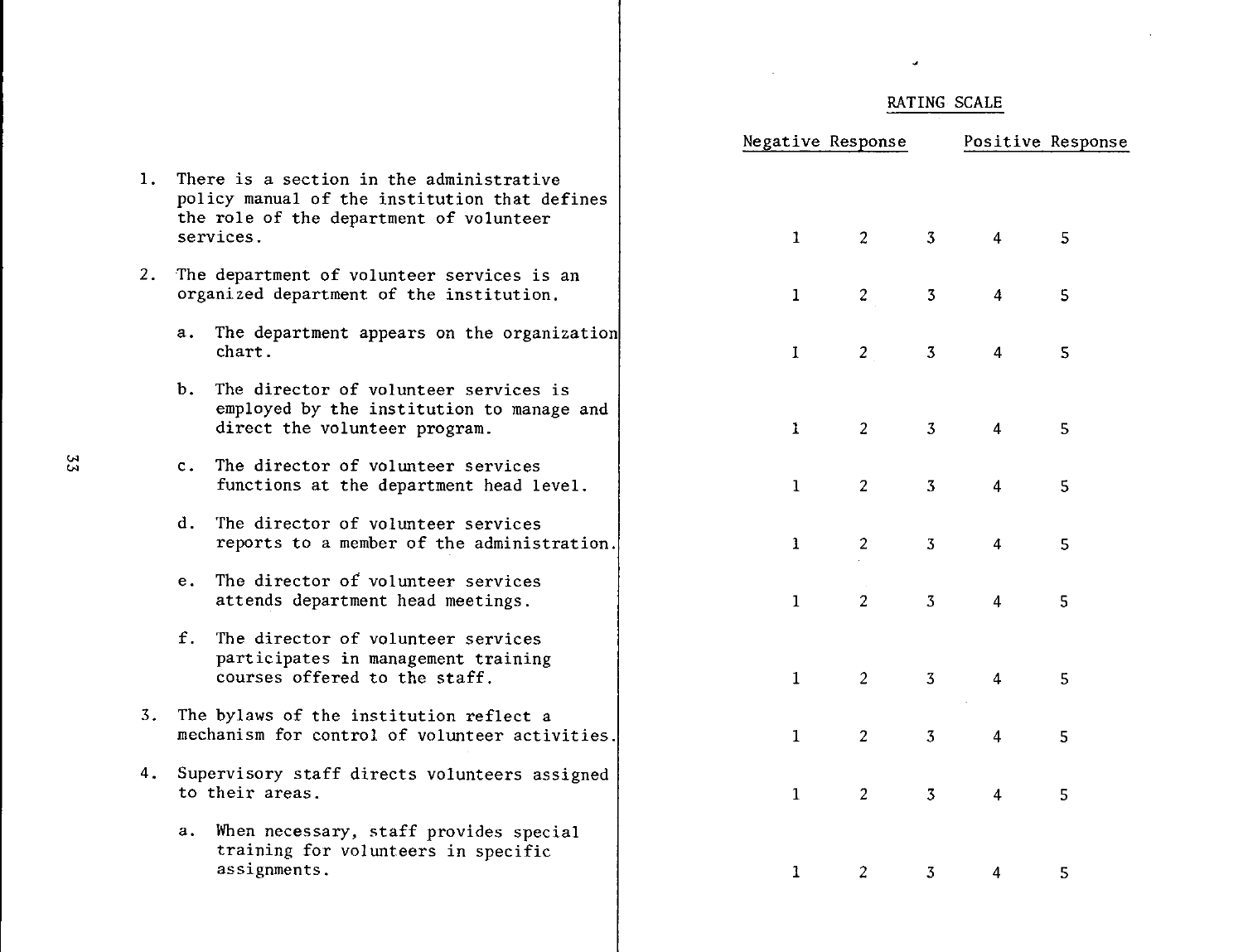|  | RATING SCALE |
|--|--------------|
|  |              |

| V. |                  | Institutional Support (cont'd)                                                                                         | Negative Response              |                                  |                         | Positive Response |
|----|------------------|------------------------------------------------------------------------------------------------------------------------|--------------------------------|----------------------------------|-------------------------|-------------------|
|    |                  | b. Volunteers participate in staff<br>conferences relative to the performance<br>of their duties.                      | $\mathbf{1}$<br>$\overline{2}$ | $\overline{3}$                   | $\overline{4}$          | 5                 |
|    |                  | E. There is a volunteer advisory committee to<br>assist and support the department of volunteer<br>services.           | $\overline{2}$<br>$\mathbf{1}$ | $\overline{3}$                   | $\overline{4}$          | 5                 |
|    |                  | F. The institution provides appropriate benefits<br>to volunteers in accordance with hospital and<br>community policy. | $\overline{2}$<br>$\mathbf{1}$ | 3                                | $\overline{\bf{4}}$     | 5                 |
|    |                  | 1. Benefits are contained in a written state-<br>ment distributed to all volunteers.                                   | 2<br>1                         | $\overline{3}$                   | $\overline{4}$          | 5                 |
|    | 2.               | General benefits include the following:                                                                                |                                |                                  |                         |                   |
|    |                  | a. Adequate accident insurance                                                                                         | $\mathbf{1}$                   | $\overline{2}$<br>3              | $\overline{4}$          | 5                 |
|    |                  | Provision for liability coverage<br>Ъ.                                                                                 | 1                              | $\overline{3}$<br>$\overline{2}$ | $\overline{\mathbf{4}}$ | 5                 |
|    |                  | Parking arrangements<br>$c_{\star}$                                                                                    | $\bf{1}$                       | 3<br>$\overline{c}$              | 4                       | 5                 |
|    |                  | Prescription discounts<br>d.                                                                                           | $\mathbf{1}$                   | 3<br>$\overline{c}$              | $\overline{4}$          | 5                 |
|    |                  | e. Meals (free or discounted)                                                                                          | $\mathbf{1}$                   | $\overline{3}$<br>$\overline{2}$ | $\overline{4}$          | 5                 |
|    | $\overline{3}$ . | Identification of volunteers                                                                                           |                                |                                  |                         |                   |
|    |                  | There is a standard uniform available for<br>all categories of volunteers.                                             | $\mathbf{1}$                   | $\overline{c}$<br>$\overline{3}$ | 4                       | 5                 |

 $\hat{p}$  and  $\hat{p}$  and  $\hat{p}$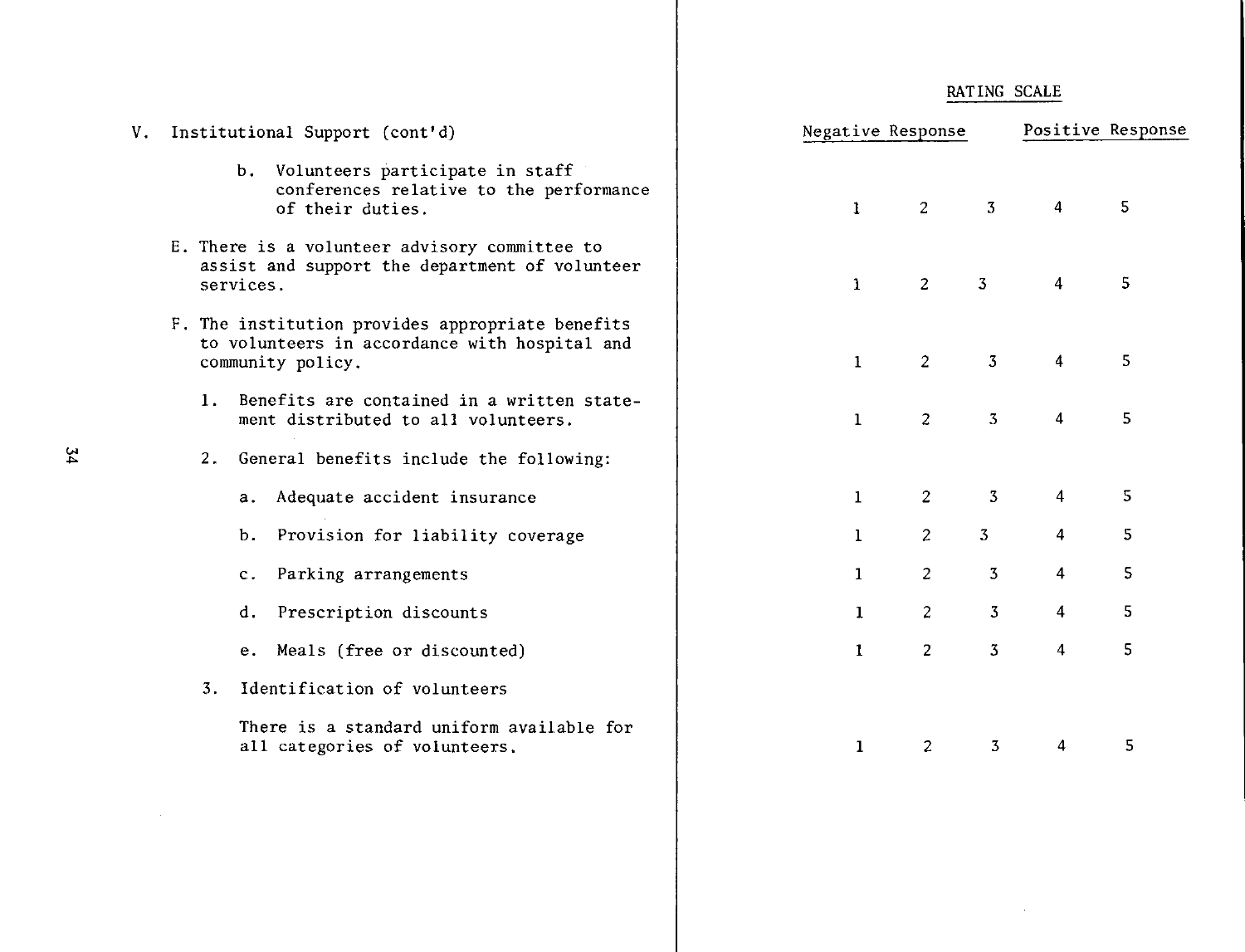# **ASSESSMENT Publication**

# *Creative Uses of the Assessment*

- 1. Complete the document and fulfill one requirement of Program for Professional Achievement **(PPA).**
- 2. Use the Assessment as an on-going tool to prepare for possible future evaluation by JCAH.
- 3. Share the completed Assessment with your administrator.
- 4. Establish short or long-range departmental goals.
- 5, Use as a tool for justifying need for extra departmental staff.
- 6. List accomplished goals as part of your annual report.
- 7. Use an on-going Assessment by reviewing it on a specified basis (quarterly, or semi-annually.)
	- a. Target areas for improvement within your department by listing all statements that received a "l" on scale and develop a time frame for **working** on them.
	- b. Work systematically on segments that had received rating of "3" or lower as areas for improvement.
- 8. After completion of Assessment, total your points and compare (for your own information) with the established table of norms.
- 9. Consider the benefits to finishing each segment individually.
	- a. You will be more likely to complete one section at a time rather than an entire booklet.
	- b. By completing sections independently, you will give quality time to the document.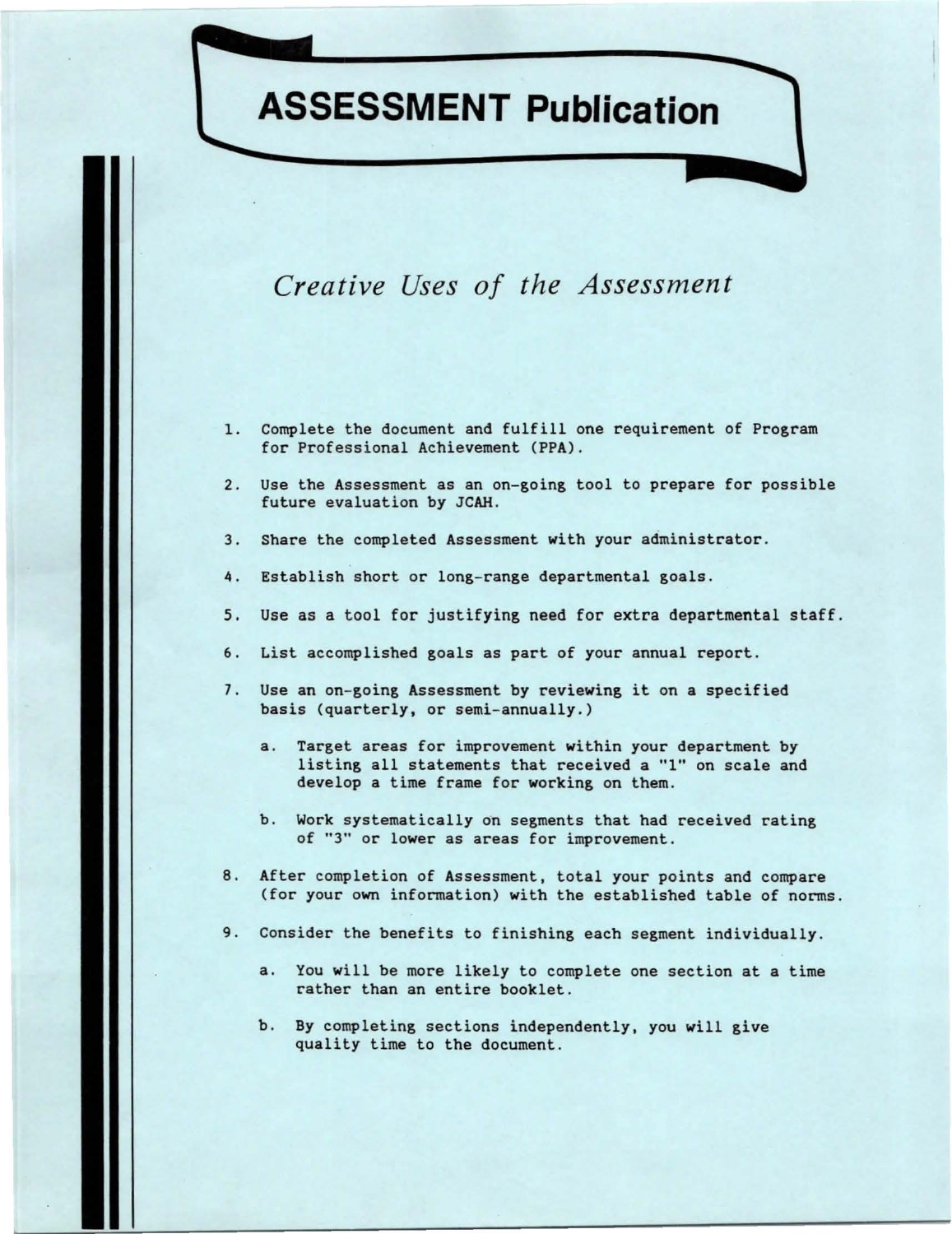## TABLE A

 $\bullet$ 

## PERCENTILE RANKING OF SCORE TOTALS FOR ROMAN NUMERAL SECTIONS OF THE ASSESSMENT OF THE DEPARTMENT OF VOLUNTEER SER CES IN HEALTH CARE INSTITUTIONS

## WITH AUXILIARIES

| PERCENTILE                                           | 1<br>ADM STR   | $\mathbf{H}$                                                      | 111<br>DIR VUL SVCS PROG MNGMT       | 1 <sub>V</sub><br>MNGMT OF VOL              | v<br>INST SUP                        | TUTAL                                        |
|------------------------------------------------------|----------------|-------------------------------------------------------------------|--------------------------------------|---------------------------------------------|--------------------------------------|----------------------------------------------|
| 100<br>95<br>90<br>85<br>00                          | 20             | 155<br>154<br>153<br>15c<br>150                                   | 283<br>276<br>272<br>270<br>269      | 611<br>603<br>599<br>595<br>591             | 190<br>185<br>181<br>179<br>177      | 1232<br>1216<br>1212<br>1204<br>1198         |
| 75<br>70<br>65<br>60<br>55                           |                | 149<br>147<br>146<br>145                                          | 265<br>263<br>261<br>259<br>257      | 587<br>583<br>577<br>567<br>563             | .<br>174<br>173<br>171<br>170<br>168 | ----<br>1190<br>11/9<br>1168<br>1153<br>1144 |
| 50<br>45<br>40<br>35<br>30                           |                | 142<br>138<br>136<br>135                                          | 253<br>251<br>248<br>545<br>238      | 556<br>550<br>539<br>53 <sub>t</sub><br>527 | 167<br>165<br>163<br>159<br>157      | 1132<br>1126<br>1114<br>1105<br>1083         |
| .<br>25<br>20<br>15<br>10<br>$\overline{\mathbf{S}}$ | 19<br>18<br>15 | $\bullet\bullet\bullet\bullet$<br>133<br>130<br>124<br>120<br>118 | .<br>237<br>227<br>224<br>209<br>204 | .<br>522<br>515<br>500<br>471<br>456        | <br>156<br>153<br>150<br>141<br>129  | 1076<br>1055<br>1031<br>1015<br>954          |
| TOTAL NUMBER<br>MEAN                                 | 19.27          | 140.80                                                            |                                      |                                             |                                      | $.25-$                                       |
| ST DEVIATION                                         | 1.70           | 11,32                                                             | 248.92<br>22.82                      | 548.77<br>47.50                             | 164.64<br>16,07                      | 1122.40<br>83.03                             |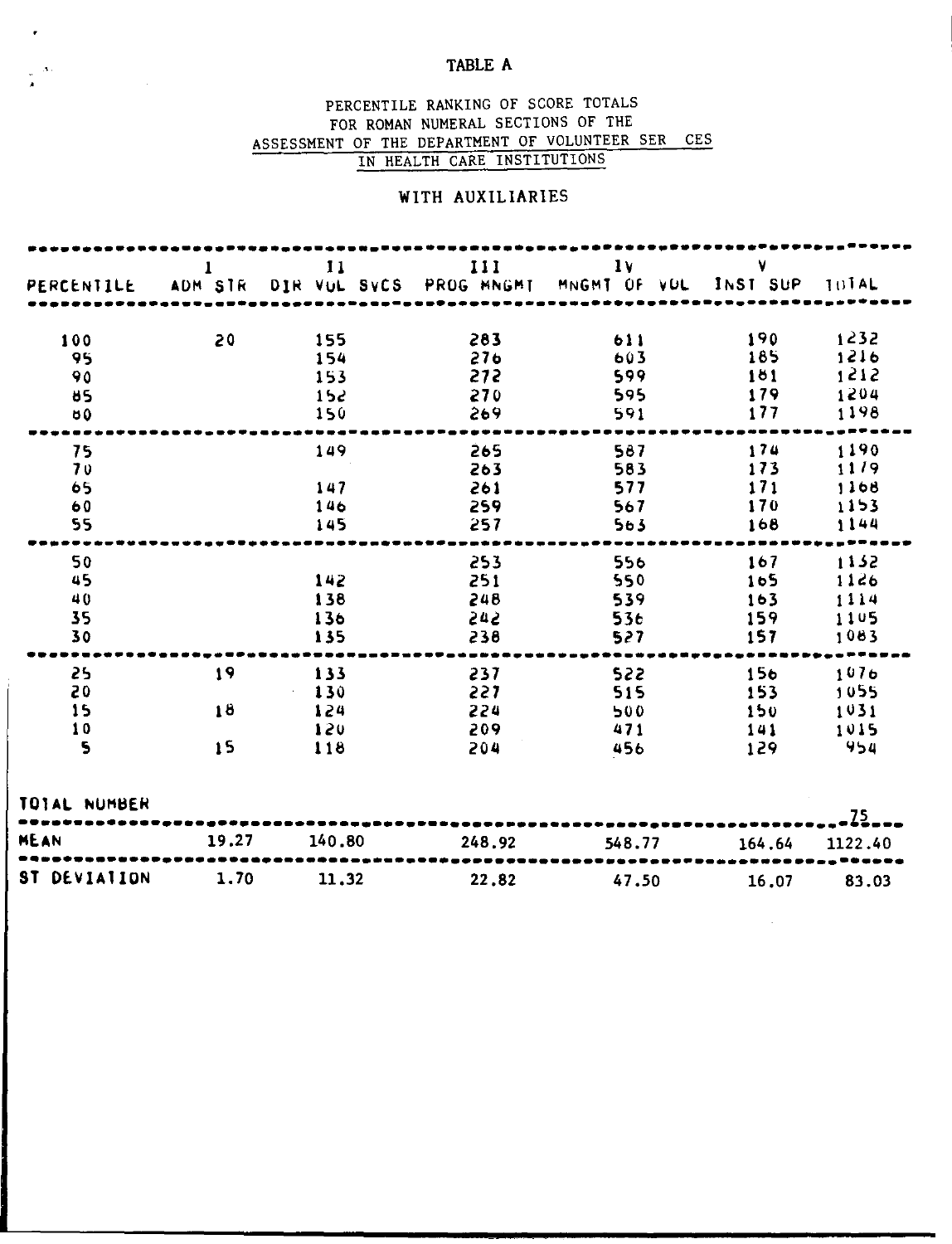## TABLE B

 $\hat{\mathbf{v}}$ 

## PERCENTILE RANKING OF SCORE TOTALS FOR ROMAN NUMERAL SECTIONS OF THE ASSESSMENT OF THE DEPARTMENT OF VOLUNTEER SERVICES IN HEALTH CARE INSTITUTIONS

## WITHOUT AUXILIARIES

| PERCENTILE           | 1<br>ADM SIR | 11<br>DIR VOL SVCS PROG MNGMT | 111        | 1V<br>MNGMT OF VUL         | V.<br>INST SUP   | TUTAL        |
|----------------------|--------------|-------------------------------|------------|----------------------------|------------------|--------------|
| 100<br>95            | 20           | 153<br>152                    | 251<br>247 | 632<br>574                 | 189<br>165       | 1223<br>1175 |
| 90<br>85<br>80       |              | 149                           |            | 547                        | 179              | 1128         |
| 75                   |              | 146                           | 246        | 529                        | 178              | 1117         |
| 70<br>65             |              |                               | 241        | 528                        |                  | 1108         |
| 60<br>55             |              | 145                           | 237        |                            | 1 <sub>0</sub> 7 | 1094         |
| 50<br>45<br>40<br>35 |              | 144<br>141                    | 228        | 517<br>511<br>$\mathbf{C}$ | 158              | 1092<br>1075 |
| 30                   | 19           | 140                           | 550        | $509+$                     | 145              | 1041         |
| 25<br>20<br>15       | 18           | 136                           | 219        | 501                        | 137              | 1025         |
| 10<br>$\mathbf{5}$   |              | 96                            | 177        | 482                        | 114              | 887          |
| TOTAL NUMBER         |              |                               |            |                            |                  | 11           |
| <b>MEAN</b>          | 19.55        | 140.73                        | 232.36     | 532.55                     | 162.55           | 1087.73      |
| ST DEVIATION         | 0.82         | 15.67                         | 20.93      | 40.84                      | 23.09            | 86.85        |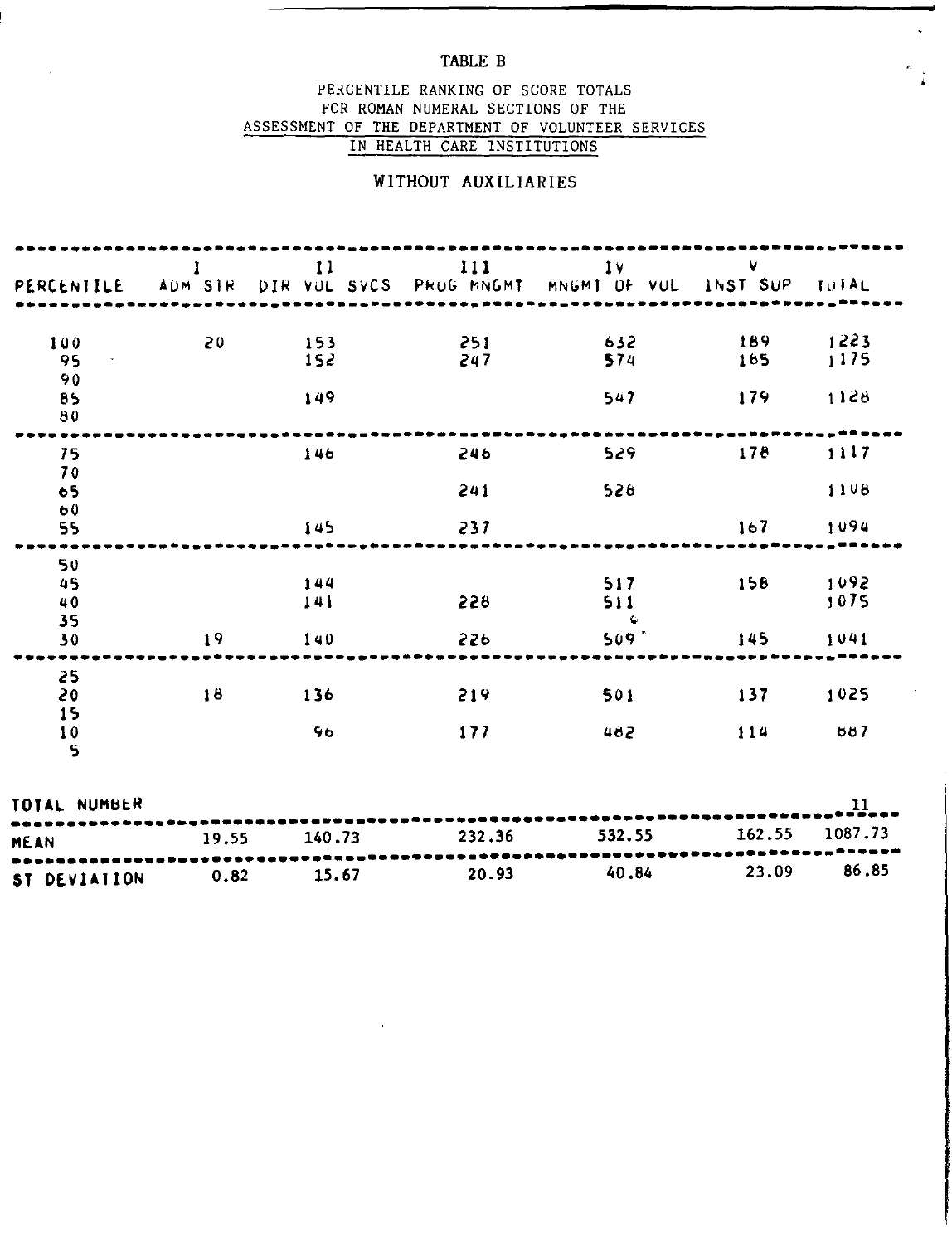## TABLE 11

 $\ddot{\mathbf{v}}$ 

 $\frac{\lambda_{\rm{B}}}{\Delta}$ 

#### DEPARTMENT OF VOLUNTEER SERVICES RATING SCORES ASSESSMENT NUMBER OF RESPONDENTS BY CATEGORY AND TOTAL SCORES

# INSTITUTIONS WITH AUXILIARIES

|                                    | CATEGORY/SCORES NO. OF RESPONDENTS CATEGORY/SCORES NO. OF RESPONDENTS<br>----------------------------- | -------------------<br>----------- |   |
|------------------------------------|--------------------------------------------------------------------------------------------------------|------------------------------------|---|
| I. ADMINISTRATIVE STRUCTURE        |                                                                                                        | 207                                |   |
| 12                                 | $\mathbf{I}$                                                                                           | 209                                |   |
| 14                                 | $\overline{c}$                                                                                         | 212                                |   |
| 15                                 | Ŧ                                                                                                      | 213                                |   |
| 16                                 | 4                                                                                                      | 214                                |   |
| 17                                 | $\overline{c}$                                                                                         | 224                                |   |
| 18                                 | Ĩ.                                                                                                     | 225                                |   |
| 19                                 | 6                                                                                                      |                                    |   |
| 20                                 | 58                                                                                                     | 226                                |   |
|                                    |                                                                                                        | 227                                |   |
| II. DIRECTOR OF VOLUNTEER SERVICES |                                                                                                        | 232                                |   |
| 114                                |                                                                                                        | 234                                |   |
| 117                                |                                                                                                        | 237                                |   |
| 118                                |                                                                                                        | 238                                |   |
| 119                                |                                                                                                        | 240                                |   |
| 120                                |                                                                                                        | 241                                |   |
| $122$                              |                                                                                                        | 242                                |   |
| 124                                |                                                                                                        | 243                                |   |
| 127                                |                                                                                                        | 245                                |   |
| 129                                |                                                                                                        | 247                                |   |
| 130                                |                                                                                                        | 248                                |   |
| 132                                |                                                                                                        | 249                                |   |
| 133                                |                                                                                                        | 250                                |   |
| 135                                |                                                                                                        | 251                                |   |
| 136                                |                                                                                                        | 252                                |   |
| 137                                |                                                                                                        | 253                                |   |
| 138                                |                                                                                                        | 254                                |   |
| 141                                |                                                                                                        | 256<br>$\epsilon$                  |   |
| 142                                |                                                                                                        | 257                                |   |
| 144                                |                                                                                                        | 258                                |   |
| 145                                |                                                                                                        | 259                                | 2 |
| 146                                |                                                                                                        | 260                                | 2 |
| 147                                |                                                                                                        | 261                                | 2 |
| 148                                |                                                                                                        | 262                                |   |
|                                    |                                                                                                        | 263                                |   |
| 149                                |                                                                                                        | 264                                |   |
| 150                                |                                                                                                        | 265                                | 3 |
| 151                                |                                                                                                        | 266                                |   |
| 152                                |                                                                                                        | 267                                |   |
| 153                                | 3                                                                                                      | 269                                |   |
| 154                                | 4                                                                                                      | 270                                |   |
| 155                                | 4                                                                                                      | 272                                |   |
|                                    |                                                                                                        | 273                                | 3 |
| III. PROGRAM MANAGEMENT            |                                                                                                        | 276                                |   |
| 186                                | 1                                                                                                      | 277                                |   |
| 188                                |                                                                                                        | 279                                | 2 |
| 204                                | 2                                                                                                      |                                    | ı |
| 205                                | 1                                                                                                      | 283                                | ı |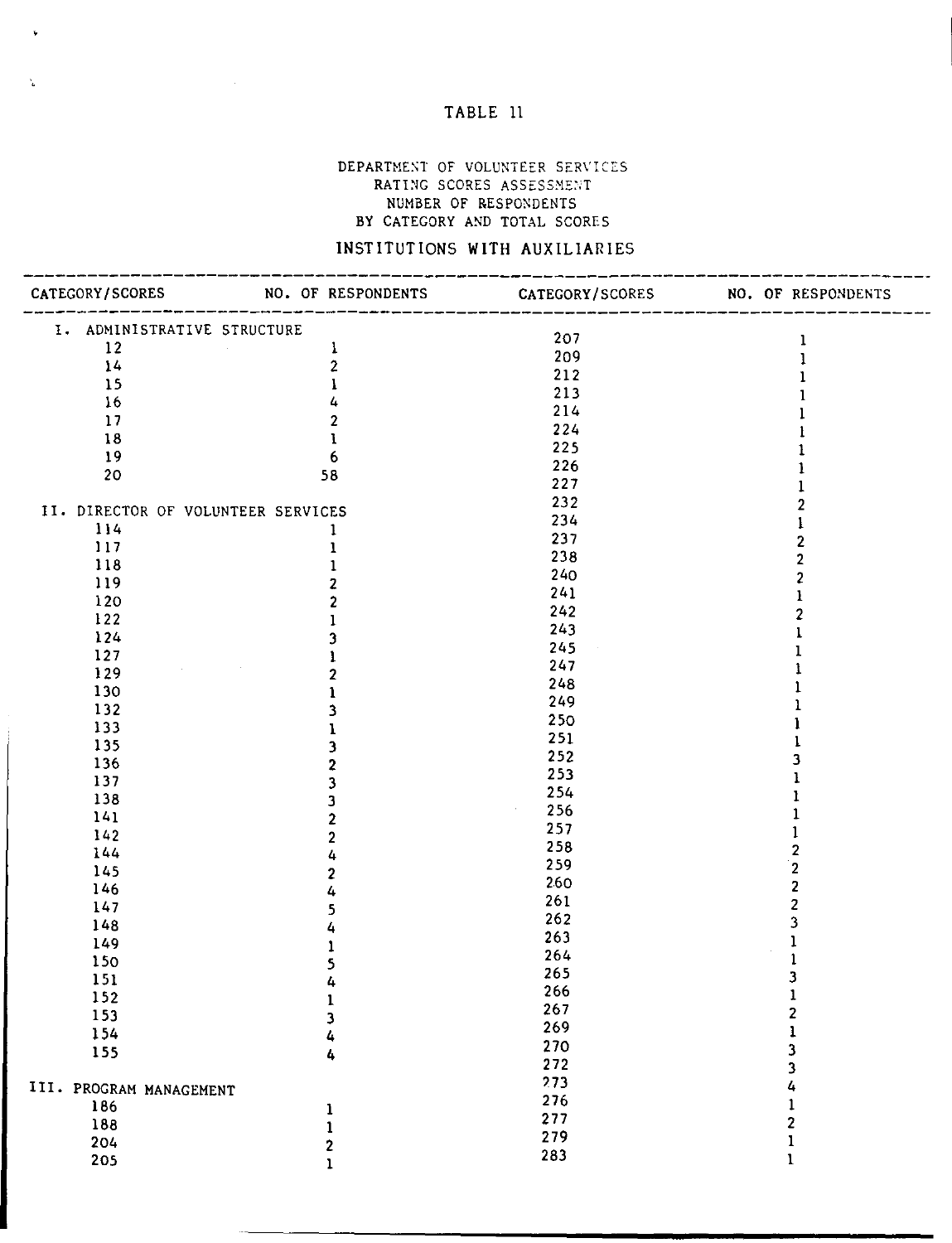## TABLE 11 (Continued)

 $\bar{\Delta}$ 

 $\ddot{\bullet}$ 

 $\epsilon$ 

## DEPARTMENT OF VOLUNTEER SERVICES RATING SCORES ASSESSMENT NCMBER OF RESPONDENTS BY CATEGORY AND TOTAL SCORES

## INSTITUTIONS **WITH** AUXILIARIES

|     |                              | CATEGORY/SCORES NO. OF RESPONDENTS CATEGORY/SCORES NO. OF RESPONDENTS |                                                                                                                                                                                                                                                                                                                                                                                                    |
|-----|------------------------------|-----------------------------------------------------------------------|----------------------------------------------------------------------------------------------------------------------------------------------------------------------------------------------------------------------------------------------------------------------------------------------------------------------------------------------------------------------------------------------------|
|     | IV. MANAGEMENT OF VOLUNTEERS | 591                                                                   | 1                                                                                                                                                                                                                                                                                                                                                                                                  |
| 389 | $\mathbf{I}$                 | 592                                                                   |                                                                                                                                                                                                                                                                                                                                                                                                    |
| 423 | $\mathbf{1}$                 | 594                                                                   |                                                                                                                                                                                                                                                                                                                                                                                                    |
| 439 |                              | 595                                                                   |                                                                                                                                                                                                                                                                                                                                                                                                    |
| 456 |                              | 596                                                                   |                                                                                                                                                                                                                                                                                                                                                                                                    |
| 462 |                              | 599                                                                   |                                                                                                                                                                                                                                                                                                                                                                                                    |
| 465 |                              | 601                                                                   |                                                                                                                                                                                                                                                                                                                                                                                                    |
| 471 |                              | 602                                                                   |                                                                                                                                                                                                                                                                                                                                                                                                    |
| 485 |                              | 603                                                                   |                                                                                                                                                                                                                                                                                                                                                                                                    |
| 491 |                              | 604                                                                   | 2                                                                                                                                                                                                                                                                                                                                                                                                  |
| 499 |                              | 605                                                                   |                                                                                                                                                                                                                                                                                                                                                                                                    |
| 500 |                              | 610                                                                   |                                                                                                                                                                                                                                                                                                                                                                                                    |
| 505 |                              | 611                                                                   | $\mathbf{1}$                                                                                                                                                                                                                                                                                                                                                                                       |
| 508 |                              | V. INSTITUTIONAL SUPPORT                                              |                                                                                                                                                                                                                                                                                                                                                                                                    |
| 513 |                              | 108                                                                   | Ŧ                                                                                                                                                                                                                                                                                                                                                                                                  |
| 515 |                              | 123                                                                   |                                                                                                                                                                                                                                                                                                                                                                                                    |
| 519 | 2                            | 125                                                                   |                                                                                                                                                                                                                                                                                                                                                                                                    |
| 521 |                              | 129                                                                   |                                                                                                                                                                                                                                                                                                                                                                                                    |
| 522 |                              |                                                                       |                                                                                                                                                                                                                                                                                                                                                                                                    |
| 526 |                              | 134                                                                   |                                                                                                                                                                                                                                                                                                                                                                                                    |
| 527 | 2                            | 141                                                                   |                                                                                                                                                                                                                                                                                                                                                                                                    |
| 529 | ı                            | 145                                                                   |                                                                                                                                                                                                                                                                                                                                                                                                    |
| 531 |                              | 150                                                                   |                                                                                                                                                                                                                                                                                                                                                                                                    |
| 533 |                              | 152                                                                   |                                                                                                                                                                                                                                                                                                                                                                                                    |
| 536 |                              | 153                                                                   | 2                                                                                                                                                                                                                                                                                                                                                                                                  |
| 537 | 2                            | 155                                                                   |                                                                                                                                                                                                                                                                                                                                                                                                    |
| 538 |                              | 156                                                                   |                                                                                                                                                                                                                                                                                                                                                                                                    |
| 539 |                              | 157                                                                   |                                                                                                                                                                                                                                                                                                                                                                                                    |
| 542 |                              | 158                                                                   |                                                                                                                                                                                                                                                                                                                                                                                                    |
| 548 |                              | 159                                                                   |                                                                                                                                                                                                                                                                                                                                                                                                    |
| 549 |                              | 161                                                                   |                                                                                                                                                                                                                                                                                                                                                                                                    |
| 550 |                              | 163                                                                   |                                                                                                                                                                                                                                                                                                                                                                                                    |
| 553 |                              | 165                                                                   |                                                                                                                                                                                                                                                                                                                                                                                                    |
| 555 |                              | 166                                                                   |                                                                                                                                                                                                                                                                                                                                                                                                    |
| 556 |                              | 167                                                                   | 2                                                                                                                                                                                                                                                                                                                                                                                                  |
| 559 |                              | 168                                                                   | $\overline{\mathbf{c}}$                                                                                                                                                                                                                                                                                                                                                                            |
| 560 | ı                            | 170                                                                   | 6                                                                                                                                                                                                                                                                                                                                                                                                  |
| 563 | 2                            | 171                                                                   | 4                                                                                                                                                                                                                                                                                                                                                                                                  |
| 564 |                              | 172                                                                   | $\overline{\mathbf{c}}$                                                                                                                                                                                                                                                                                                                                                                            |
| 565 |                              | 173                                                                   | $\mathbf 1$                                                                                                                                                                                                                                                                                                                                                                                        |
| 566 |                              | 174                                                                   | $\overline{\mathbf{c}}$                                                                                                                                                                                                                                                                                                                                                                            |
| 567 |                              | 175                                                                   | $\overline{\mathbf{3}}$                                                                                                                                                                                                                                                                                                                                                                            |
| 569 | 1                            | 177                                                                   |                                                                                                                                                                                                                                                                                                                                                                                                    |
| 570 | $\overline{2}$               | 178                                                                   |                                                                                                                                                                                                                                                                                                                                                                                                    |
| 577 | 1                            | 179                                                                   |                                                                                                                                                                                                                                                                                                                                                                                                    |
| 578 | ı                            | 181                                                                   | $\begin{array}{c} 3 \\ 2 \\ 2 \\ 2 \end{array}$                                                                                                                                                                                                                                                                                                                                                    |
| 582 | ı                            | 183                                                                   |                                                                                                                                                                                                                                                                                                                                                                                                    |
| 583 |                              | 184                                                                   | $\mathbf{I}% =\mathbf{I}^{T}\mathbf{e}_{\mathbf{I}}\mathbf{v}^{T}\mathbf{v}^{T}\mathbf{v}^{T}+\mathbf{I}^{T}\mathbf{v}^{T}\mathbf{v}^{T}+\mathbf{I}^{T}\mathbf{v}^{T}\mathbf{v}^{T}+\mathbf{I}^{T}\mathbf{v}^{T}\mathbf{v}^{T}+\mathbf{I}^{T}\mathbf{v}^{T}\mathbf{v}^{T}+\mathbf{I}^{T}\mathbf{v}^{T}\mathbf{v}^{T}+\mathbf{I}^{T}\mathbf{v}^{T}\mathbf{v}^{T}+\mathbf{I}^{T}\mathbf{v}^{T}\math$ |
| 584 |                              | 185                                                                   | $\overline{\mathbf{c}}$                                                                                                                                                                                                                                                                                                                                                                            |
| 585 | 1                            | 186                                                                   | $\mathbf{1}$                                                                                                                                                                                                                                                                                                                                                                                       |
| 587 | $\overline{\mathbf{2}}$      | 187                                                                   | $\mathbf{l}$                                                                                                                                                                                                                                                                                                                                                                                       |
| 588 | $\overline{\mathbf{2}}$      | 188                                                                   | $\mathbf{1}$                                                                                                                                                                                                                                                                                                                                                                                       |
| 589 | $\mathbf{I}$                 | 190                                                                   | $\mathbf{l}$                                                                                                                                                                                                                                                                                                                                                                                       |
|     |                              |                                                                       |                                                                                                                                                                                                                                                                                                                                                                                                    |